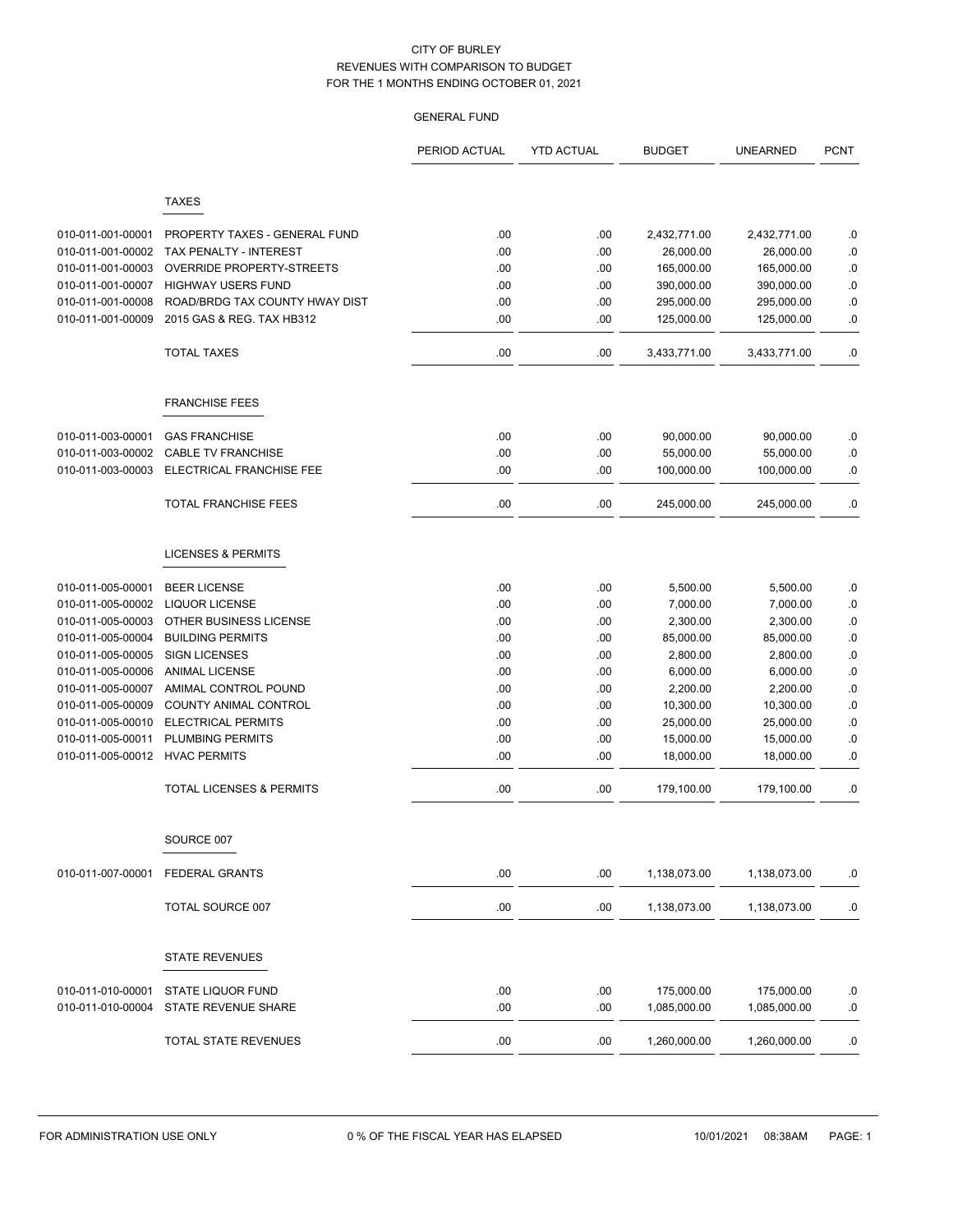|                   |                                           | PERIOD ACTUAL | <b>YTD ACTUAL</b> | <b>BUDGET</b> | <b>UNEARNED</b> | <b>PCNT</b> |
|-------------------|-------------------------------------------|---------------|-------------------|---------------|-----------------|-------------|
|                   | <b>CHARGES FOR SERVICES</b>               |               |                   |               |                 |             |
| 010-011-020-00001 | ADMINISTRATIVE SERVICES CHARGE            | .00           | .00               | 979,965.00    | 979,965.00      | .0          |
| 010-011-020-00002 | <b>FRANCHISE</b>                          | .00           | .00               | 347,375.00    | 347,375.00      | .0          |
| 010-011-020-00003 | <b>LEGAL SERVICE</b>                      | .00           | .00               | 138,375.00    | 138,375.00      | .0          |
| 010-011-020-00004 | WATER ADMIN CHARGE                        | .00           | .00               | 120,000.00    | 120,000.00      | .0          |
| 010-011-020-00005 | <b>SEWER ADMIN CHARGE</b>                 | .00           | .00               | 145,000.00    | 145,000.00      | .0          |
| 010-011-020-00006 | RENT-DEPARTMENTAL                         | .00           | .00               | 45,000.00     | 45,000.00       | .0          |
| 010-011-020-00007 | <b>ENGINEERING CHARGES</b>                | .00           | .00               | 100,000.00    | 100,000.00      | .0          |
| 010-011-020-00008 | <b>SHOP CHARGES</b>                       | .00           | .00               | 50,000.00     | 50,000.00       | .0          |
| 010-011-020-00009 | OTHER MISC REVENUE                        | .00           | .00               | 15,000.00     | 15,000.00       | .0          |
| 010-011-020-00012 | <b>INTEREST EARNED</b>                    | .00           | .00               | 15,000.00     | 15,000.00       | 0.0         |
| 010-011-020-00013 | <b>DEREK LARSEN FARM LEASE</b>            | .00           | .00               | 27,600.00     | 27,600.00       | .0          |
| 010-011-020-00014 | <b>LIBRARY ADMINISTRATION</b>             | .00           | .00               | 3,500.00      | 3,500.00        | .0          |
| 010-011-020-00020 | <b>LATE CHARGES</b>                       | .00           | .00               | 86,000.00     | 86,000.00       | .0          |
| 010-011-020-00022 | AIRPORT FARM RENT                         | .00           | .00               | 11,000.00     | 11,000.00       | .0          |
| 010-011-020-00024 | SANITATION ADMINISTRATION                 | .00           | .00               | 25,000.00     | 25,000.00       | .0          |
| 010-011-020-00025 | <b>GOLF ADMINISTRATION FEE</b>            | .00           | .00               | 2,500.00      | 2,500.00        | .0          |
| 010-011-020-00026 | SANITATION ROAD USE & SHOP                | .00           | .00               | 45,000.00     | 45,000.00       | .0          |
| 010-011-020-00028 | AMERICAN TOWER LEASE                      | .00           | .00               | 19,000.00     | 19,000.00       | .0          |
| 010-011-020-00029 | <b>BEAR NECESSITIES</b>                   | .00.          | .00               | 6,000.00      | 6,000.00        | 0.0         |
| 010-011-020-00100 | <b>INDUSTRIAL PARK RENTS &amp; LEASES</b> | .00           | .00               | 100,000.00    | 100,000.00      | .0          |
| 010-011-020-00101 | <b>KODIAK RENT</b>                        | .00           | .00               | 16,800.00     | 16,800.00       | 0.0         |
| 010-011-020-00110 | <b>BRIDGER WIRELESS INC.</b>              | .00           | .00               | 18,422.00     | 18,422.00       | .0          |
|                   | TOTAL CHARGES FOR SERVICES                | .00           | .00               | 2,316,537.00  | 2,316,537.00    | .0          |
|                   | SPECIAL CHARGES FOR SERVICES              |               |                   |               |                 |             |
| 010-011-025-00001 | <b>SPECIAL FIRE</b>                       | .00           | .00               | 203,000.00    | 203,000.00      | .0          |
|                   | TOTAL SPECIAL CHARGES FOR SERVICES        | .00           | .00               | 203,000.00    | 203,000.00      | 0.0         |
|                   | PARKS, REC & SWIM REVENUE                 |               |                   |               |                 |             |
| 010-011-035-00002 | <b>SWIM REVENUE</b>                       | .00           | .00               | 68,000.00     | 68,000.00       | .0          |
| 010-011-035-00003 | <b>PARK REVENUE</b>                       | .00           | .00               | 8,800.00      | 8,800.00        | .0          |
| 010-011-035-00004 | <b>RV PARK REVENUE</b>                    | .00           | .00               | 22,000.00     | 22,000.00       | .0          |
| 010-011-035-00006 | REIMBURSEMENT-REVENUE EXIT 208            | .00           | .00               | 9,000.00      | 9,000.00        | .0          |
| 010-011-035-00085 | SWIM ITEMS FOR RESALE                     | .00           | .00               | 11,500.00     | 11,500.00       | .0          |
|                   | TOTAL PARKS, REC & SWIM REVENUE           | .00           | .00               | 119,300.00    | 119,300.00      | 0.          |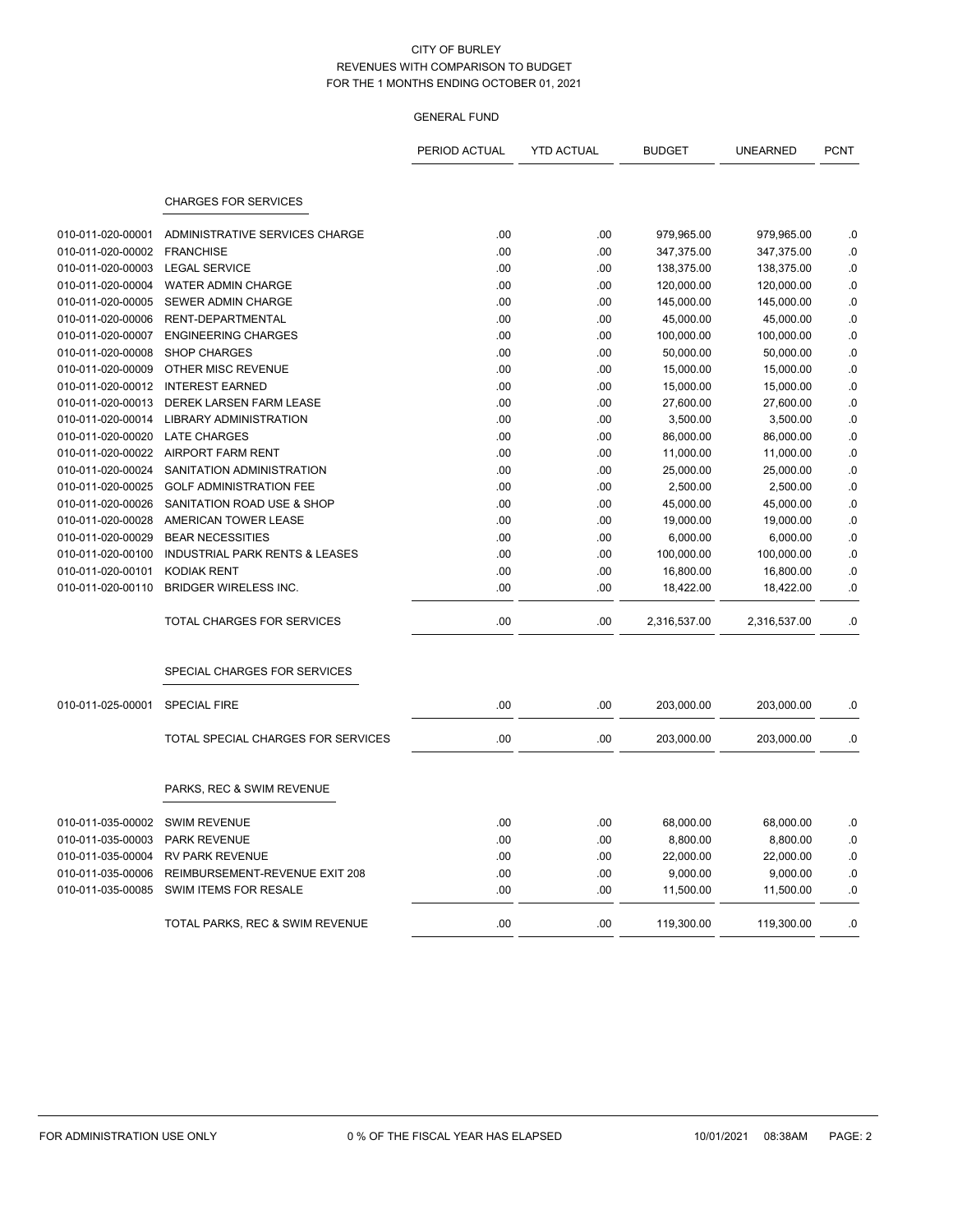|                                        |                                                    | PERIOD ACTUAL | <b>YTD ACTUAL</b> | <b>BUDGET</b>          | <b>UNEARNED</b>        | <b>PCNT</b>            |
|----------------------------------------|----------------------------------------------------|---------------|-------------------|------------------------|------------------------|------------------------|
|                                        | <b>CEMETERY REVENUE</b>                            |               |                   |                        |                        |                        |
|                                        |                                                    |               |                   |                        |                        |                        |
| 010-011-040-00001<br>010-011-040-00002 | <b>CEMETERY LOT SALES</b><br>CEMETERY GRAVE - FEES | .00<br>.00.   | .00<br>.00        | 45,000.00<br>36,000.00 | 45,000.00<br>36,000.00 | $\cdot$ 0<br>$\cdot$ 0 |
| 010-011-040-00003                      | CEMETERY OTHER FEES                                | .00           | .00               | 1,800.00               | 1,800.00               | .0                     |
|                                        | TOTAL CEMETERY REVENUE                             | .00           | .00               | 82,800.00              | 82,800.00              | .0                     |
|                                        | FINES & FORFIETURE REVENUE                         |               |                   |                        |                        |                        |
| 010-011-045-00001                      | FINES & FORFIETURE REVENUE                         | .00           | .00               | 68,000.00              | 68,000.00              | .0                     |
|                                        | <b>TOTAL FINES &amp; FORFIETURE REVENUE</b>        | .00           | .00               | 68,000.00              | 68,000.00              | .0                     |
|                                        | <b>AIRPORT REVENUE</b>                             |               |                   |                        |                        |                        |
| 010-011-060-00006                      | AIRPORT RENTS AND LEASES                           | .00           | .00               | 13,500.00              | 13,500.00              | 0.0                    |
|                                        | TOTAL AIRPORT REVENUE                              | .00           | .00               | 13,500.00              | 13,500.00              | ${\bf .0}$             |
|                                        | SALE OF FIXED ASSETS REVENUE                       |               |                   |                        |                        |                        |
| 010-011-070-00001                      | SALE OF FIXED ASSETS                               | .00           | .00               | 15,000.00              | 15,000.00              | 0.                     |
|                                        | TOTAL SALE OF FIXED ASSETS REVENUE                 | .00           | .00               | 15,000.00              | 15,000.00              | .0                     |
|                                        | TRANSFERS & OTHER REVENUE                          |               |                   |                        |                        |                        |
| 010-011-080-00010                      | FROM FUND BALANCE                                  | .00           | .00               | 100,000.00             | 100,000.00             | .0                     |
|                                        | TOTAL TRANSFERS & OTHER REVENUE                    | .00           | .00               | 100,000.00             | 100,000.00             | 0.                     |
|                                        | TOTAL FUND REVENUE                                 | .00           | .00               | 9,174,081.00           | 9,174,081.00           | .0                     |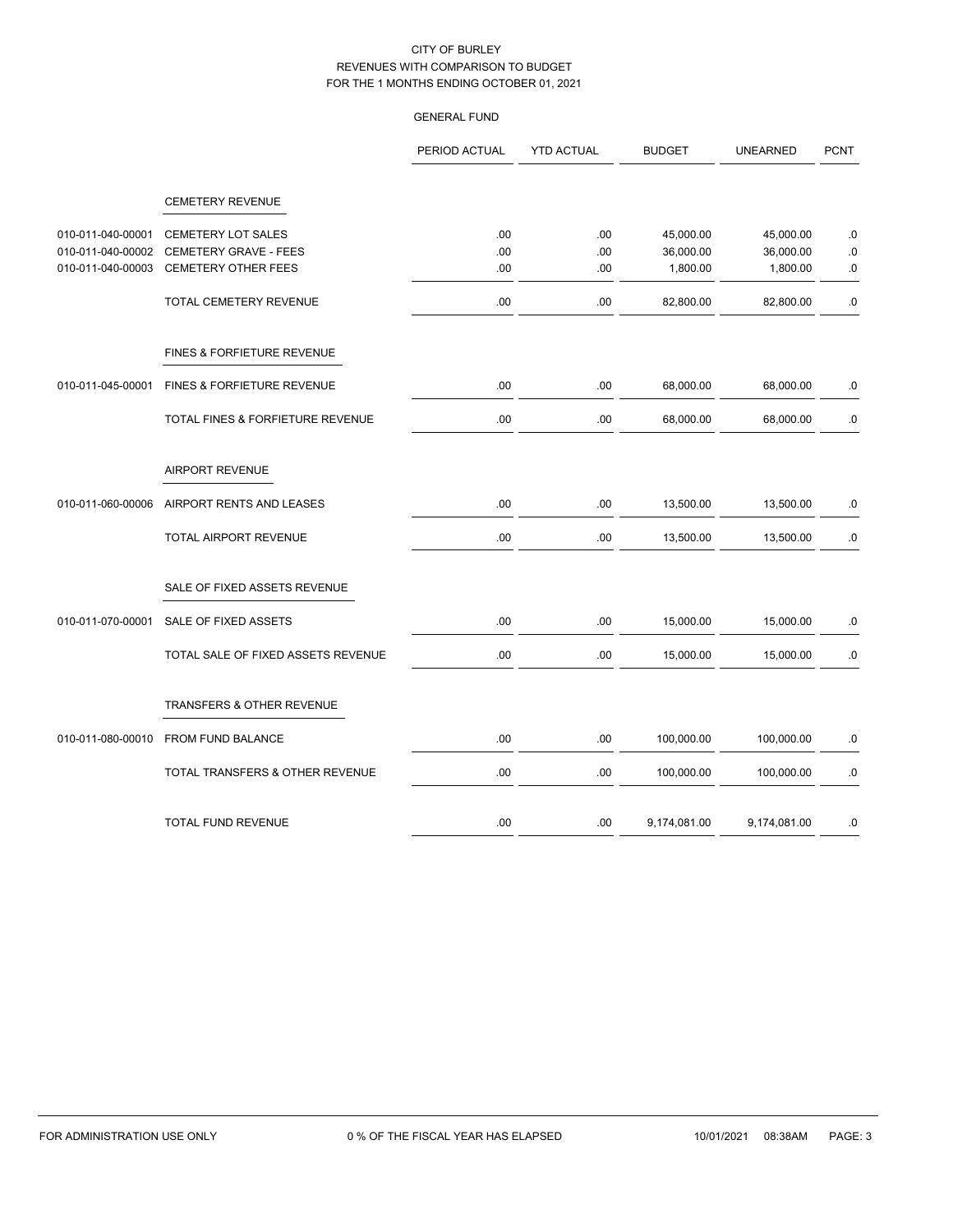|                              |                                                 | PERIOD ACTUAL | <b>YTD ACTUAL</b> | <b>BUDGET</b> | UNEXPENDED | <b>PCNT</b> |
|------------------------------|-------------------------------------------------|---------------|-------------------|---------------|------------|-------------|
|                              |                                                 |               |                   |               |            |             |
|                              | LEGISLATIVE-CITY COUNCIL                        |               |                   |               |            |             |
| 010-110-501-00001            | <b>REGULAR SALARIES</b>                         | .00           | .00               | 28,800.00     | 28,800.00  | .0          |
| 010-110-502-00021            | <b>FICA</b>                                     | .00           | .00               | 2,205.00      | 2,205.00   | .0          |
| 010-110-502-00022 RETIREMENT |                                                 | .00           | .00               | 3,439.00      | 3,439.00   | .0          |
| 010-110-502-00024            | <b>WORKMAN'S COMP</b>                           | .00           | .00               | 42.00         | 42.00      | .0          |
| 010-110-505-00025            | <b>HEALTH INSURANCE</b>                         | .00           | .00               | 70,243.00     | 70,243.00  | $\cdot$ 0   |
| 010-110-505-00026            | LIFE INSURANCE AMOUNT                           | .00           | .00               | 310.00        | 310.00     | .0          |
| 010-110-520-00030            | <b>POSTAGE</b>                                  | .00           | .00               | 300.00        | 300.00     | .0          |
| 010-110-520-00031            | OFFICE SUPPLIES                                 | .00           | .00               | 1,900.00      | 1,900.00   | $\cdot$ 0   |
| 010-110-522-00041            | PUBLIC RELATIONS                                | .00           | .00               | 25,000.00     | 25,000.00  | .0          |
| 010-110-522-00044            | ADVERTISING                                     | .00           | .00               | 3,500.00      | 3,500.00   | 0.0         |
| 010-110-522-00045            | <b>BAAT FLOWER PROJECT</b>                      | .00           | .00               | 20,000.00     | 20,000.00  | .0          |
| 010-110-523-00046            | <b>LIABILITY &amp; PROPERTY INS</b>             | .00           | .00               | 8,758.00      | 8,758.00   | .0          |
| 010-110-524-00047            | <b>TRAVEL &amp; MEETINGS</b>                    | .00           | .00               | 13,200.00     | 13,200.00  | $\cdot$ 0   |
| 010-110-524-00048            | <b>MEMBERSHIP</b>                               | .00           | .00               | 16,390.00     | 16,390.00  | .0          |
| 010-110-525-00042            | PROFESSIONAL SERVICE                            | .00           | .00               | 15,000.00     | 15,000.00  | $\cdot$ 0   |
| 010-110-525-00043            | <b>CITY CODE UPDATES</b>                        | .00           | .00               | 7,000.00      | 7,000.00   | $\cdot$ 0   |
| 010-110-525-00045            | NETWORK AND AUTOMATION SUPPORT                  | .00           | .00               | 2,800.00      | 2,800.00   | .0          |
|                              | 010-110-526-00052 STREET LIGHTS-UNITED ELECTRIC | .00           | .00               | 3,000.00      | 3,000.00   | .0          |
| 010-110-530-00068            | <b>INTERFUND TRANSFERS</b>                      | .00           | .00               | 150,000.00    | 150,000.00 | .0          |
| 010-110-530-00999            | <b>MISCELLANEOUS</b>                            | .00           | .00               | 2,500.00      | 2,500.00   | .0          |
| 010-110-540-00010            | PROPERTY TAXES/ASSESSMENTS                      | .00           | .00               | 5,200.00      | 5,200.00   | .0          |
| 010-110-560-00100            | SIMPLOT INDUSTRIAL PARK                         | .00           | .00               | 4,200.00      | 4,200.00   | .0          |
| 010-110-590-00099            | <b>CONTINGENCY</b>                              | .00           | .00.              | 130,000.00    | 130,000.00 | .0          |
|                              | TOTAL LEGISLATIVE-CITY COUNCIL                  | .00           | .00               | 513,787.00    | 513,787.00 | .0          |
|                              |                                                 |               |                   |               |            |             |
|                              | <b>EXECUTIVE</b>                                |               |                   |               |            |             |
| 010-130-501-00001            | <b>REGULAR SALARIES</b>                         | .00           | .00               | 15,000.00     | 15,000.00  | .0          |
| 010-130-502-00021            | <b>FICA</b>                                     | .00           | .00               | 1,148.00      | 1,148.00   | .0          |
| 010-130-502-00022            | <b>RETIREMENT</b>                               | .00           | .00               | 1,749.00      | 1,749.00   | .0          |
| 010-130-502-00024            | <b>WORKMAN'S COMP</b>                           | .00           | .00               | 22.00         | 22.00      | .0          |
| 010-130-505-00025            | <b>HEALTH INSURANCE</b>                         | .00           | .00               | 8,630.00      | 8,630.00   | .0          |
| 010-130-505-00026            | LIFE INSURANCE AMOUNT                           | .00           | .00               | 52.00         | 52.00      | .0          |
| 010-130-520-00030            | POSTAGE                                         | .00           | .00               | 50.00         | 50.00      | .0          |
| 010-130-520-00031            | OFFICE SUPPLIES                                 | .00           | .00               | 50.00         | 50.00      | 0.          |
|                              | 010-130-520-00032 OPERATING SUPPLIES            | .00           | .00               | 300.00        | 300.00     | $\cdot$     |
|                              | 010-130-522-00041 PUBLIC RELATIONS              | .00           | .00               | 1,000.00      | 1,000.00   | .0          |
|                              | 010-130-523-00046 LIABILITY & PROPERTY INS      | .00           | .00               | 1,460.00      | 1,460.00   | .0          |
|                              | 010-130-524-00047 TRAVEL & MEETINGS             | .00           | .00               | 2,500.00      | 2,500.00   | .0          |
| 010-130-524-00048            | MEMBERSHIP                                      | .00           | .00               | 50.00         | 50.00      | .0          |
|                              | 010-130-525-00045 NETWORK AND SOFTWARE SUPPORT  | .00           | .00               | 1,500.00      | 1,500.00   | .0          |
| 010-130-526-00051            | <b>TELEPHONE</b>                                | .00           | .00               | 2,200.00      | 2,200.00   | .0          |
|                              |                                                 |               |                   |               |            |             |
|                              | TOTAL EXECUTIVE                                 | .00           | .00.              | 35,711.00     | 35,711.00  | .0          |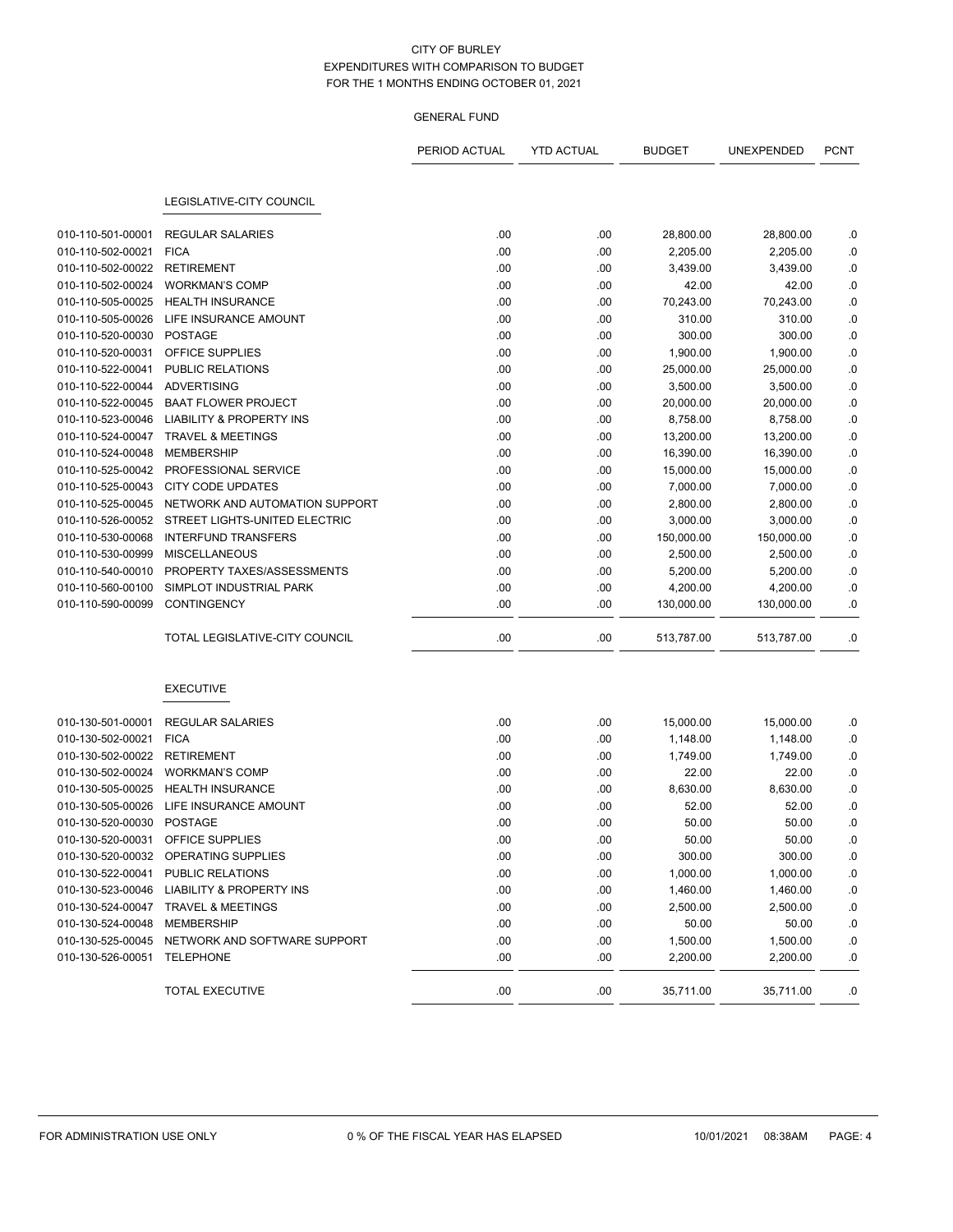| <b>ADMINISTRATIVE</b><br>010-150-501-00001<br><b>REGULAR SALARIES</b><br>.00<br>.00<br>540,696.00<br>.00<br>.00<br>010-150-502-00021<br><b>FICA</b><br>41,363.00 | 540,696.00<br>41,363.00<br>64,559.00<br>3,120.00 | .0<br>.0  |
|------------------------------------------------------------------------------------------------------------------------------------------------------------------|--------------------------------------------------|-----------|
|                                                                                                                                                                  |                                                  |           |
|                                                                                                                                                                  |                                                  |           |
|                                                                                                                                                                  |                                                  |           |
|                                                                                                                                                                  |                                                  |           |
| 010-150-502-00022<br><b>RETIREMENT</b><br>.00<br>.00<br>64,559.00                                                                                                |                                                  | .0        |
| 010-150-502-00024<br><b>WORKMAN'S COMP</b><br>.00<br>.00<br>3,120.00                                                                                             |                                                  | .0        |
| 010-150-505-00025<br><b>HEALTH INSURANCE</b><br>.00<br>.00<br>157,750.00                                                                                         | 157,750.00                                       | $\cdot$ 0 |
| 010-150-505-00026<br>LIFE INSURANCE AMOUNT<br>.00<br>.00<br>245.00                                                                                               | 245.00                                           | .0        |
| 010-150-520-00030<br><b>POSTAGE</b><br>.00<br>.00<br>43,000.00                                                                                                   | 43,000.00                                        | .0        |
| <b>OFFICE SUPPLIES</b><br>010-150-520-00031<br>.00<br>.00<br>2,000.00                                                                                            | 2,000.00                                         | .0        |
| 010-150-520-00032<br>OPERATING SUPPLIES<br>.00<br>.00<br>3,000.00                                                                                                | 3,000.00                                         | .0        |
| 010-150-520-00058<br>MAINT OFFICE EQUIP<br>.00<br>.00<br>3,000.00                                                                                                | 3,000.00                                         | $\cdot$ 0 |
| 010-150-521-00034<br><b>MINOR EQUIPMENT</b><br>.00<br>.00<br>1,000.00                                                                                            | 1,000.00                                         | .0        |
| 010-150-522-00041<br>PUBLIC RELATIONS<br>.00<br>.00<br>200.00                                                                                                    | 200.00                                           | .0        |
| ADVERTISING<br>010-150-522-00044<br>.00<br>.00<br>350.00                                                                                                         | 350.00                                           | .0        |
| 010-150-522-00045<br><b>PRINTING</b><br>.00<br>2,000.00<br>.00                                                                                                   | 2,000.00                                         | .0        |
| <b>LIABILITY &amp; PROPERTY INS</b><br>010-150-523-00046<br>.00<br>.00<br>11,678.00                                                                              | 11,678.00                                        | .0        |
| TRAVEL & MEETINGS<br>010-150-524-00047<br>.00<br>.00<br>13,000.00                                                                                                | 13,000.00                                        | .0        |
| .00<br>.00<br>010-150-524-00048<br><b>MEMBERSHIP</b><br>3,000.00                                                                                                 | 3,000.00                                         | .0        |
| PERSONNEL TRAINING<br>.00<br>600.00<br>010-150-524-00049<br>.00                                                                                                  | 600.00                                           | .0        |
| 010-150-524-00053<br><b>LOCAL TRANSPORT</b><br>.00<br>.00<br>6,000.00                                                                                            | 6,000.00                                         | 0.0       |
| 010-150-525-00042 PROFESSIONAL SERVICE<br>.00<br>.00<br>2,500.00                                                                                                 | 2,500.00                                         | $\cdot$ 0 |
| NETWORK AND SOFTWARE SUPPORT<br>010-150-525-00045<br>.00<br>.00<br>12,081.00                                                                                     | 12,081.00                                        | .0        |
| .00<br>010-150-525-00050<br><b>CLEANING SERVICE</b><br>.00<br>9,000.00                                                                                           | 9,000.00                                         | .0        |
| 010-150-525-00063<br>SOFTWARE MAINT AND SUPPORT<br>.00<br>.00<br>23,000.00                                                                                       | 23,000.00                                        | .0        |
| 010-150-525-00067<br><b>CONTRACTED SERVICE</b><br>.00<br>.00<br>5,000.00                                                                                         | 5,000.00                                         | .0        |
| 010-150-526-00051<br><b>TELEPHONE</b><br>.00<br>.00<br>3,900.00                                                                                                  | 3,900.00                                         | .0        |
| <b>RENTAL OTHER</b><br>010-150-527-00057<br>.00<br>.00<br>1,000.00                                                                                               | 1,000.00                                         | .0        |
| 010-150-528-00059<br><b>MAINT GROUNDS</b><br>.00<br>.00<br>1,800.00                                                                                              | 1,800.00                                         | .0        |
| 010-150-528-00060<br><b>MAINT BLDG</b><br>.00<br>.00<br>5,000.00                                                                                                 | 5,000.00                                         | .0        |
| 010-150-530-00066<br><b>BAD DEBT</b><br>.00<br>.00<br>1,000.00                                                                                                   | 1,000.00                                         | .0        |
| 010-150-530-00099<br>CASH LONG OR SHORT<br>.00<br>.00<br>200.00                                                                                                  | 200.00                                           | $\cdot$   |
| 010-150-580-00074<br>OFFICE EQUIPMENT<br>.00<br>.00<br>3,000.00                                                                                                  | 3,000.00                                         | .0        |
| .00<br>010-150-590-00001<br>SALARY INCREASE 2020-2021<br>.00<br>84,700.00                                                                                        | 84,700.00                                        | .0        |
| TOTAL ADMINISTRATIVE<br>.00<br>.00<br>1,048,742.00                                                                                                               | 1,048,742.00                                     | .0        |
| <b>LEGAL SERVICES</b>                                                                                                                                            |                                                  |           |
| 010-170-502-00021 FICA<br>.00<br>.00<br>4,044.00                                                                                                                 | 4,044.00                                         | .0        |
| <b>RETIREMENT</b><br>.00<br>.00<br>010-170-502-00022<br>6,311.00                                                                                                 | 6,311.00                                         | 0.        |
| 010-170-502-00024<br><b>WORKMAN'S COMP</b><br>.00<br>.00<br>130.00                                                                                               | 130.00                                           | .0        |
| 010-170-505-00025<br><b>HEALTH INSURANCE</b><br>.00<br>.00<br>56,880.00                                                                                          | 56,880.00                                        | .0        |
| 52.00<br>010-170-505-00026<br>LIFE INSURANCE AMOUNT<br>.00<br>.00                                                                                                | 52.00                                            | .0        |
| 010-170-524-00047<br>.00<br>.00<br>400.00<br><b>TRAVEL &amp; MEETINGS</b>                                                                                        | 400.00                                           | .0        |
| 010-170-524-00048<br><b>MEMBERSHIP</b><br>.00<br>.00<br>115.00                                                                                                   | 115.00                                           | .0        |
| 010-170-525-00041<br>LEGAL RETAINER SERVICES<br>.00.<br>.00<br>54,472.00                                                                                         | 54,472.00                                        | .0        |
| 010-170-525-00042<br>PROSECUTION SERVICES<br>.00<br>.00<br>73,774.00                                                                                             | 73,774.00                                        | .0        |
| .00<br>.00<br>196,178.00<br><b>TOTAL LEGAL SERVICES</b>                                                                                                          | 196,178.00                                       | .0        |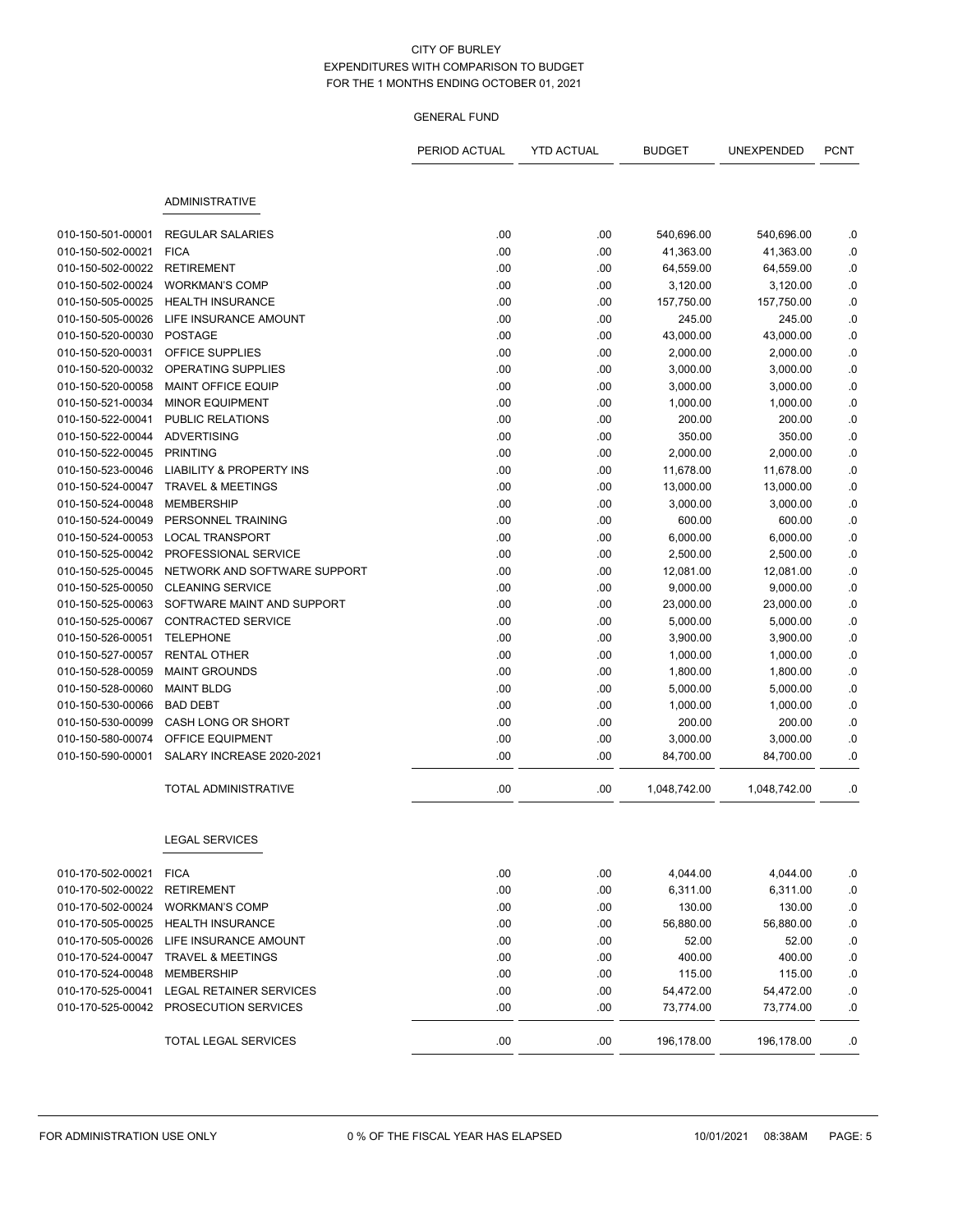|                   |                                         | PERIOD ACTUAL | <b>YTD ACTUAL</b> | <b>BUDGET</b> | UNEXPENDED   | <b>PCNT</b> |
|-------------------|-----------------------------------------|---------------|-------------------|---------------|--------------|-------------|
|                   | <b>BUILDING INSPECTION &amp; MAINT.</b> |               |                   |               |              |             |
|                   |                                         |               |                   |               |              |             |
| 010-190-501-00001 | <b>REGULAR SALARIES</b>                 | .00           | .00               | 190,320.00    | 190,320.00   | .0          |
| 010-190-501-00002 | <b>PART TIME SALARIES</b>               | .00           | .00               | 8,515.00      | 8,515.00     | .0          |
| 010-190-502-00021 | <b>FICA</b>                             | .00           | .00               | 15,214.00     | 15,214.00    | .0          |
| 010-190-502-00022 | <b>RETIREMENT</b>                       | .00           | .00               | 22,724.00     | 22,724.00    | .0          |
| 010-190-502-00024 | <b>WORKMAN'S COMP</b>                   | .00           | .00               | 7,079.00      | 7,079.00     | .0          |
| 010-190-505-00025 | <b>HEALTH INSURANCE</b>                 | .00           | .00               | 59,157.00     | 59,157.00    | .0          |
| 010-190-505-00026 | LIFE INSURANCE AMOUNT                   | .00           | .00               | 150.00        | 150.00       | .0          |
| 010-190-505-00027 | UNIFORM ALLOWANCE                       | .00           | .00               | 500.00        | 500.00       | 0.0         |
| 010-190-520-00030 | <b>POSTAGE</b>                          | .00           | .00               | 300.00        | 300.00       | .0          |
| 010-190-520-00031 | OFFICE SUPPLIES                         | .00           | .00               | 250.00        | 250.00       | .0          |
| 010-190-520-00032 | <b>OPERATING SUPPLIES</b>               | .00           | .00               | 600.00        | 600.00       | .0          |
| 010-190-520-00058 | MAINT OFFICE EQUIP                      | .00           | .00               | 100.00        | 100.00       | .0          |
| 010-190-521-00034 | <b>MINOR EQUIPMENT</b>                  | .00           | .00               | 1,500.00      | 1,500.00     | .0          |
| 010-190-523-00046 | <b>LIABILITY &amp; PROPERTY INS</b>     | .00           | .00               | 4,400.00      | 4,400.00     | .0          |
| 010-190-524-00047 | <b>TRAVEL &amp; MEETINGS</b>            | .00           | .00               | 3,000.00      | 3,000.00     | .0          |
| 010-190-524-00048 | <b>MEMBERSHIP</b>                       | .00           | .00               | 500.00        | 500.00       | .0          |
| 010-190-524-00049 | PERSONNEL TRAINING                      | .00           | .00               | 2,000.00      | 2,000.00     | .0          |
| 010-190-525-00036 | TEMPS CONTRACTED SERVICE                | .00           | .00               | 12,000.00     | 12,000.00    | .0          |
| 010-190-525-00042 | PROFESSIONAL SERVICE                    | .00           | .00               | 500.00        | 500.00       | .0          |
| 010-190-525-00045 | NETWORK AND SOFTWARE SUPPORT            | .00           | .00               | 3,470.00      | 3,470.00     | 0.0         |
| 010-190-526-00051 | <b>TELEPHONE</b>                        | .00           | .00               | 1,000.00      | 1,000.00     | .0          |
| 010-190-527-00057 | <b>RENTAL OTHER</b>                     | .00           | .00               | 300.00        | 300.00       | .0          |
| 010-190-528-00059 | <b>MAINT GROUNDS</b>                    | .00           | .00               | 400.00        | 400.00       | .0          |
| 010-190-528-00060 | <b>MAINT BLDG</b>                       | .00           | .00               | 400.00        | 400.00       | .0          |
| 010-190-529-00035 | <b>FUEL &amp; OIL</b>                   | .00           | .00               | 4,000.00      | 4,000.00     | .0          |
| 010-190-529-00061 | MAINT AUTOMOTIVE                        | .00           | .00               | 1,500.00      | 1,500.00     | .0          |
| 010-190-529-00062 | <b>MAINT OTHER EQUIPMENT</b>            | .00           | .00               | 600.00        | 600.00       | .0          |
|                   | TOTAL BUILDING INSPECTION & MAINT.      | .00           | .00               | 340,479.00    | 340,479.00   | .0          |
|                   | POLICE SERVICES                         |               |                   |               |              |             |
| 010-210-525-00067 | <b>CONTRACTED SERVICE</b>               | .00           | .00               | 1,901,495.00  | 1,901,495.00 | .0          |
|                   | <b>TOTAL POLICE SERVICES</b>            | .00           | .00               | 1,901,495.00  | 1,901,495.00 | .0          |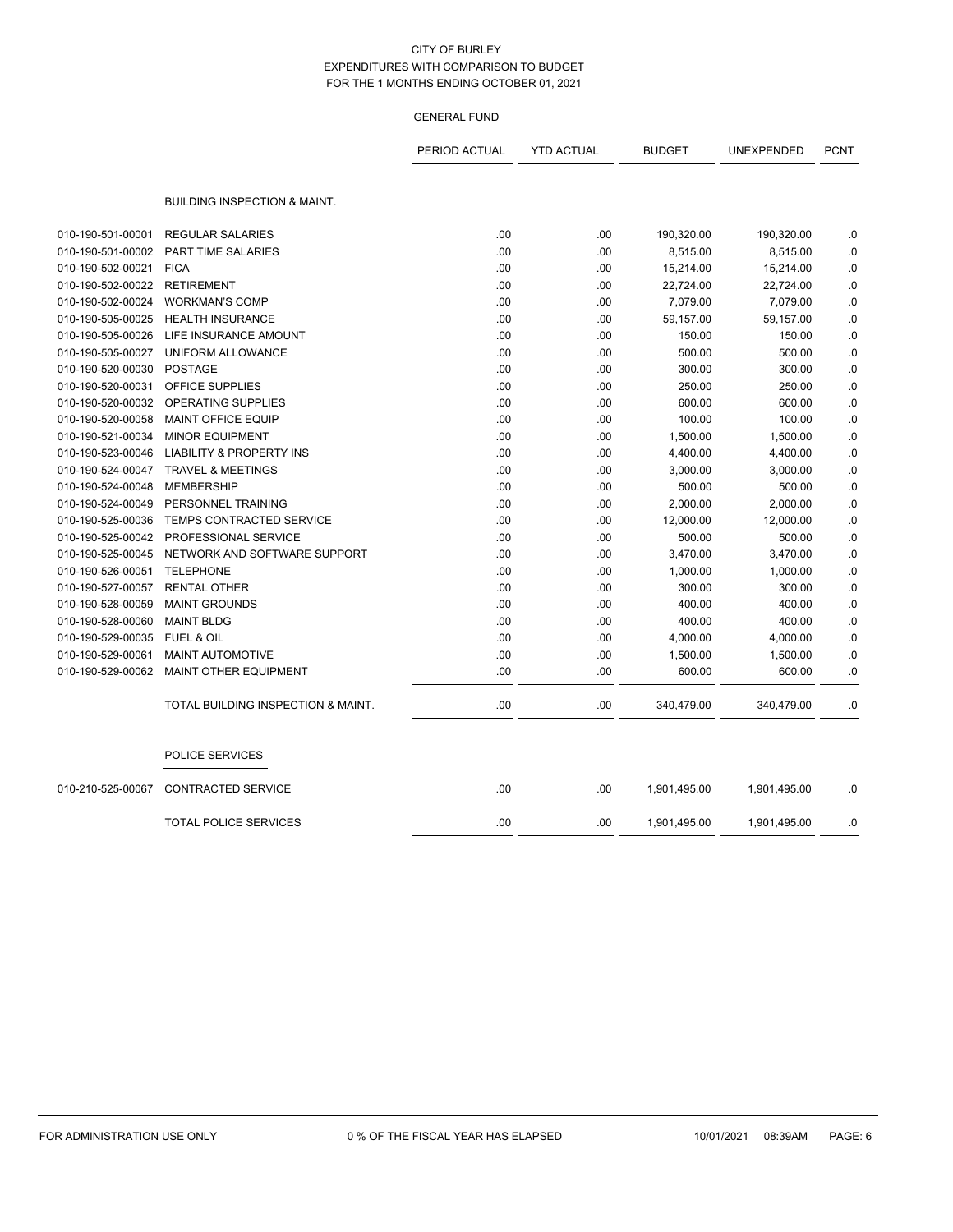|                   |                                          | PERIOD ACTUAL | <b>YTD ACTUAL</b> | <b>BUDGET</b> | UNEXPENDED   | <b>PCNT</b> |
|-------------------|------------------------------------------|---------------|-------------------|---------------|--------------|-------------|
|                   | <b>FIRE</b>                              |               |                   |               |              |             |
| 010-230-501-00001 | <b>REGULAR SALARIES</b>                  | .00           | .00               | 660,044.00    | 660,044.00   | .0          |
| 010-230-501-00002 | <b>RESERVE FF WAGES</b>                  | .00           | .00               | 38,000.00     | 38,000.00    | $0.$        |
| 010-230-501-00005 | <b>OVERTIME SALARIES</b>                 | .00           | .00               | 40,000.00     | 40,000.00    | $\cdot$ 0   |
| 010-230-501-00010 | FT CALL BACK                             | .00           | .00               | 23,000.00     | 23,000.00    | $\cdot$ 0   |
| 010-230-501-00015 | FT-VOLUNTEER TRAINING                    | .00           | .00               | 9,500.00      | 9,500.00     | $0.$        |
| 010-230-502-00021 | <b>FICA</b>                              | .00           | .00               | 18,040.00     | 18,040.00    | 0.          |
| 010-230-502-00022 | <b>RETIREMENT - 401K</b>                 | .00           | .00               | 37,000.00     | 37,000.00    | 0.          |
| 010-230-502-00023 | FIRE RETIREMENT OTHER                    | .00           | .00               | 91,016.00     | 91,016.00    | $\cdot$     |
| 010-230-502-00024 | <b>WORKMAN'S COMP</b>                    | .00           | .00               | 27,380.00     | 27,380.00    | 0.          |
| 010-230-505-00025 | <b>HEALTH INSURANCE</b>                  | .00           | .00               | 209,318.00    | 209,318.00   | $0.$        |
| 010-230-505-00026 | LIFE INSURANCE AMOUNT                    | .00           | .00               | 490.00        | 490.00       | .0          |
| 010-230-505-00027 | UNIFORM ALLOWANCE                        | .00           | .00               | 4,300.00      | 4,300.00     | 0.          |
| 010-230-520-00030 | <b>POSTAGE</b>                           | .00           | .00               | 150.00        | 150.00       | .0          |
| 010-230-520-00031 | OFFICE SUPPLIES                          | .00           | .00               | 1,000.00      | 1,000.00     | .0          |
| 010-230-520-00032 | OPERATING SUPPLIES                       | .00           | .00               | 2,500.00      | 2,500.00     | .0          |
| 010-230-520-00058 | <b>MAINT OFFICE EQUIP</b>                | .00           | .00               | 500.00        | 500.00       | $\cdot$ 0   |
| 010-230-521-00034 | <b>MINOR EQUIPMENT</b>                   | .00           | .00               | 3,500.00      | 3,500.00     | $\cdot$ 0   |
| 010-230-522-00044 | <b>ADVERTISING</b>                       | .00           | .00               | 300.00        | 300.00       | $0.$        |
| 010-230-522-00045 | <b>PRINTING</b>                          | .00           | .00               | 1,500.00      | 1,500.00     | 0.          |
| 010-230-523-00046 | <b>LIABILITY &amp; PROPERTY INS</b>      | .00           | .00               | 14,597.00     | 14,597.00    | .0          |
| 010-230-524-00047 | <b>TRAVEL &amp; MEETINGS</b>             | .00           | .00               | 3,500.00      | 3,500.00     | 0.          |
| 010-230-524-00048 | <b>MEMBERSHIP</b>                        | .00           | .00               | 10,500.00     | 10,500.00    | .0          |
| 010-230-524-00049 | PERSONNEL TRAINING                       | .00           | .00               | 15,000.00     | 15,000.00    | $0.$        |
| 010-230-524-00050 | <b>WELLNESS AND FITNESS</b>              | .00           | .00               | 500.00        | 500.00       | .0          |
| 010-230-525-00042 | PROFESSIONAL SERVICE                     | .00           | .00               | 9,500.00      | 9,500.00     | $\cdot$ 0   |
| 010-230-525-00045 | NETWORK AND SOFTWARE SUPPORT             | .00           | .00               | 11,486.00     | 11,486.00    | $\cdot$ 0   |
| 010-230-526-00051 | <b>TELEPHONE</b>                         | .00           | .00               | 4,000.00      | 4,000.00     | .0          |
| 010-230-528-00059 | <b>MAINT GROUNDS</b>                     | .00           | .00               | 1,000.00      | 1,000.00     | $\cdot$ 0   |
| 010-230-528-00060 | <b>MAINT BLDG</b>                        | .00           | .00               | 4,000.00      | 4,000.00     | $\cdot$ 0   |
| 010-230-529-00035 | FUEL & OIL                               | .00           | .00               | 10,000.00     | 10,000.00    | .0          |
| 010-230-529-00061 | <b>MAINT AUTOMOTIVE</b>                  | .00           | .00               | 18,000.00     | 18,000.00    | $0.$        |
| 010-230-529-00062 | PERSONAL PROTECTIVE EQUIPMENT            | .00           | .00               | 20,000.00     | 20,000.00    | .0          |
| 010-230-530-00100 | <b>HAZMAT MATERIALS</b>                  | .00           | .00               | 400.00        | 400.00       | .0          |
| 010-230-530-00200 | <b>EMS SUPPLIES</b>                      | .00           | .00               | 2,500.00      | 2,500.00     | .0          |
| 010-230-580-00011 | <b>EXTRICATION TOOLS &amp; EQUIPMENT</b> | .00           | .00               | 1,000.00      | 1,000.00     | .0          |
| 010-230-580-00074 | <b>OFFICE EQUIPMENT</b>                  | .00           | .00               | 2,000.00      | 2,000.00     | $\cdot$ 0   |
| 010-230-580-00076 | <b>SCBA MAINTENANCE</b>                  | .00           | .00               | 3,000.00      | 3,000.00     | $\cdot$ 0   |
| 010-230-584-00100 | OTHER IMPROVEMENTS-ISO                   | .00           | .00               | 5,000.00      | 5,000.00     | 0.          |
| 010-230-590-00001 | <b>DEBT &amp; LEASE PAYMENTS</b>         | .00           | .00               | 166,862.00    | 166,862.00   | 0.          |
|                   | <b>TOTAL FIRE</b>                        | .00           | .00               | 1,470,383.00  | 1,470,383.00 | .0          |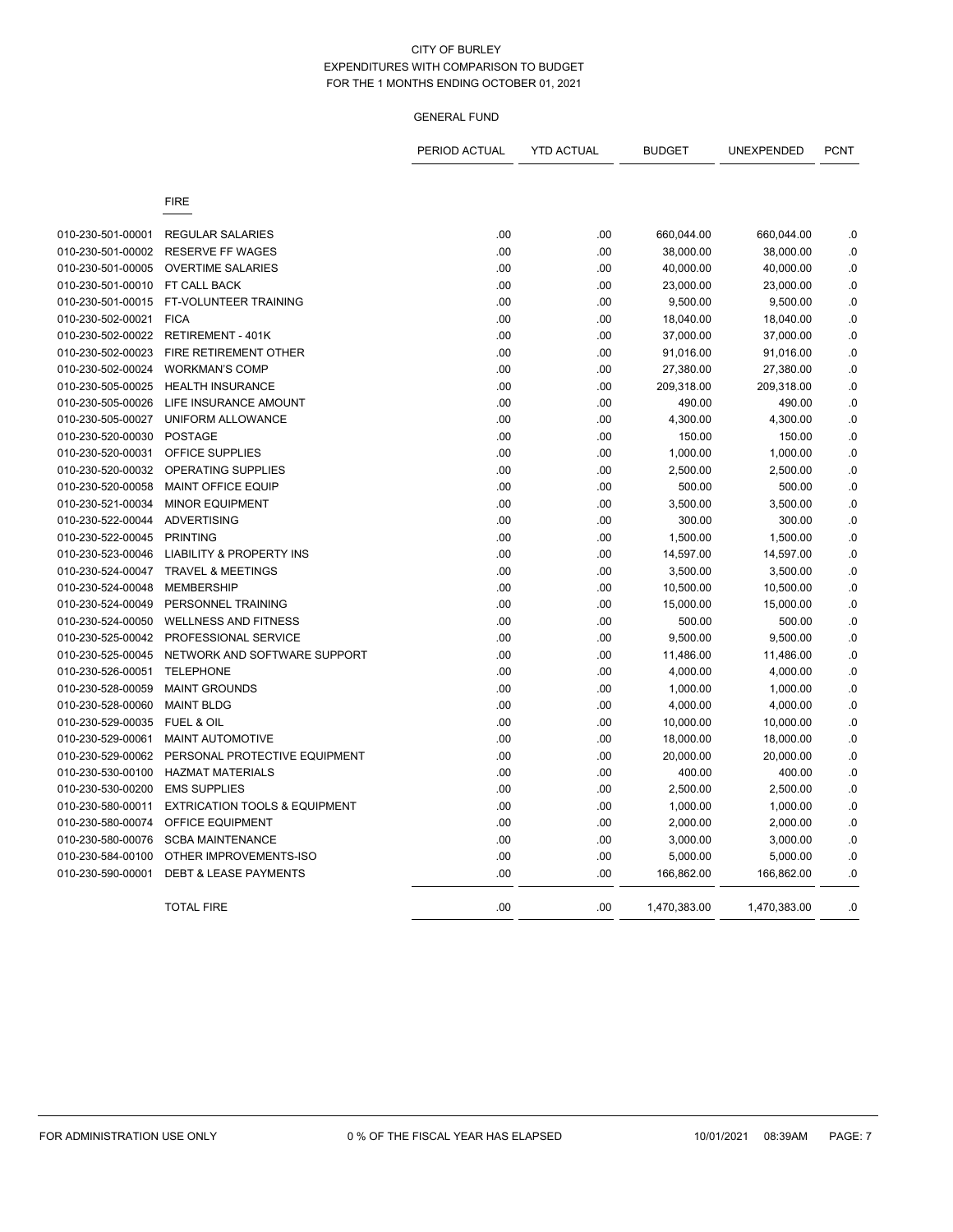|                   |                                     | PERIOD ACTUAL | <b>YTD ACTUAL</b> | <b>BUDGET</b> | UNEXPENDED | <b>PCNT</b> |
|-------------------|-------------------------------------|---------------|-------------------|---------------|------------|-------------|
|                   | <b>ANIMAL CONTROL</b>               |               |                   |               |            |             |
| 010-270-501-00001 | <b>REGULAR SALARIES</b>             | .00           | .00               | 37,440.00     | 37,440.00  | .0          |
| 010-270-501-00010 | <b>ONCALL/CALLBACK SALARIES</b>     | .00           | .00               | 2,000.00      | 2,000.00   | .0          |
| 010-270-502-00021 | <b>FICA</b>                         | .00           | .00               | 2,864.00      | 2,864.00   | .0          |
| 010-270-502-00022 | <b>RETIREMENT</b>                   | .00           | .00               | 4,470.00      | 4,470.00   | $\cdot$ 0   |
| 010-270-502-00024 | <b>WORKMAN'S COMP</b>               | .00           | .00               | 674.00        | 674.00     | .0          |
| 010-270-505-00025 | <b>HEALTH INSURANCE</b>             | .00           | .00               | 19,719.00     | 19,719.00  | .0          |
| 010-270-505-00026 | LIFE INSURANCE AMOUNT               | .00           | .00               | 50.00         | 50.00      | .0          |
| 010-270-505-00027 | UNIFORM ALLOWANCE                   | .00           | .00               | 400.00        | 400.00     | .0          |
| 010-270-520-00030 | <b>POSTAGE</b>                      | .00           | .00               | 1,300.00      | 1,300.00   | .0          |
| 010-270-520-00031 | <b>OFFICE SUPPLIES</b>              | .00           | .00               | 200.00        | 200.00     | .0          |
| 010-270-520-00032 | <b>OPERATING SUPPLIES</b>           | .00           | .00               | 4,200.00      | 4,200.00   | .0          |
| 010-270-521-00034 | <b>MINOR EQUIPMENT</b>              | .00           | .00               | 600.00        | 600.00     | .0          |
| 010-270-522-00044 | <b>ADVERTISING</b>                  | .00           | .00               | 600.00        | 600.00     | .0          |
| 010-270-522-00045 | <b>PRINTING</b>                     | .00           | .00               | 450.00        | 450.00     | .0          |
| 010-270-523-00046 | <b>LIABILITY &amp; PROPERTY INS</b> | .00           | .00               | 2,730.00      | 2,730.00   | .0          |
| 010-270-524-00047 | <b>TRAVEL &amp; MEETINGS</b>        | .00           | .00               | 400.00        | 400.00     | .0          |
| 010-270-524-00048 | <b>MEMBERSHIP</b>                   | .00           | .00               | 500.00        | 500.00     | .0          |
| 010-270-524-00049 | PERSONNEL TRAINING                  | .00           | .00               | 8,000.00      | 8,000.00   | .0          |
| 010-270-525-00036 | TEMPS CONTRACTED SERVICE            | .00           | .00               | 15,600.00     | 15,600.00  | .0          |
| 010-270-525-00042 | PROFESSIONAL SERVICE                | .00           | .00               | 750.00        | 750.00     | .0          |
| 010-270-525-00045 | NETWORK AND SOFTWARE SUPPORT        | .00           | .00               | 1,695.00      | 1,695.00   | .0          |
| 010-270-526-00051 | <b>TELEPHONE</b>                    | .00           | .00               | 1,500.00      | 1,500.00   | .0          |
| 010-270-528-00060 | <b>MAINT BLDG</b>                   | .00           | .00               | 1,000.00      | 1,000.00   | .0          |
| 010-270-529-00035 | <b>FUEL &amp; OIL</b>               | .00           | .00               | 2,800.00      | 2,800.00   | .0          |
| 010-270-529-00061 | <b>MAINT AUTOMOTIVE</b>             | .00           | .00               | 500.00        | 500.00     | .0          |
|                   | <b>TOTAL ANIMAL CONTROL</b>         | .00           | .00               | 110,442.00    | 110,442.00 | .0          |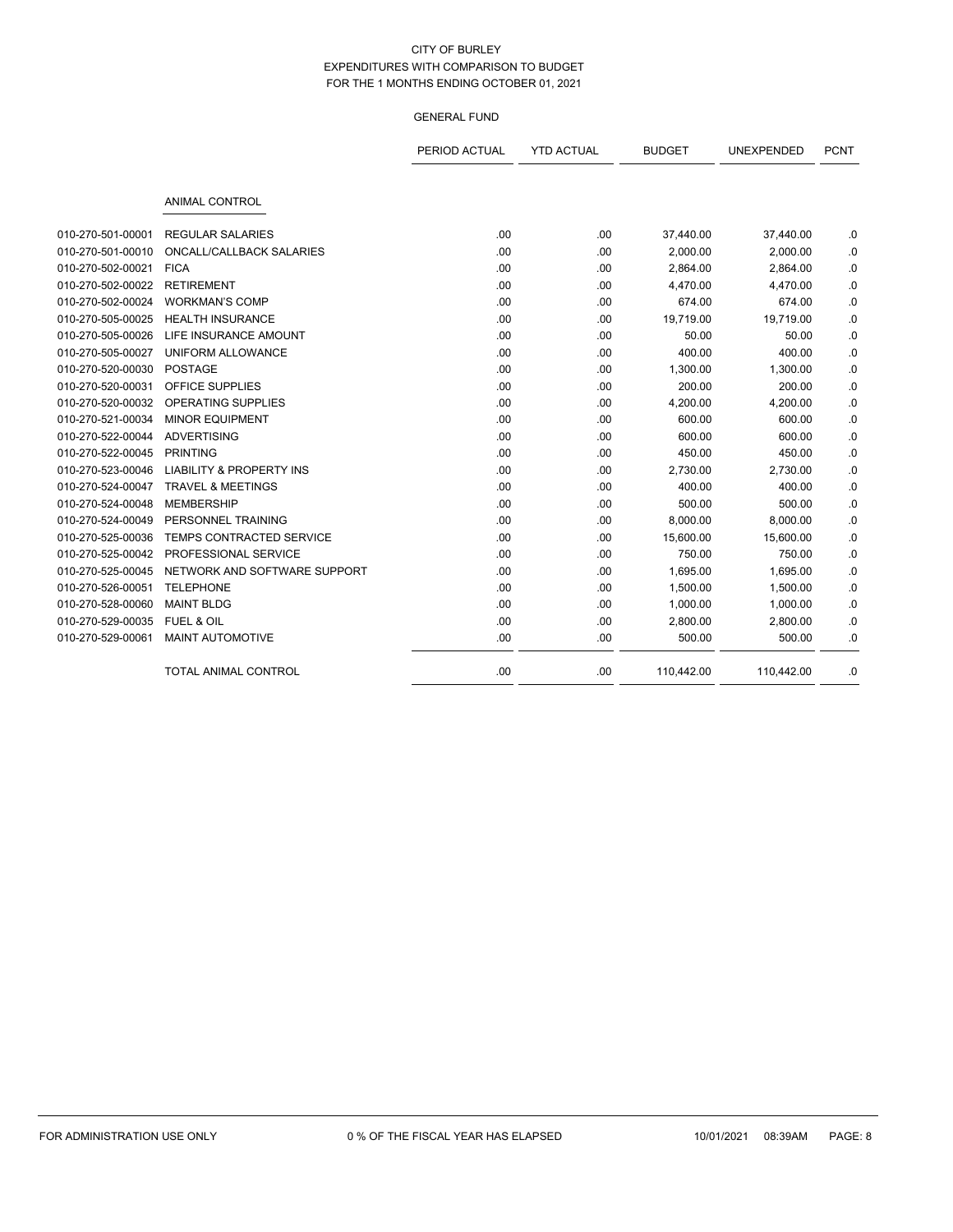|                   |                                     | PERIOD ACTUAL | <b>YTD ACTUAL</b> | <b>BUDGET</b> | UNEXPENDED | <b>PCNT</b> |
|-------------------|-------------------------------------|---------------|-------------------|---------------|------------|-------------|
|                   | <b>STREETS</b>                      |               |                   |               |            |             |
| 010-310-501-00001 | <b>REGULAR SALARIES</b>             | .00           | .00               | 283,380.00    | 283,380.00 | .0          |
| 010-310-501-00005 | <b>OVERTIME SALARIES</b>            | .00           | .00               | 8,000.00      | 8,000.00   | $\cdot$ 0   |
| 010-310-501-00010 | ONCALL/CALLBACK SALARIES            | .00           | .00.              | 2,000.00      | 2,000.00   | .0          |
| 010-310-502-00021 | <b>FICA</b>                         | .00           | .00               | 23,209.00     | 23,209.00  | $\cdot$ 0   |
| 010-310-502-00022 | <b>RETIREMENT</b>                   | .00           | .00               | 36,224.00     | 36,224.00  | $\cdot$ 0   |
| 010-310-502-00024 | <b>WORKMAN'S COMP</b>               | .00           | .00               | 18,378.00     | 18,378.00  | $\cdot$ 0   |
| 010-310-505-00025 | <b>HEALTH INSURANCE</b>             | .00           | .00               | 102,386.00    | 102,386.00 | 0.          |
| 010-310-505-00026 | LIFE INSURANCE AMOUNT               | .00           | .00.              | 310.00        | 310.00     | .0          |
| 010-310-505-00027 | UNIFORM ALLOWANCE                   | .00           | .00.              | 685.00        | 685.00     | .0          |
| 010-310-520-00031 | OFFICE SUPPLIES                     | .00           | .00               | 150.00        | 150.00     | .0          |
| 010-310-520-00032 | OPERATING SUPPLIES                  | .00           | .00               | 3,000.00      | 3,000.00   | $\cdot$ 0   |
| 010-310-521-00034 | <b>MINOR EQUIPMENT</b>              | .00           | .00               | 2,000.00      | 2,000.00   | $0.$        |
| 010-310-522-00041 | <b>PUBLIC RELATIONS</b>             | .00           | .00               | 100.00        | 100.00     | 0.          |
| 010-310-522-00044 | <b>ADVERTISING</b>                  | .00           | .00               | 100.00        | 100.00     | $0.$        |
| 010-310-523-00046 | <b>LIABILITY &amp; PROPERTY INS</b> | .00           | .00               | 7,298.00      | 7,298.00   | .0          |
| 010-310-524-00047 | <b>TRAVEL &amp; MEETINGS</b>        | .00           | .00               | 500.00        | 500.00     | .0          |
| 010-310-524-00049 | PERSONNEL TRAINING                  | .00           | .00               | 1,000.00      | 1,000.00   | .0          |
| 010-310-525-00036 | TEMPS CONTRACTED SERVICE            | .00           | .00               | 15,000.00     | 15,000.00  | .0          |
| 010-310-525-00042 | PROFESSIONAL SERVICE                | .00           | .00               | 1,000.00      | 1,000.00   | $\cdot$ 0   |
| 010-310-525-00045 | NETWORK AND SOFTWARE SUPPORT        | .00           | .00               | 1,500.00      | 1,500.00   | .0          |
| 010-310-526-00051 | <b>TELEPHONE</b>                    | .00           | .00               | 3,000.00      | 3,000.00   | $\cdot$ 0   |
| 010-310-526-00052 | <b>UTILITIES</b>                    | .00           | .00               | 3,000.00      | 3,000.00   | $0.$        |
| 010-310-527-00057 | <b>RENTAL OTHER</b>                 | .00           | .00               | 700.00        | 700.00     | $\cdot$ 0   |
| 010-310-528-00059 | <b>MAINT GROUNDS</b>                | .00           | .00               | 700.00        | 700.00     | .0          |
| 010-310-528-00060 | <b>MAINT BLDG</b>                   | .00           | .00.              | 2,000.00      | 2,000.00   | $\cdot$ 0   |
| 010-310-529-00035 | FUEL & OIL                          | .00           | .00               | 35,000.00     | 35,000.00  | .0          |
| 010-310-529-00061 | MAINT AUTOMOTIVE                    | .00           | .00               | 40,000.00     | 40,000.00  | $\cdot$ 0   |
| 010-310-529-00062 | <b>MAINT OTHER EQUIPMENT</b>        | .00           | .00               | 500.00        | 500.00     | .0          |
| 010-310-584-00073 | <b>OTHER IMPROVEMENTS</b>           | .00           | .00               | 200,000.00    | 200,000.00 | 0.          |
| 010-310-584-00074 | <b>CURB AND GUTTER</b>              | .00           | .00               | 40,000.00     | 40,000.00  | $\cdot$ 0   |
| 010-310-584-00079 | <b>CONSTRUCTION</b>                 | .00           | .00               | 130,000.00    | 130,000.00 | .0          |
| 010-310-590-00001 | <b>DEBT &amp; LEASE PAYMENTS</b>    | .00           | .00               | 33,635.00     | 33,635.00  | .0          |
|                   | <b>TOTAL STREETS</b>                | .00           | .00               | 994,755.00    | 994,755.00 | .0          |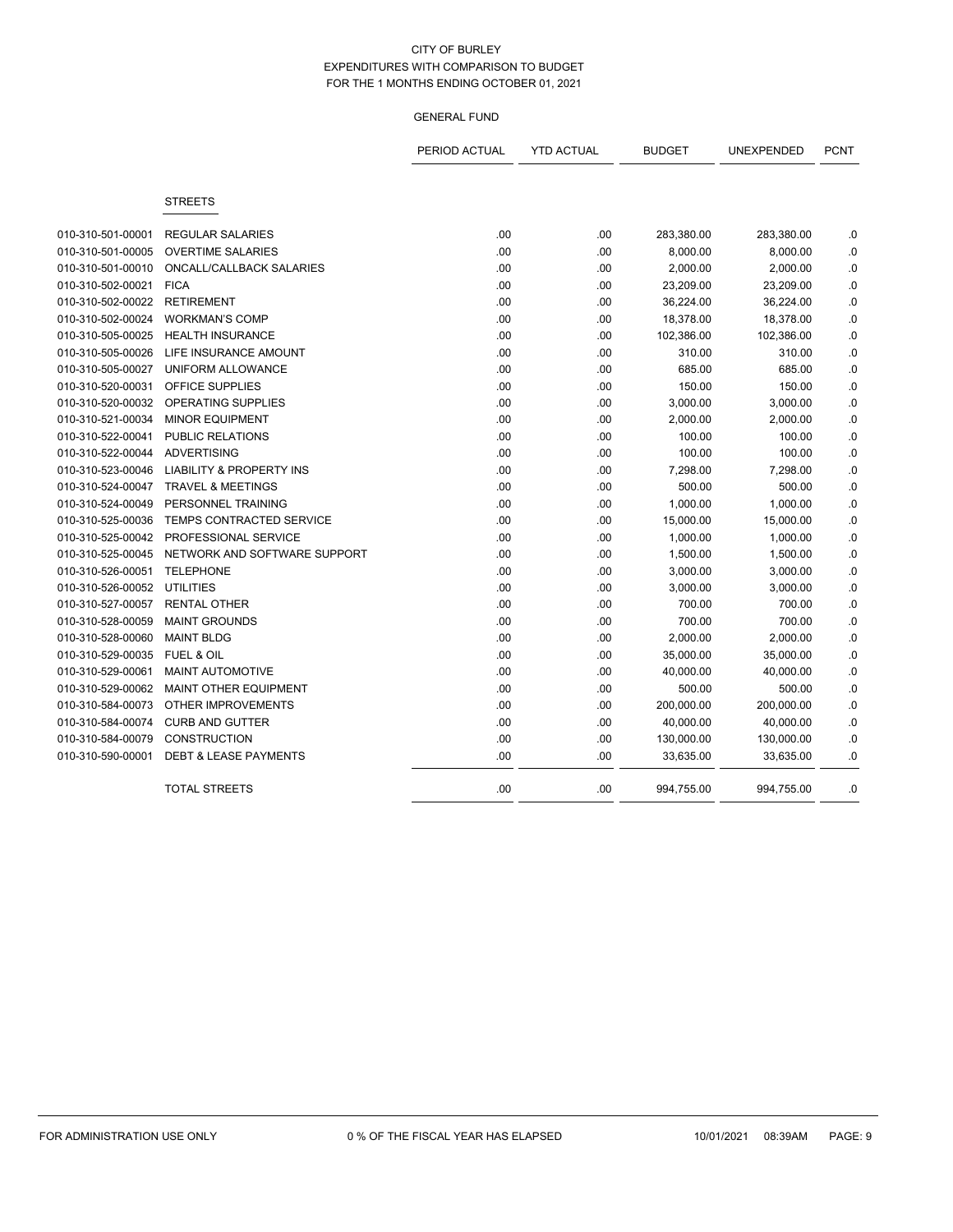|                   |                                     | PERIOD ACTUAL | <b>YTD ACTUAL</b> | <b>BUDGET</b> | <b>UNEXPENDED</b> | <b>PCNT</b> |
|-------------------|-------------------------------------|---------------|-------------------|---------------|-------------------|-------------|
|                   |                                     |               |                   |               |                   |             |
|                   | <b>ENGINEERING</b>                  |               |                   |               |                   |             |
| 010-311-501-00001 | <b>REGULAR SALARIES</b>             | .00.          | .00.              | 107,016.00    | 107,016.00        | .0          |
| 010-311-502-00021 | <b>FICA</b>                         | .00           | .00.              | 8,187.00      | 8,187.00          | .0          |
| 010-311-502-00022 | <b>RETIREMENT</b>                   | .00           | .00               | 12,778.00     | 12,778.00         | .0          |
| 010-311-502-00024 | <b>WORKMAN'S COMP</b>               | .00.          | .00.              | 3,978.00      | 3,978.00          | .0          |
| 010-311-505-00025 | <b>HEALTH INSURANCE</b>             | .00           | .00               | 19,718.00     | 19,718.00         | .0          |
| 010-311-505-00026 | LIFE INSURANCE AMOUNT               | .00.          | .00               | 55.00         | 55.00             | .0          |
| 010-311-505-00027 | UNIFORM ALLOWANCE                   | .00.          | .00               | 300.00        | 300.00            | .0          |
| 010-311-520-00030 | <b>POSTAGE</b>                      | .00.          | .00               | 100.00        | 100.00            | .0          |
| 010-311-520-00031 | <b>OFFICE SUPPLIES</b>              | .00           | .00               | 100.00        | 100.00            | .0          |
| 010-311-520-00032 | <b>OPERATING SUPPLIES</b>           | .00.          | .00.              | 1,000.00      | 1,000.00          | .0          |
| 010-311-521-00034 | <b>MINOR EQUIPMENT</b>              | .00           | .00.              | 3,500.00      | 3,500.00          | .0          |
| 010-311-523-00046 | <b>LIABILITY &amp; PROPERTY INS</b> | .00           | .00               | 1,460.00      | 1,460.00          | .0          |
| 010-311-524-00047 | <b>TRAVEL &amp; MEETINGS</b>        | .00.          | .00               | 3,000.00      | 3,000.00          | .0          |
| 010-311-524-00048 | <b>MEMBERSHIP</b>                   | .00           | .00               | 300.00        | 300.00            | .0          |
| 010-311-525-00042 | PROFESSIONAL SERVICE                | .00.          | .00.              | 7,500.00      | 7,500.00          | .0          |
| 010-311-525-00045 | NETWORK AND SOFTWARE SUPPORT        | .00           | .00.              | 500.00        | 500.00            | .0          |
| 010-311-526-00051 | <b>TELEPHONE</b>                    | .00.          | .00               | 250.00        | 250.00            | .0          |
| 010-311-529-00035 | <b>FUEL &amp; OIL</b>               | .00.          | .00.              | 1,500.00      | 1,500.00          | .0          |
| 010-311-529-00061 | <b>MAINT AUTOMOTIVE</b>             | .00           | .00               | 500.00        | 500.00            | .0          |
|                   | <b>TOTAL ENGINEERING</b>            | .00.          | .00.              | 171,742.00    | 171,742.00        | .0          |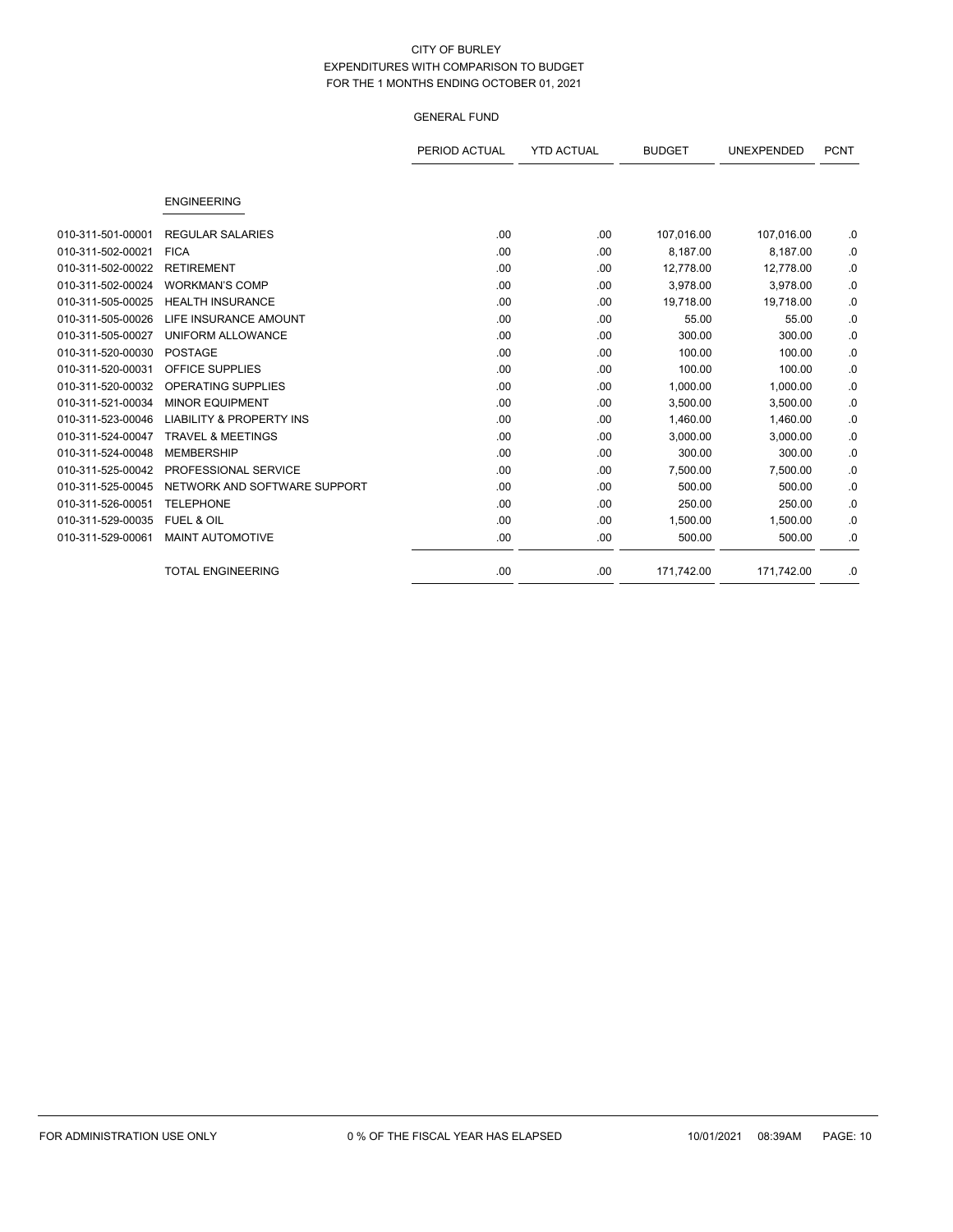|                                        |                                            | PERIOD ACTUAL | <b>YTD ACTUAL</b> | <b>BUDGET</b> | <b>UNEXPENDED</b>   | <b>PCNT</b> |
|----------------------------------------|--------------------------------------------|---------------|-------------------|---------------|---------------------|-------------|
|                                        | <b>EQUIPMENT MAINTENANCE</b>               |               |                   |               |                     |             |
| 010-312-501-00001                      | <b>REGULAR SALARIES</b>                    | .00           | .00               | 216,892.00    | 216,892.00          | .0          |
| 010-312-502-00021                      | <b>FICA</b>                                | .00           | .00               | 16,592.00     | 16,592.00           | .0          |
| 010-312-502-00022                      | <b>RETIREMENT</b>                          | .00           | .00               | 24,595.00     | 24,595.00           | .0          |
| 010-312-502-00024                      | <b>WORKMAN'S COMP</b>                      | .00           | .00               | 5,655.00      | 5,655.00            | .0          |
|                                        | <b>HEALTH INSURANCE</b>                    | .00           |                   | 78,875.00     |                     |             |
| 010-312-505-00025<br>010-312-505-00026 | LIFE INSURANCE AMOUNT                      | .00           | .00<br>.00        | 200.00        | 78,875.00<br>200.00 | .0<br>.0    |
| 010-312-505-00027                      | UNIFORM ALLOWANCE                          | .00           | .00               | 4,400.00      | 4,400.00            | .0          |
| 010-312-520-00030                      | <b>POSTAGE</b>                             | .00           | .00               | 200.00        | 200.00              | $\cdot$ 0   |
| 010-312-520-00031                      | OFFICE SUPPLIES                            | .00           | .00               | 4,000.00      | 4,000.00            | .0          |
| 010-312-520-00032                      | OPERATING SUPPLIES                         | .00           |                   |               |                     |             |
| 010-312-521-00034                      | <b>MINOR EQUIPMENT</b>                     | .00           | .00               | 12,000.00     | 12,000.00           | .0          |
|                                        | <b>PRINTING</b>                            | .00           | .00               | 3,000.00      | 3,000.00<br>500.00  | .0          |
| 010-312-522-00045<br>010-312-523-00046 | <b>LIABILITY &amp; PROPERTY INS</b>        | .00           | .00<br>.00        | 500.00        |                     | .0          |
|                                        | <b>TRAVEL &amp; MEETINGS</b>               |               |                   | 5,839.00      | 5,839.00            | .0          |
| 010-312-524-00047                      |                                            | .00           | .00               | 4,000.00      | 4,000.00            | .0          |
| 010-312-524-00048                      | <b>MEMBERSHIP</b>                          | .00           | .00               | 750.00        | 750.00              | .0          |
| 010-312-524-00049                      | PERSONNEL TRAINING                         | .00           | .00               | 4,200.00      | 4,200.00            | $\cdot$ 0   |
| 010-312-525-00036                      | TEMPS CONTRACTED SERVICE                   | .00           | .00               | 1,000.00      | 1,000.00            | .0          |
| 010-312-525-00045                      | NETWORK AND COMPUTER SUPPORT               | .00           | .00               | 1,826.00      | 1,826.00            | $\cdot$ 0   |
| 010-312-526-00051                      | <b>TELEPHONE</b>                           | .00           | .00               | 2,000.00      | 2,000.00            | 0.          |
| 010-312-527-00057                      | <b>RENTAL OTHER</b>                        | .00           | .00               | 250.00        | 250.00              | .0          |
| 010-312-528-00059                      | <b>MAINT GROUNDS</b>                       | .00           | .00               | 500.00        | 500.00              | $\cdot$ 0   |
| 010-312-528-00060                      | <b>MAINT BLDG</b>                          | .00           | .00               | 5,000.00      | 5,000.00            | .0          |
| 010-312-529-00035                      | <b>FUEL &amp; OIL</b>                      | .00           | .00               | 7,000.00      | 7,000.00            | .0          |
| 010-312-529-00061                      | <b>MAINT AUTOMOTIVE</b>                    | .00           | .00               | 5,000.00      | 5,000.00            | .0          |
| 010-312-529-00062                      | MAINT OTHER EQUIPMENT                      | .00           | .00               | 5,200.00      | 5,200.00            | .0          |
| 010-312-584-00073                      | OTHER IMPROVEMENTS                         | .00           | .00               | 2,000.00      | 2,000.00            | .0          |
|                                        | TOTAL EQUIPMENT MAINTENANCE                | .00           | .00               | 411,474.00    | 411,474.00          | .0          |
|                                        | <b>AIRPORT</b>                             |               |                   |               |                     |             |
| 010-330-520-00030                      | <b>POSTAGE</b>                             | .00           | .00               | 50.00         | 50.00               | .0          |
| 010-330-520-00031                      | OFFICE SUPPLIES                            | .00           | .00               | 50.00         | 50.00               | .0          |
| 010-330-520-00032                      | OPERATING SUPPLIES                         | .00           | .00               | 1,000.00      | 1,000.00            | .0          |
| 010-330-522-00044 ADVERTISING          |                                            | .00           | .00               | 50.00         | 50.00               | .0          |
|                                        | 010-330-523-00046 LIABILITY & PROPERTY INS | .00           | .00               | 5,500.00      | 5,500.00            | $\cdot$ 0   |
|                                        | 010-330-524-00047 TRAVEL & MEETINGS        | .00           | .00               | 600.00        | 600.00              | .0          |
| 010-330-524-00048                      | MEMBERSHIP                                 | .00           | .00               | 600.00        | 600.00              | $\cdot$     |
| 010-330-525-00036                      | TEMPS CONTRACTED SERVICE                   | .00           | .00               | 100.00        | 100.00              | .0          |
| 010-330-525-00067                      | CONTRACTED SERVICE                         | .00           | .00               | 9,000.00      | 9,000.00            | .0          |
| 010-330-526-00052 UTILITIES            |                                            | .00           | .00               | 4,500.00      | 4,500.00            | .0          |
| 010-330-528-00059                      | <b>MAINT GROUNDS</b>                       | .00           | .00               | 14,500.00     | 14,500.00           | .0          |
| 010-330-528-00060                      | <b>MAINT BLDG</b>                          | .00           | .00               | 200.00        | 200.00              | .0          |
| 010-330-584-00079                      | <b>FAA GRANT MATCH</b>                     | .00           | .00               | 18,000.00     | 18,000.00           | .0          |
|                                        | TOTAL AIRPORT                              | .00           | .00               | 54,150.00     | 54,150.00           | .0          |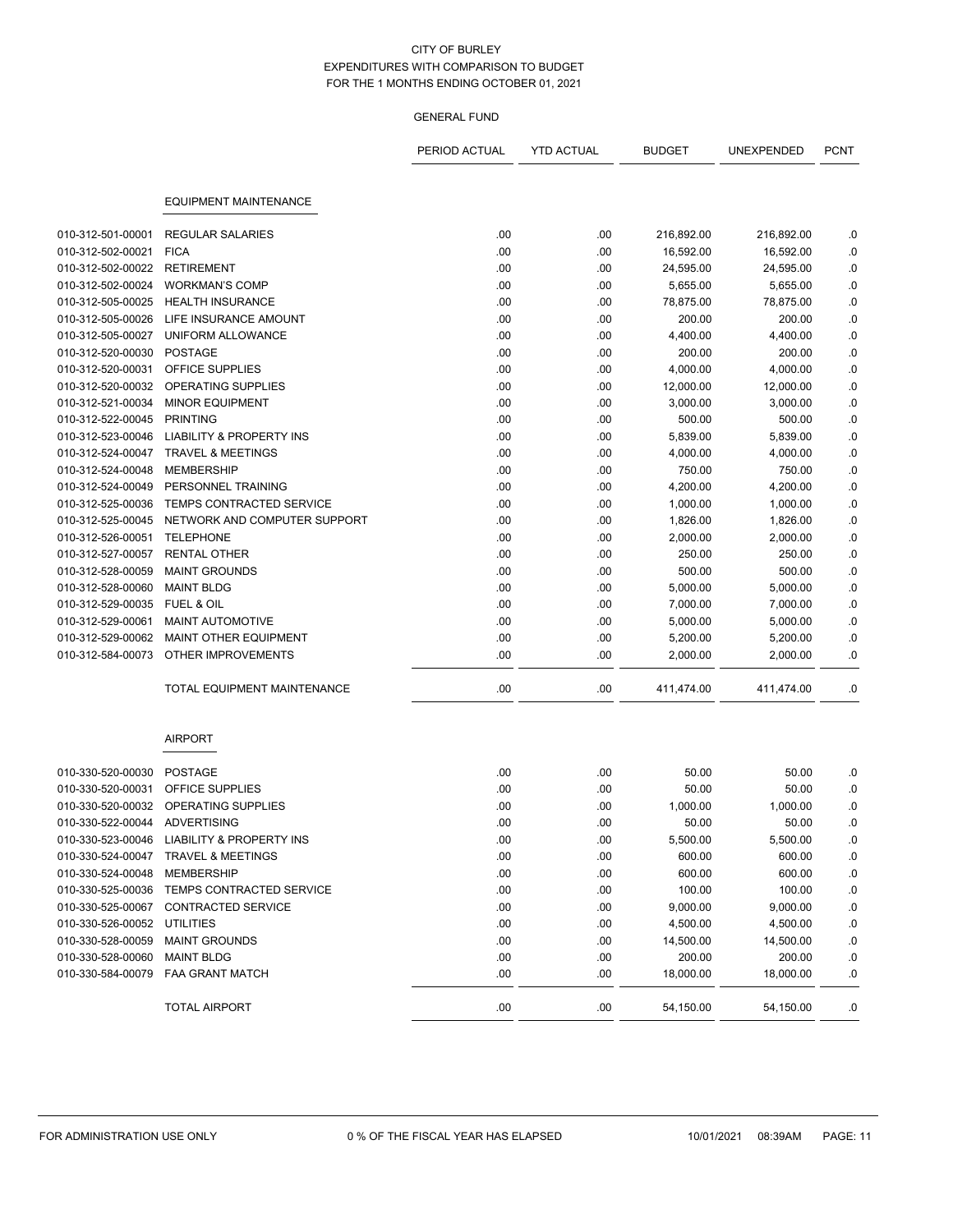|                   |                                     | PERIOD ACTUAL | <b>YTD ACTUAL</b> | <b>BUDGET</b> | UNEXPENDED | <b>PCNT</b> |
|-------------------|-------------------------------------|---------------|-------------------|---------------|------------|-------------|
|                   | PARKS & RECREATION                  |               |                   |               |            |             |
| 010-350-501-00001 | <b>REGULAR SALARIES</b>             | .00           | .00               | 74,958.00     | 74,958.00  | .0          |
| 010-350-502-00021 | <b>FICA</b>                         | .00           | .00               | 5,736.00      | 5,736.00   | .0          |
| 010-350-502-00022 | <b>RETIREMENT</b>                   | .00           | .00               | 10,855.00     | 10,855.00  | .0          |
| 010-350-502-00024 | <b>WORKMAN'S COMP</b>               | .00           | .00               | 1,738.00      | 1,738.00   | .0          |
| 010-350-505-00025 | <b>HEALTH INSURANCE</b>             | .00           | .00               | 19,718.00     | 19,718.00  | $\cdot$ 0   |
| 010-350-505-00026 | LIFE INSURANCE AMOUNT               | .00           | .00               | 50.00         | 50.00      | .0          |
| 010-350-505-00027 | UNIFORM ALLOWANCE                   | .00.          | .00               | 300.00        | 300.00     | .0          |
| 010-350-520-00030 | <b>POSTAGE</b>                      | .00.          | .00               | 100.00        | 100.00     | .0          |
| 010-350-520-00031 | OFFICE SUPPLIES                     | .00           | .00               | 100.00        | 100.00     | .0          |
| 010-350-520-00032 | <b>OPERATING SUPPLIES</b>           | .00           | .00               | 3,500.00      | 3,500.00   | .0          |
| 010-350-521-00034 | <b>MINOR EQUIPMENT</b>              | .00           | .00               | 2,500.00      | 2,500.00   | .0          |
| 010-350-523-00046 | <b>LIABILITY &amp; PROPERTY INS</b> | .00           | .00               | 1,460.00      | 1,460.00   | .0          |
| 010-350-524-00047 | <b>TRAVEL &amp; MEETINGS</b>        | .00           | .00               | 1,350.00      | 1,350.00   | .0          |
| 010-350-524-00048 | <b>MEMBERSHIP</b>                   | .00.          | .00               | 200.00        | 200.00     | .0          |
| 010-350-525-00036 | TEMPS CONTRACTED SERVICE            | .00           | .00               | 90,000.00     | 90,000.00  | .0          |
| 010-350-525-00045 | NETWORK AND COMPUTER SUPPORT        | .00           | .00               | 1,500.00      | 1,500.00   | .0          |
| 010-350-525-00067 | <b>CONTRACTED SERVICE</b>           | .00           | .00               | 10,000.00     | 10,000.00  | .0          |
| 010-350-526-00051 | <b>TELEPHONE</b>                    | .00           | .00               | 1,000.00      | 1,000.00   | .0          |
| 010-350-526-00052 | <b>UTILITIES</b>                    | .00           | .00               | 3,500.00      | 3,500.00   | .0          |
| 010-350-528-00059 | <b>MAINT GROUNDS</b>                | .00           | .00               | 49,000.00     | 49,000.00  | .0          |
| 010-350-528-00060 | <b>MAINT BLDG</b>                   | .00           | .00               | 1,500.00      | 1,500.00   | .0          |
| 010-350-529-00035 | <b>FUEL &amp; OIL</b>               | .00           | .00               | 11,500.00     | 11,500.00  | .0          |
| 010-350-529-00061 | <b>MAINT AUTOMOTIVE</b>             | .00           | .00               | 7,000.00      | 7,000.00   | $\cdot$ 0   |
| 010-350-529-00062 | MAINT OTHER EQUIPMENT               | .00           | .00               | 5,000.00      | 5,000.00   | .0          |
| 010-350-590-00001 | <b>DEBT &amp; LEASE PAYMENTS</b>    | .00           | .00               | 10,000.00     | 10,000.00  | .0          |
|                   | TOTAL PARKS & RECREATION            | .00           | .00               | 312,565.00    | 312,565.00 | .0          |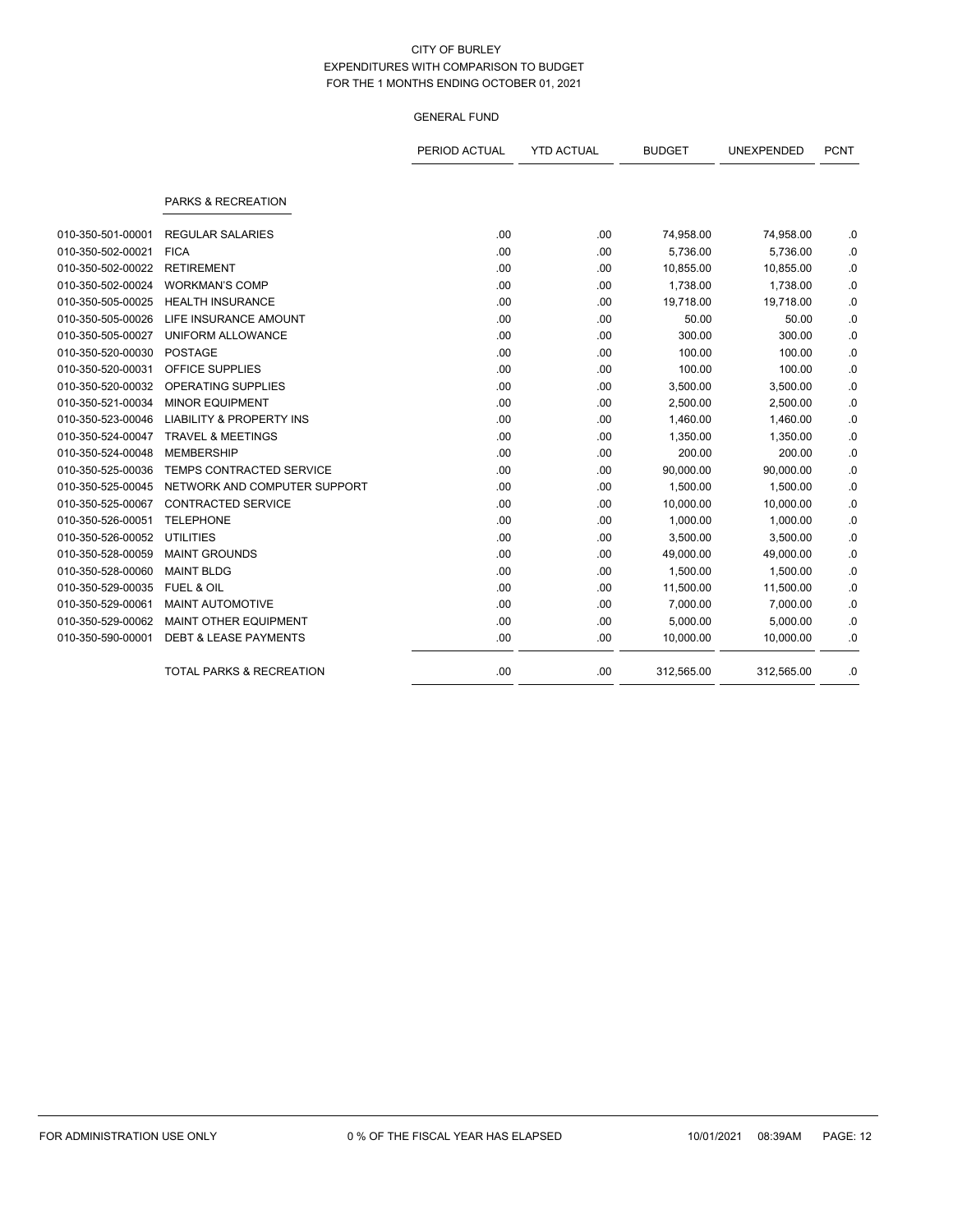|                   |                                     | PERIOD ACTUAL | <b>YTD ACTUAL</b> | <b>BUDGET</b> | <b>UNEXPENDED</b> | <b>PCNT</b> |
|-------------------|-------------------------------------|---------------|-------------------|---------------|-------------------|-------------|
|                   |                                     |               |                   |               |                   |             |
|                   | <b>SWIMMING POOL</b>                |               |                   |               |                   |             |
| 010-351-501-00001 | <b>REGULAR SALARIES</b>             | .00           | .00               | 16,000.00     | 16,000.00         | .0          |
| 010-351-501-00002 | <b>PART TIME SALARIES</b>           | .00.          | .00               | 80,000.00     | 80,000.00         | .0          |
| 010-351-502-00021 | <b>FICA</b>                         | .00           | .00               | 7,360.00      | 7,360.00          | .0          |
| 010-351-502-00024 | <b>WORKMAN'S COMP</b>               | .00           | .00               | 4,400.00      | 4,400.00          | .0          |
| 010-351-505-00027 | UNIFORM ALLOWANCE                   | .00.          | .00               | 1,000.00      | 1,000.00          | .0          |
| 010-351-520-00031 | OFFICE SUPPLIES                     | .00           | .00               | 1,400.00      | 1,400.00          | 0.          |
| 010-351-520-00032 | <b>OPERATING SUPPLIES</b>           | .00           | .00               | 6,000.00      | 6,000.00          | .0          |
| 010-351-521-00033 | <b>ITEMS FOR RESALE</b>             | .00.          | .00               | 5,700.00      | 5,700.00          | .0          |
| 010-351-521-00034 | <b>MINOR EQUIPMENT</b>              | .00           | .00               | 700.00        | 700.00            | .0          |
| 010-351-523-00046 | <b>LIABILITY &amp; PROPERTY INS</b> | .00           | .00               | 2,892.00      | 2,892.00          | .0          |
| 010-351-524-00047 | <b>TRAVEL &amp; MEETINGS</b>        | .00           | .00               | 1,000.00      | 1,000.00          | .0          |
| 010-351-524-00048 | <b>MEMBERSHIP</b>                   | .00           | .00               | 475.00        | 475.00            | .0          |
| 010-351-524-00049 | PERSONNEL TRAINING                  | .00           | .00               | 1,500.00      | 1,500.00          | .0          |
| 010-351-526-00051 | <b>TELEPHONE</b>                    | .00           | .00               | 500.00        | 500.00            | .0          |
| 010-351-526-00052 | <b>UTILITIES</b>                    | .00           | .00               | 8,500.00      | 8,500.00          | .0          |
| 010-351-528-00059 | <b>MAINT GROUNDS</b>                | .00           | .00               | 400.00        | 400.00            | .0          |
| 010-351-528-00060 | <b>MAINT BLDG</b>                   | .00           | .00               | 8,000.00      | 8,000.00          | .0          |
| 010-351-528-00061 | POOL MAINTENANCE                    | .00           | .00               | 16,000.00     | 16,000.00         | .0          |
| 010-351-530-00065 | <b>BANK SERVICE CHARGE</b>          | .00           | .00               | 650.00        | 650.00            | .0          |
|                   | <b>TOTAL SWIMMING POOL</b>          | .00           | .00               | 162,477.00    | 162,477.00        | .0          |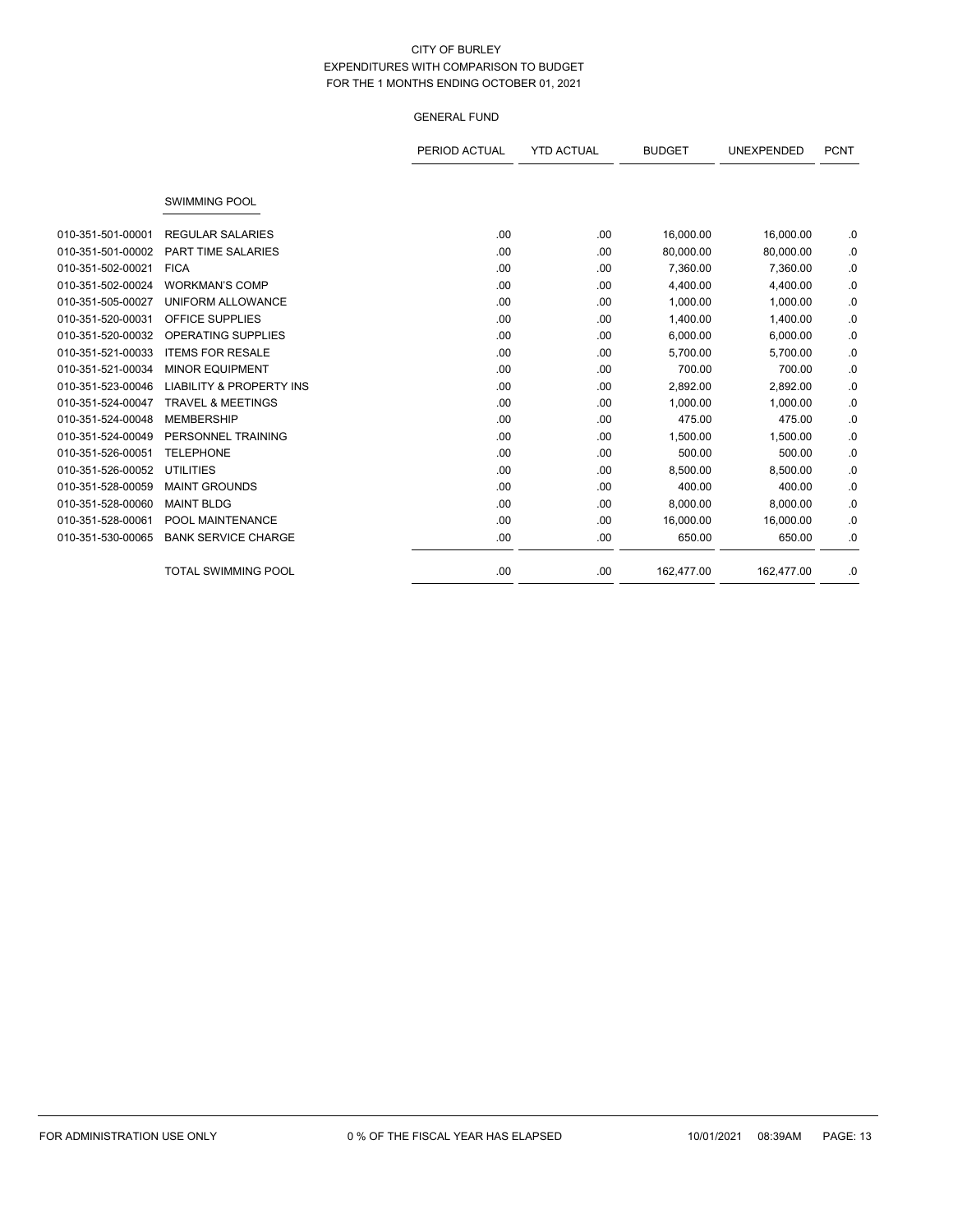|                                        |                                                                     | PERIOD ACTUAL | <b>YTD ACTUAL</b> | <b>BUDGET</b>    | UNEXPENDED         | <b>PCNT</b>   |
|----------------------------------------|---------------------------------------------------------------------|---------------|-------------------|------------------|--------------------|---------------|
|                                        | <b>CEMETERIES</b>                                                   |               |                   |                  |                    |               |
|                                        |                                                                     |               |                   |                  |                    |               |
| 010-410-501-00001                      | <b>REGULAR SALARIES</b>                                             | .00           | .00               | 95,498.00        | 95,498.00          | .0            |
| 010-410-502-00021                      | <b>FICA</b>                                                         | .00           | .00               | 7,306.00         | 7,306.00           | $\cdot$       |
| 010-410-502-00022                      | <b>RETIREMENT</b>                                                   | .00           | .00               | 11,420.00        | 11,420.00          | .0            |
| 010-410-502-00024                      | <b>WORKMAN'S COMP</b>                                               | .00           | .00               | 5,564.00         | 5,564.00           | .0            |
| 010-410-505-00025                      | <b>HEALTH INSURANCE</b>                                             | .00           | .00               | 39,437.00        | 39,437.00          | .0            |
| 010-410-505-00026<br>010-410-505-00027 | LIFE INSURANCE AMOUNT<br>UNIFORM ALLOWANCE                          | .00<br>.00    | .00<br>.00        | 104.00<br>300.00 | 104.00<br>300.00   | .0<br>.0      |
| 010-410-520-00030                      | <b>POSTAGE</b>                                                      | .00           | .00               | 100.00           | 100.00             | $\cdot$ 0     |
| 010-410-520-00031                      | OFFICE SUPPLIES                                                     | .00           | .00               | 100.00           | 100.00             | .0            |
|                                        | <b>OPERATING SUPPLIES</b>                                           |               |                   |                  |                    |               |
| 010-410-520-00032                      | <b>MAINT OFFICE EQUIP</b>                                           | .00           | .00               | 1,000.00         | 1,000.00           | $\cdot$<br>0. |
| 010-410-520-00058                      | <b>MINOR EQUIPMENT</b>                                              | .00<br>.00    | .00<br>.00        | 150.00           | 150.00             |               |
| 010-410-521-00034<br>010-410-522-00045 | <b>PRINTING</b>                                                     | .00           | .00               | 1,900.00         | 1,900.00<br>150.00 | $\cdot$<br>.0 |
|                                        |                                                                     |               |                   | 150.00           |                    |               |
| 010-410-523-00046<br>010-410-524-00047 | <b>LIABILITY &amp; PROPERTY INS</b><br><b>TRAVEL &amp; MEETINGS</b> | .00<br>.00    | .00               | 2,625.00         | 2,625.00<br>800.00 | 0.            |
|                                        | TEMPS CONTRACTED SERVICE                                            |               | .00               | 800.00           |                    | .0            |
| 010-410-525-00036<br>010-410-525-00045 | NETWORK AND COMPUTER SUPPORT                                        | .00<br>.00    | .00<br>.00        | 49,120.00        | 49,120.00          | 0.            |
|                                        |                                                                     |               |                   | 1,500.00         | 1,500.00           | 0.            |
| 010-410-525-00063                      | OTHER PURCHASED SERVICE                                             | .00           | .00               | 20,000.00        | 20,000.00          | $\cdot$ 0     |
| 010-410-525-00067                      | <b>CONTRACTED SERVICE</b>                                           | .00           | .00               | 4,800.00         | 4,800.00           | .0            |
| 010-410-526-00051                      | <b>TELEPHONE</b>                                                    | .00           | .00               | 1,800.00         | 1,800.00           | 0.            |
| 010-410-528-00059                      | <b>MAINT GROUNDS</b>                                                | .00           | .00               | 27,800.00        | 27,800.00          | 0.            |
| 010-410-528-00060                      | <b>MAINT BLDG</b>                                                   | .00           | .00               | 1,000.00         | 1,000.00           | $\cdot$       |
| 010-410-529-00035                      | FUEL & OIL                                                          | .00           | .00               | 10,800.00        | 10,800.00          | 0.            |
| 010-410-529-00061                      | MAINT AUTOMOTIVE                                                    | .00           | .00               | 1,000.00         | 1,000.00           | $0.$          |
| 010-410-529-00062                      | <b>MAINT OTHER EQUIPMENT</b>                                        | .00           | .00               | 3,000.00         | 3,000.00           | 0.            |
| 010-410-584-10000                      | <b>CEMETERY PROPERTY PURCHASE</b>                                   | .00           | .00               | 14,354.00        | 14,354.00          | .0            |
| 010-410-590-00001                      | <b>DEBT &amp; LEASE PAYMENTS</b>                                    | .00           | .00               | 10,000.00        | 10,000.00          | 0.            |
|                                        | <b>TOTAL CEMETERIES</b>                                             | .00           | .00               | 311,628.00       | 311,628.00         | 0.            |
|                                        | <b>CAPITAL IMPROVEMENTS</b>                                         |               |                   |                  |                    |               |
| 010-700-584-00073                      | OTHER IMPROVEMENTS                                                  | .00           | .00               | 1,138,073.00     | 1,138,073.00       | .0            |
|                                        | TOTAL CAPITAL IMPROVEMENTS                                          | .00           | .00               | 1,138,073.00     | 1,138,073.00       | .0            |
|                                        |                                                                     |               |                   |                  |                    |               |
|                                        | TOTAL FUND EXPENDITURES                                             | .00           | .00               | 9,174,081.00     | 9,174,081.00       | 0.            |
|                                        | NET REVENUE OVER EXPENDITURES                                       | .00           | .00               | .00              | .00                | .0            |
|                                        |                                                                     |               |                   |                  |                    |               |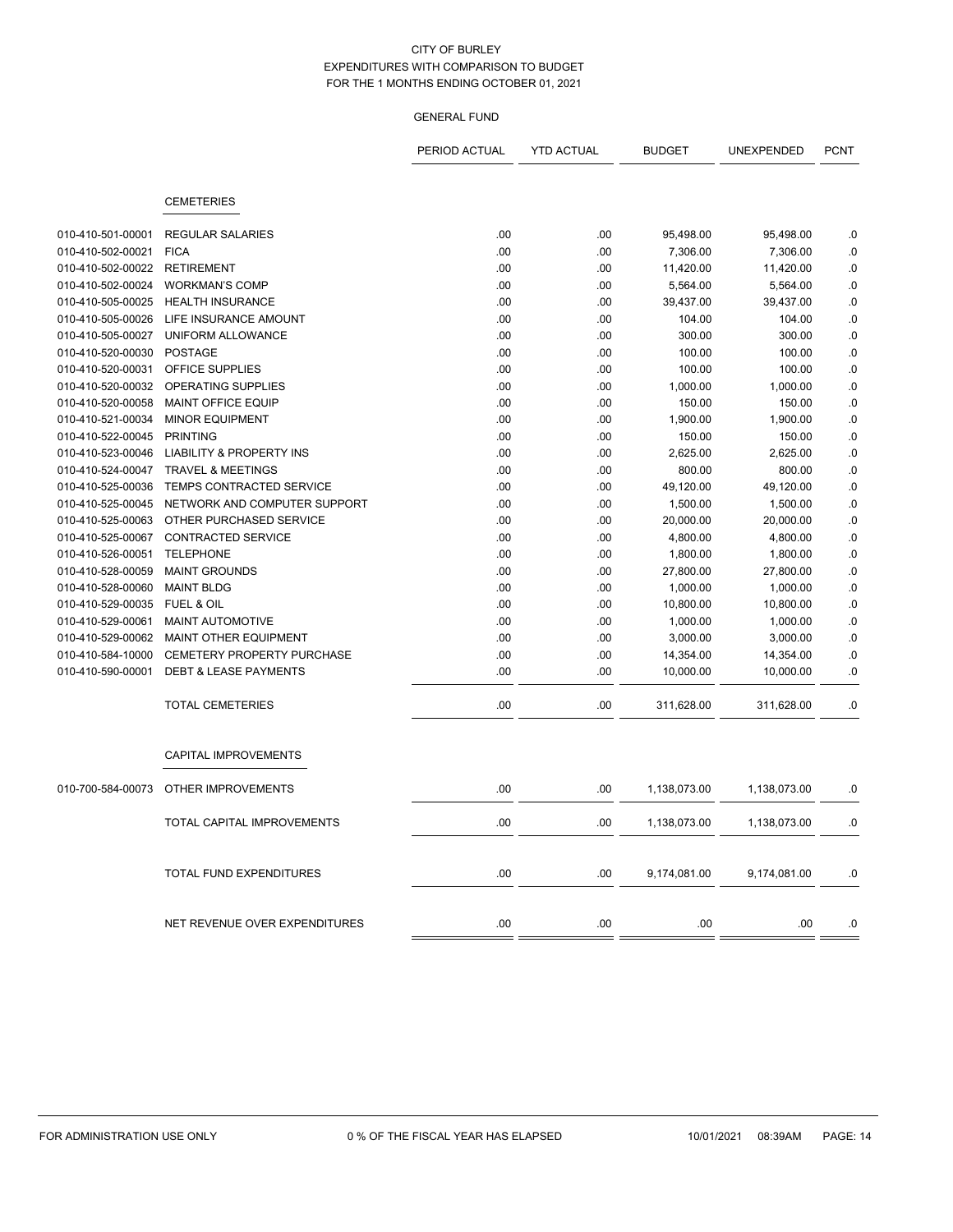# GENERAL OBLIGATION BOND FUND

|                   |                    | PERIOD ACTUAL | <b>YTD ACTUAL</b> | <b>BUDGET</b> | <b>UNEARNED</b> | <b>PCNT</b> |
|-------------------|--------------------|---------------|-------------------|---------------|-----------------|-------------|
|                   |                    |               |                   |               |                 |             |
| 011-010-010-00001 | PROPERTY TAXES     | .00           | .00               | 331,000.00    | 331,000.00      | .0          |
|                   | TOTAL SOURCE 010   | .00           | .00               | 331,000.00    | 331,000.00      | .0          |
|                   | TOTAL FUND REVENUE | .00           | .00               | 331,000.00    | 331,000.00      | .0          |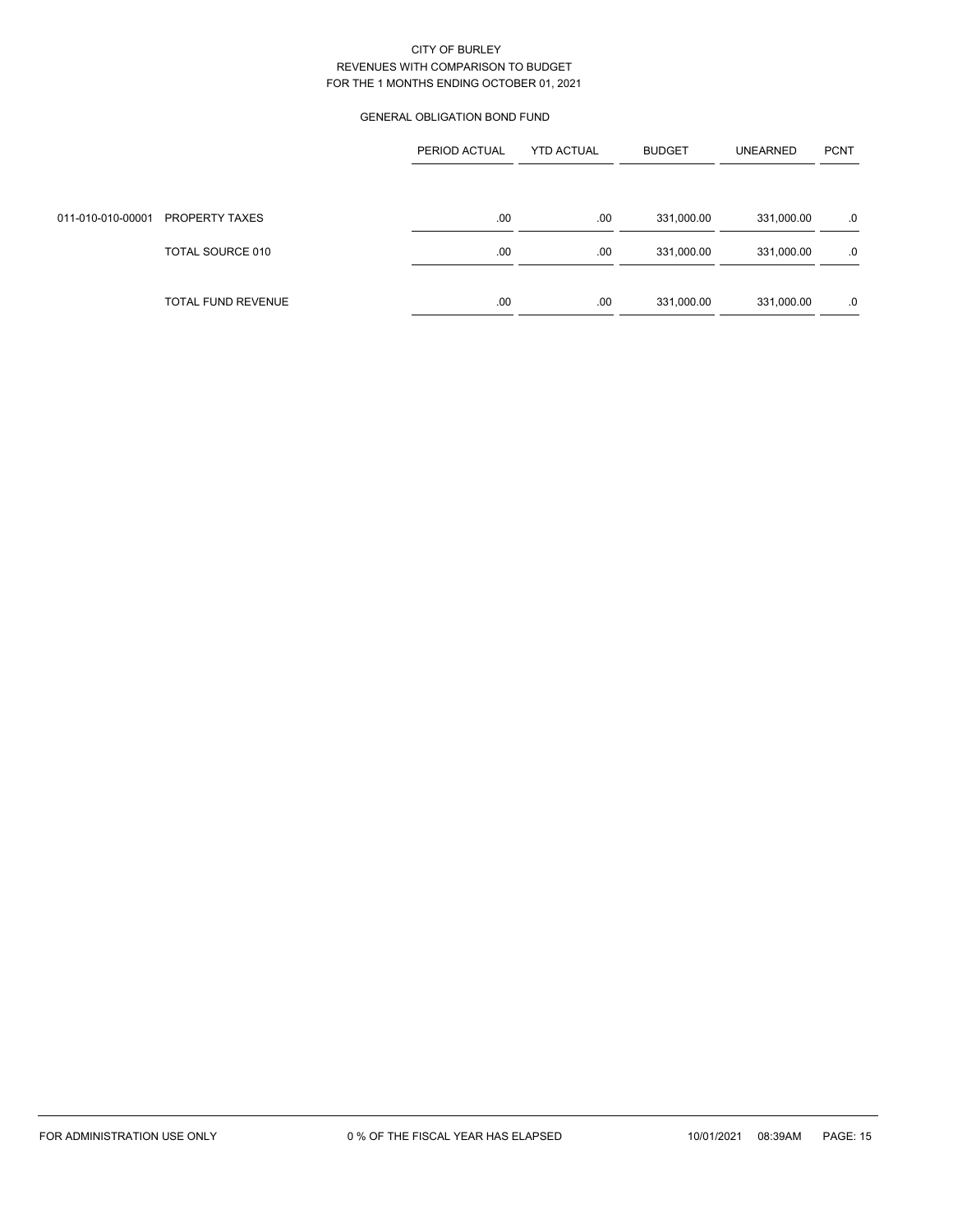# GENERAL OBLIGATION BOND FUND

|                   |                                  | PERIOD ACTUAL | <b>YTD ACTUAL</b> | <b>BUDGET</b> | UNEXPENDED | <b>PCNT</b> |
|-------------------|----------------------------------|---------------|-------------------|---------------|------------|-------------|
|                   | <b>GO BOND EXPENDITURES</b>      |               |                   |               |            |             |
| 011-010-590-00001 | <b>DEBT &amp; LEASE PAYMENTS</b> | .00.          | .00               | 331,000.00    | 331,000.00 | .0          |
|                   | TOTAL G O BOND EXPENDITURES      | .00.          | .00               | 331,000.00    | 331,000.00 | .0          |
|                   | <b>TOTAL FUND EXPENDITURES</b>   | .00           | .00               | 331,000.00    | 331,000.00 | .0          |
|                   | NET REVENUE OVER EXPENDITURES    | .00           | .00               | .00           | .00        | .0          |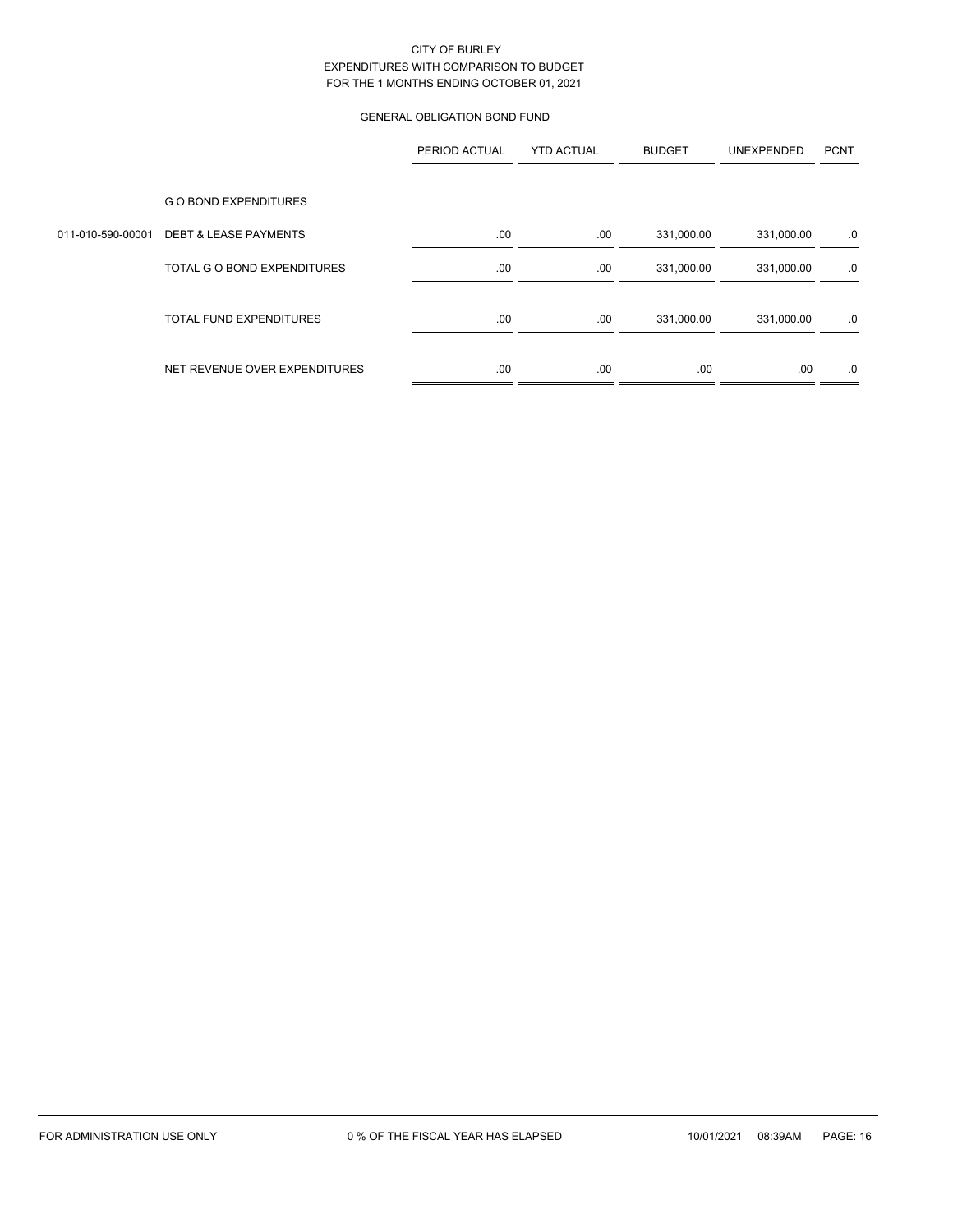# WATER FUND

|                   |                                | PERIOD ACTUAL | <b>YTD ACTUAL</b> | <b>BUDGET</b> | <b>UNEARNED</b> | <b>PCNT</b> |
|-------------------|--------------------------------|---------------|-------------------|---------------|-----------------|-------------|
|                   | WATER DEPARTMENT REVENUE       |               |                   |               |                 |             |
| 020-010-010-00001 | <b>WATER SALES</b>             | .00           | .00               | 2,675,000.00  | 2,675,000.00    | $.0 \,$     |
| 020-010-010-00002 | <b>WATER TAPS</b>              | .00           | .00               | 65,000.00     | 65,000.00       | .0          |
| 020-010-010-00003 | LOW PRESSURE SALES             | .00           | .00               | 150,000.00    | 150,000.00      | .0          |
| 020-010-010-00071 | <b>INTEREST EARNED</b>         | .00           | .00               | 10.000.00     | 10,000.00       | .0          |
| 020-010-010-00090 | <b>FROM FUND BALANCE</b>       | .00           | .00               | 1,100,000.00  | 1,100,000.00    | .0          |
|                   | TOTAL WATER DEPARTMENT REVENUE | .00           | .00               | 4,000,000.00  | 4,000,000.00    | .0          |
|                   | <b>TOTAL FUND REVENUE</b>      | .00           | .00               | 4,000,000.00  | 4,000,000.00    | .0          |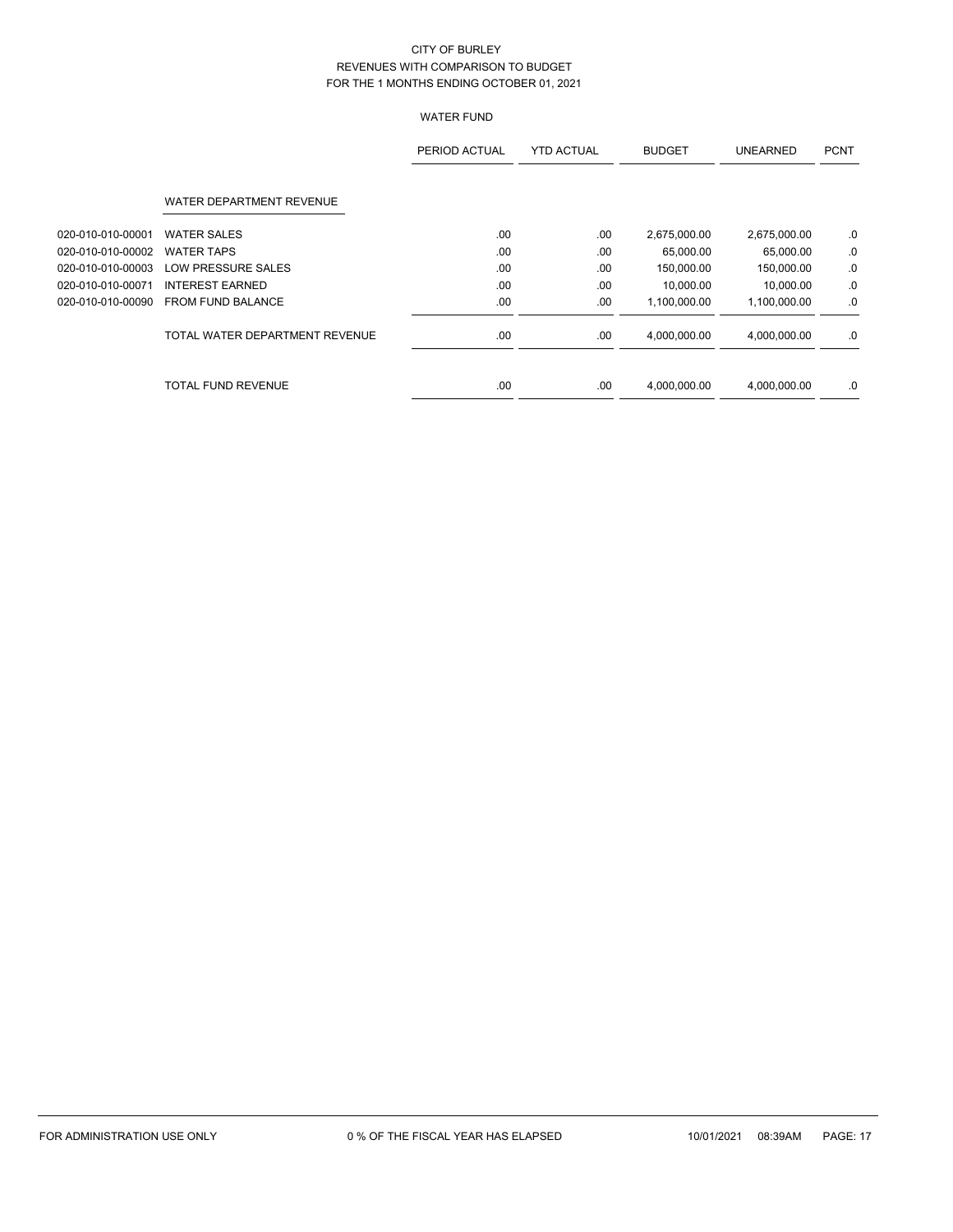### WATER FUND

|                                 |                                     | PERIOD ACTUAL | <b>YTD ACTUAL</b> | <b>BUDGET</b>           | UNEXPENDED | <b>PCNT</b> |
|---------------------------------|-------------------------------------|---------------|-------------------|-------------------------|------------|-------------|
|                                 | <b>WATER DEPARTMENT</b>             |               |                   |                         |            |             |
|                                 |                                     |               |                   |                         |            |             |
| 020-010-501-00001               | <b>REGULAR SALARIES</b>             | .00           | .00               | 434,000.00              | 434,000.00 | .0          |
| 020-010-501-00005               | <b>OVERTIME SALARIES</b>            | .00           | .00               | 8,000.00                | 8,000.00   | .0          |
| 020-010-501-00010               | ONCALL/CALLBACK SALARIES            | .00           | .00               | 5,000.00                | 5,000.00   | .0          |
| 020-010-502-00021               | <b>FICA</b>                         | .00           | .00               | 32,000.00               | 32,000.00  | .0          |
| 020-010-502-00022               | <b>RETIREMENT</b>                   | .00           | .00               | 46,000.00               | 46,000.00  | .0          |
| 020-010-502-00024               | <b>WORKMAN'S COMP</b>               | .00           | .00               | 15,000.00               | 15,000.00  | .0          |
| 020-010-505-00025               | <b>HEALTH INSURANCE</b>             | .00           | .00               | 145,000.00              | 145,000.00 | 0.0         |
| 020-010-505-00026               | LIFE INSURANCE AMOUNT               | .00           | .00               | 600.00                  | 600.00     | .0          |
| 020-010-505-00027               | UNIFORM ALLOWANCE                   | .00           | .00               | 6,000.00                | 6,000.00   | .0          |
| 020-010-520-00030               | <b>POSTAGE</b>                      | .00           | .00               | 300.00                  | 300.00     | .0          |
| 020-010-520-00031               | OFFICE SUPPLIES                     | .00           | .00               | 1,500.00                | 1,500.00   | .0          |
| 020-010-520-00032               | OPERATING SUP- HIGH PRESSURE        | .00           | .00               | 135,000.00              | 135,000.00 | .0          |
| 020-010-520-00033               | OPERATING SUP-LOW PRESSURE          | .00           | .00               | 40,000.00               | 40,000.00  | .0          |
| 020-010-520-00034               | OPERATING SUP-BURLEY IND PARK       | .00           | .00               | 5,000.00                | 5,000.00   | .0          |
| 020-010-520-00035               | OPERATING SUP-DUTCHMEN              | .00           | .00               | 1,000.00                | 1,000.00   | .0          |
| 020-010-520-00036               | OPERATING SUP-ENG. & MAPPING        | .00           | .00               | 7,500.00                | 7,500.00   | .0          |
| 020-010-520-00037               | OPERATING SUPPLIES-OTHER            | .00           | .00               | 10,000.00               | 10,000.00  | 0.0         |
| 020-010-520-00038               | <b>MITIGATION</b>                   | .00           | .00               | 80,000.00               | 80,000.00  | 0.0         |
| 020-010-520-00058               | <b>MAINT OFFICE EQUIP</b>           | .00           | .00               | 1,500.00                | 1,500.00   | .0          |
| 020-010-521-00034               | <b>MINOR EQUIPMENT</b>              | .00           | .00               | 21,000.00               | 21,000.00  | .0          |
| 020-010-522-00041               | PUBLIC RELATIONS                    | .00           | .00               | 200.00                  | 200.00     | .0          |
| 020-010-522-00044               | <b>ADVERTISING</b>                  | .00           | .00               | 200.00                  | 200.00     | 0.0         |
| 020-010-522-00045               | <b>PRINTING</b>                     | .00           | .00               | 3,000.00                | 3,000.00   | .0          |
| 020-010-523-00046               | <b>LIABILITY &amp; PROPERTY INS</b> | .00           | .00               | 15,000.00               | 15,000.00  | .0          |
| 020-010-524-00047               | <b>TRAVEL &amp; MEETINGS</b>        | .00           | .00               | 5,000.00                | 5,000.00   | .0          |
| 020-010-524-00048               | <b>MEMBERSHIP</b>                   | .00           | .00               | 4,000.00                | 4,000.00   | .0          |
| 020-010-524-00049               | PERSONNEL TRAINING                  | .00           | .00               | 1,700.00                | 1,700.00   | $\cdot$ 0   |
| 020-010-525-00036               | TEMPS CONTRACTED SERVICE            | .00           | .00               | 25,000.00               | 25,000.00  | .0          |
| 020-010-525-00041               | NETWORK AND COMPUTER SUPPORT        | .00           | .00               | 30,000.00               | 30,000.00  | .0          |
| 020-010-525-00042               | PROFESSIONAL SRV-HIGH PRESSURE      | .00           | .00               | 100,000.00              | 100,000.00 | .0          |
| 020-010-525-00043               | PROFESSIONAL SRV-LOW PRESSURE       | .00           | .00               | 15,000.00               | 15,000.00  | .0          |
| 020-010-525-00044               | PROFESS, SRV-BURLEY IND, PARK       | .00           | .00               | 15,000.00               | 15,000.00  | .0          |
| 020-010-525-00045               | PROFESSIONAL SRV-DUTCHMEN           | .00           | .00               | 15,000.00               | 15,000.00  | .0          |
| 020-010-525-00046               | PROFESSIONAL SRV-ENG. & MAPPNG      | .00           | .00               | 1,000.00                | 1,000.00   | .0          |
| 020-010-525-00047               | PROFESSIONAL SERVICE-OTHER          | .00           | .00.              | 25,000.00               | 25,000.00  | .0          |
| 020-010-525-00050               | <b>CLEANING SERVICE</b>             | .00           | .00               | 3,000.00                | 3,000.00   | .0          |
| 020-010-525-00094 LEGAL SERVICE |                                     | .00           | .00               | 32.000.00               | 32,000.00  | .0          |
| 020-010-526-00051 TELEPHONE     |                                     | .00           | .00.              | 15,000.00               | 15,000.00  | .0          |
| 020-010-526-00052               | UTILITIES-HIGH PRESSURE             | .00           | .00               |                         |            |             |
|                                 |                                     | .00           |                   | 222,000.00<br>35,000.00 | 222,000.00 | .0          |
| 020-010-526-00053               | UTILITIES-LOW PRESSURE              |               | .00               |                         | 35,000.00  | .0          |
| 020-010-526-00054               | UTILITIES-BURLEY IND. PARK          | .00           | .00               | 95,000.00               | 95,000.00  | .0          |
| 020-010-527-00055               | <b>RENTAL BLDG</b>                  | .00           | .00               | 33,000.00               | 33,000.00  | .0          |
| 020-010-527-00057               | <b>RENTAL OTHER</b>                 | .00           | .00.              | 6,000.00                | 6,000.00   | .0          |
| 020-010-528-00059               | <b>MAINT GROUNDS</b>                | .00           | .00               | 60,000.00               | 60,000.00  | .0          |
| 020-010-528-00060               | <b>MAINT BLDG</b>                   | .00           | .00               | 10,000.00               | 10,000.00  | .0          |
| 020-010-529-00035               | FUEL & OIL                          | .00           | .00               | 15,000.00               | 15,000.00  | $\cdot$     |
| 020-010-529-00061               | <b>MAINT AUTOMOTIVE</b>             | .00           | .00               | 7,500.00                | 7,500.00   | .0          |
| 020-010-529-00062               | MAINT OTHER EQUIPMENT               | .00           | .00               | 7,500.00                | 7,500.00   | .0          |
| 020-010-530-00065               | <b>BANK SERVICE CHARGE</b>          | .00           | .00               | 5,000.00                | 5,000.00   | .0          |
| 020-010-530-00066               | <b>BAD DEBTS</b>                    | .00           | .00.              | 35,000.00               | 35,000.00  | .0          |
| 020-010-530-00091               | <b>ADMINISTRATION SERVICE</b>       | .00           | .00               | 120,000.00              | 120,000.00 | .0          |
| 020-010-532-00010               | <b>ELECTRONIC METERS</b>            | .00           | .00               | 20,000.00               | 20,000.00  | .0          |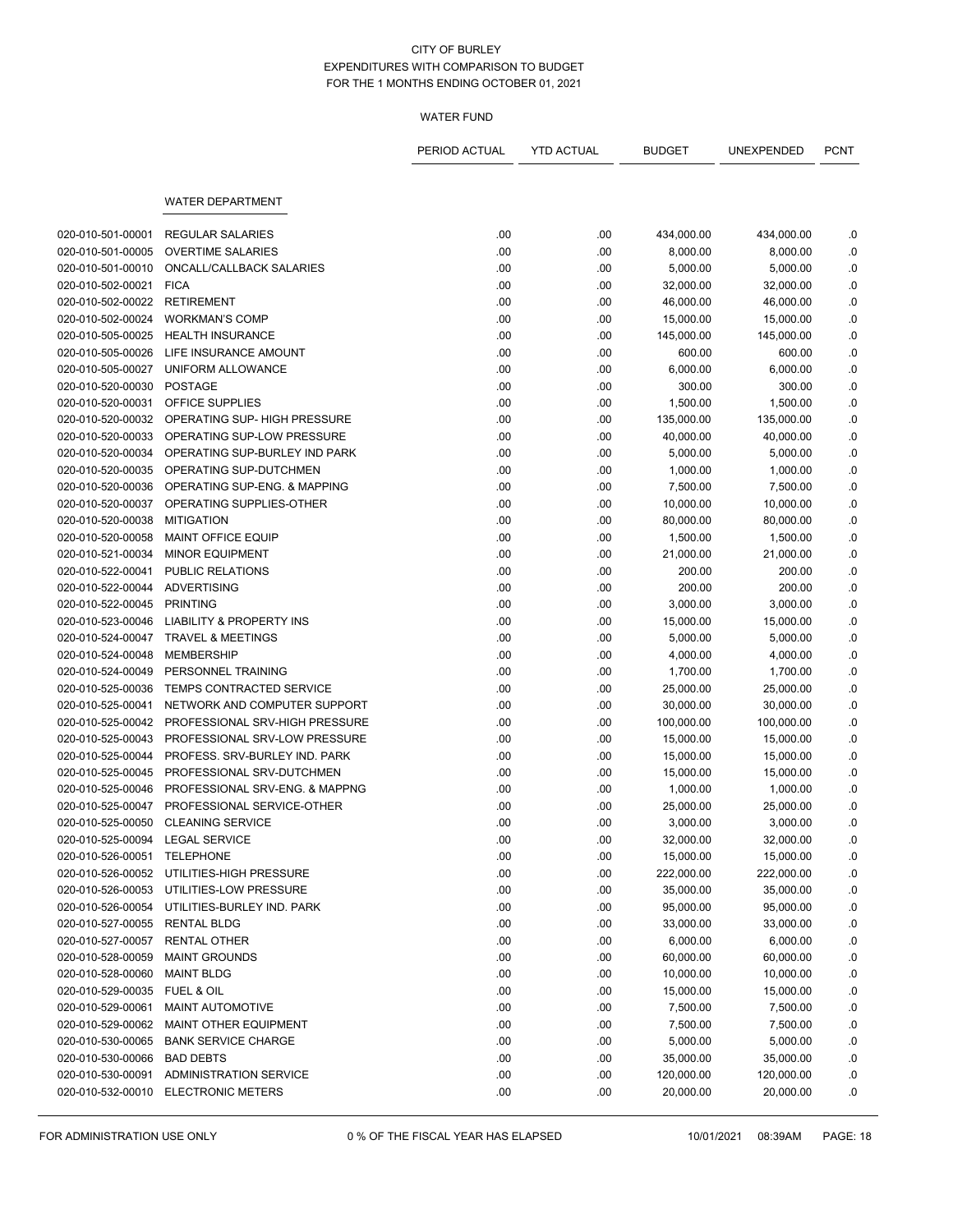# WATER FUND

|                   |                                   | PERIOD ACTUAL | <b>YTD ACTUAL</b> | <b>BUDGET</b> | UNEXPENDED   | <b>PCNT</b> |
|-------------------|-----------------------------------|---------------|-------------------|---------------|--------------|-------------|
| 020-010-532-00020 | <b>GIS IMPLEMENTATION</b>         | .00           | .00               | 60,000.00     | 60,000.00    | .0          |
| 020-010-580-00074 | <b>OFFICE EQUIPMENT</b>           | .00           | .00               | 6,000.00      | 6,000.00     | .0          |
| 020-010-580-00075 | <b>AUTOMOTIVE</b>                 | .00           | .00               | 100,000.00    | 100,000.00   | .0          |
| 020-010-580-00076 | OTHER MACHINERY                   | .00           | .00               | 10,000.00     | 10,000.00    | .0          |
| 020-010-584-00079 | <b>CONSTRUCTION-HIGH PRESSURE</b> | .00           | .00               | 583,500.00    | 583,500.00   | .0          |
| 020-010-584-00080 | <b>CONSTRUCTION-LOW PRESSURE</b>  | .00           | .00               | 50,000.00     | 50,000.00    | .0          |
| 020-010-584-00081 | CONST-BURLEY INDUSTRIAL PARK      | .00           | .00               | 750,000.00    | 750,000.00   | .0          |
| 020-010-584-00082 | CONSTRUCTION-DUTCHMEN             | .00           | .00               | 250,000.00    | 250,000.00   | .0          |
| 020-010-584-00084 | CONSTRUCTION-OTHER                | .00           | .00               | 50,000.00     | 50,000.00    | .0          |
| 020-010-590-00001 | <b>DEBT &amp; LEASE PAYMENTS</b>  | .00           | .00               | 170,000.00    | 170,000.00   | .0          |
|                   | TOTAL WATER DEPARTMENT            | .00           | .00               | 4,000,000.00  | 4,000,000.00 | .0          |
|                   | <b>TOTAL FUND EXPENDITURES</b>    | .00           | .00               | 4,000,000.00  | 4,000,000.00 | .0          |
|                   | NET REVENUE OVER EXPENDITURES     | .00           | .00               | .00.          | .00.         | .0          |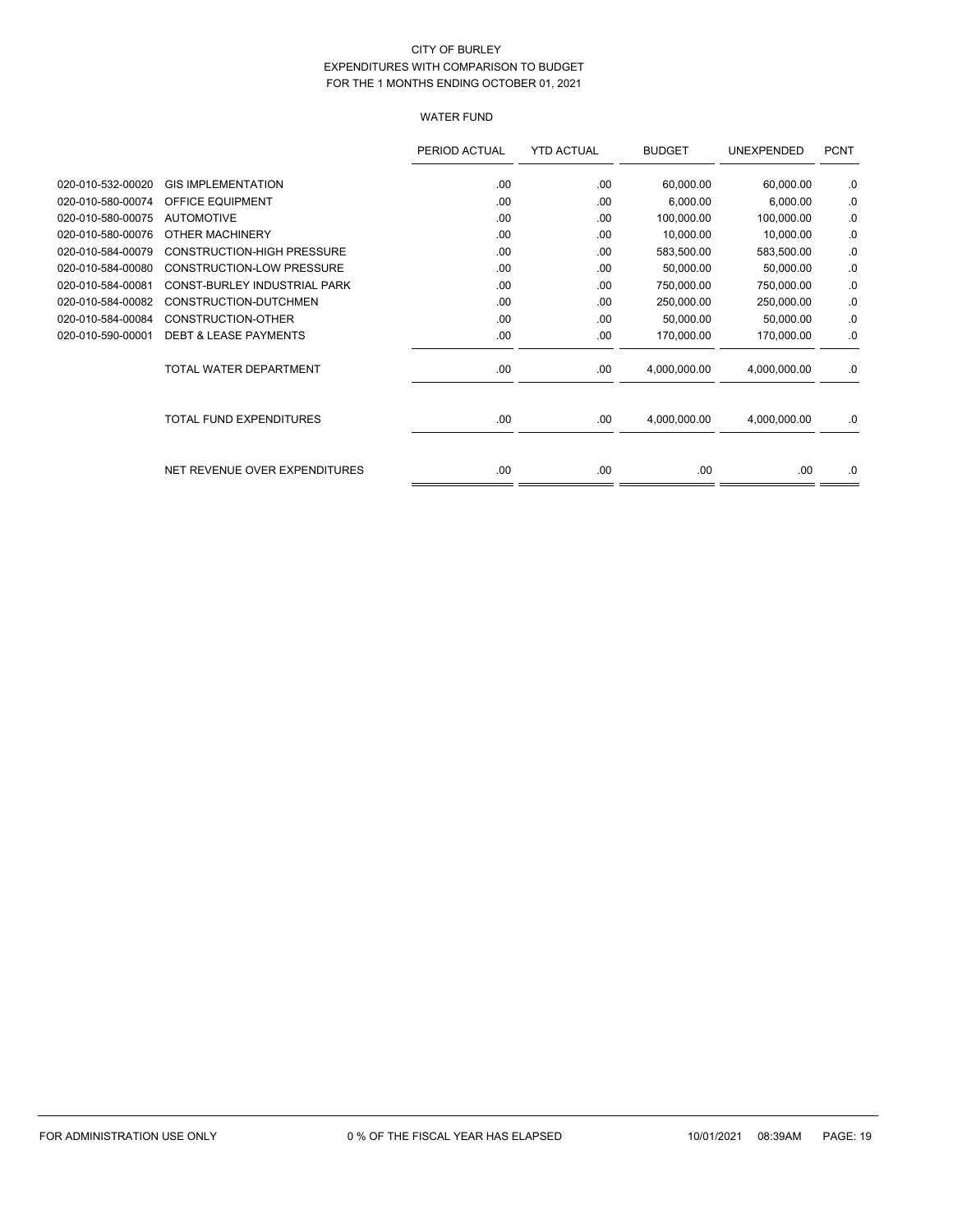|                   |                            | PERIOD ACTUAL | <b>YTD ACTUAL</b> | <b>BUDGET</b> | <b>UNEARNED</b> | <b>PCNT</b> |
|-------------------|----------------------------|---------------|-------------------|---------------|-----------------|-------------|
|                   | <b>WASTEWATER REVENUES</b> |               |                   |               |                 |             |
| 025-020-010-00001 | <b>SEWER SALES REVENUE</b> | .00.          | .00               | 3,300,000.00  | 3,300,000.00    | .0          |
| 025-020-010-00002 | <b>SEWER TAPS</b>          | .00           | .00               | 60,000.00     | 60,000.00       | .0          |
| 025-020-010-00003 | INDUSTRIAL SEWER CHARGES   | .00           | .00               | 2,200,000.00  | 2,200,000.00    | .0          |
| 025-020-010-00005 | MISC. REVENUE              | .00.          | .00               | 50,000.00     | 50,000.00       | .0          |
| 025-020-010-00071 | <b>INTEREST EARNED</b>     | .00.          | .00               | 60,000.00     | 60,000.00       | .0          |
|                   | TOTAL WASTEWATER REVENUES  | .00           | .00               | 5,670,000.00  | 5,670,000.00    | .0          |
|                   | TOTAL FUND REVENUE         | .00           | .00               | 5,670,000.00  | 5,670,000.00    | .0          |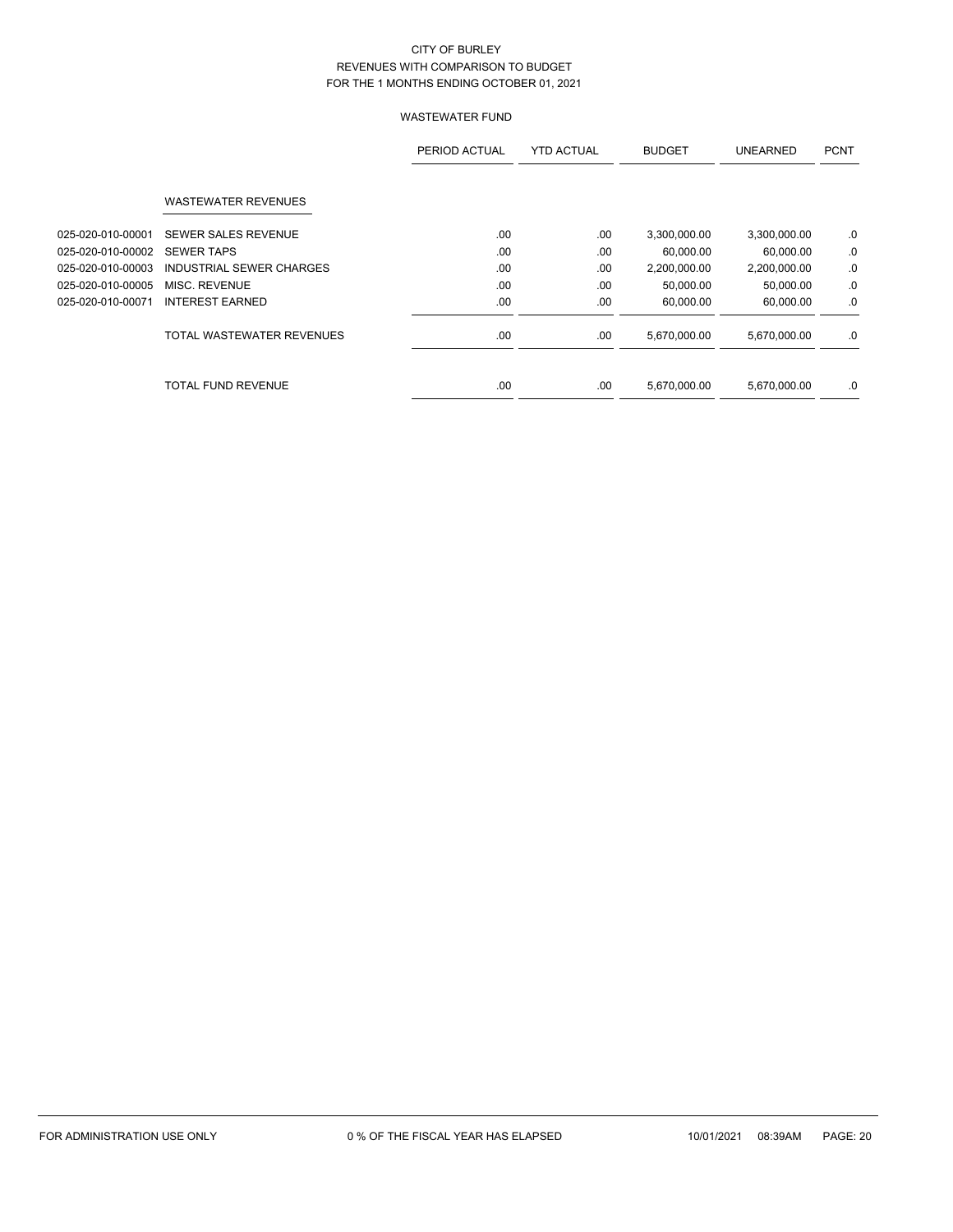|                   |                                     | PERIOD ACTUAL | <b>YTD ACTUAL</b> | <b>BUDGET</b> | UNEXPENDED | <b>PCNT</b> |
|-------------------|-------------------------------------|---------------|-------------------|---------------|------------|-------------|
|                   | <b>WASTEWATER COLLECTIONS</b>       |               |                   |               |            |             |
| 025-020-501-00001 | <b>REGULAR SALARIES</b>             | .00           | .00               | 139,545.00    | 139,545.00 | .0          |
| 025-020-501-00005 | <b>OVERTIME SALARIES</b>            | .00           | .00               | 12,371.00     | 12,371.00  | $\cdot$ 0   |
| 025-020-501-00010 | ONCALL/CALLBACK SALARIES            | .00           | .00               | 2,062.00      | 2,062.00   | $\cdot$ 0   |
| 025-020-502-00021 | <b>FICA</b>                         | .00           | .00               | 11,794.00     | 11,794.00  | .0          |
| 025-020-502-00022 | <b>RETIREMENT</b>                   | .00           | .00               | 18,402.00     | 18,402.00  | $\cdot$ 0   |
| 025-020-502-00024 | <b>WORKMAN'S COMP</b>               | .00           | .00               | 2,825.00      | 2,825.00   | .0          |
| 025-020-505-00025 | <b>HEALTH INSURANCE</b>             | .00           | .00               | 59,155.00     | 59,155.00  | .0          |
| 025-020-505-00026 | LIFE INSURANCE AMOUNT               | .00           | .00               | 156.00        | 156.00     | .0          |
| 025-020-505-00027 | UNIFORM ALLOWANCE                   | .00           | .00               | 1,200.00      | 1,200.00   | $\cdot$ 0   |
| 025-020-520-00030 | <b>POSTAGE</b>                      | .00           | .00               | 200.00        | 200.00     | .0          |
| 025-020-520-00032 | <b>OPERATING SUPPLIES</b>           | .00           | .00               | 20,000.00     | 20,000.00  | .0          |
| 025-020-521-00034 | <b>MINOR EQUIPMENT</b>              | .00           | .00               | 20,000.00     | 20,000.00  | .0          |
| 025-020-522-00041 | PUBLIC RELATIONS                    | .00           | .00               | 2,500.00      | 2,500.00   | $\cdot$ 0   |
| 025-020-522-00045 | <b>PRINTING</b>                     | .00           | .00               | 3,000.00      | 3,000.00   | .0          |
| 025-020-523-00046 | <b>LIABILITY &amp; PROPERTY INS</b> | .00           | .00               | 11,962.00     | 11,962.00  | .0          |
| 025-020-524-00047 | <b>TRAVEL &amp; MEETINGS</b>        | .00           | .00               | 10,000.00     | 10,000.00  | .0          |
| 025-020-524-00048 | <b>MEMBERSHIP</b>                   | .00           | .00               | 250.00        | 250.00     | .0          |
| 025-020-524-00049 | PERSONNEL TRAINING                  | .00           | .00               | 3,000.00      | 3,000.00   | .0          |
| 025-020-525-00036 | TEMPS CONTRACTED SERVICE            | .00           | .00               | 7,500.00      | 7,500.00   | .0          |
| 025-020-525-00042 | PROFESSIONAL SERVICE                | .00           | .00               | 50,000.00     | 50,000.00  | .0          |
| 025-020-525-00045 | NETWORK AND COMPUTER SUPPORT        | .00           | .00               | 8,871.00      | 8,871.00   | .0          |
| 025-020-525-00094 | <b>LEGAL SERVICE</b>                | .00           | .00               | 25,000.00     | 25,000.00  | $\cdot$ 0   |
| 025-020-526-00051 | <b>TELEPHONE</b>                    | .00           | .00               | 3,000.00      | 3,000.00   | .0          |
| 025-020-526-00052 | <b>UTILITIES</b>                    | .00           | .00               | 60,000.00     | 60,000.00  | .0          |
| 025-020-527-00055 | <b>RENTAL BLDG</b>                  | .00           | .00               | 5,000.00      | 5,000.00   | .0          |
| 025-020-527-00057 | <b>RENTAL OTHER</b>                 | .00           | .00               | 1,000.00      | 1,000.00   | .0          |
| 025-020-528-00059 | <b>MAINT GROUNDS</b>                | .00           | .00               | 1,000.00      | 1,000.00   | $\cdot$ 0   |
| 025-020-528-00060 | <b>MAINT BLDG</b>                   | .00           | .00               | 1,000.00      | 1,000.00   | $\cdot$ 0   |
| 025-020-529-00035 | <b>FUEL &amp; OIL</b>               | .00           | .00               | 6,000.00      | 6,000.00   | .0          |
| 025-020-529-00061 | <b>MAINT AUTOMOTIVE</b>             | .00           | .00               | 3,000.00      | 3,000.00   | .0          |
| 025-020-529-00062 | MAINT OTHER EQUIPMENT               | .00           | .00               | 25,000.00     | 25,000.00  | .0          |
| 025-020-530-00065 | <b>BANK SERVICE CHARGE</b>          | .00           | .00               | 500.00        | 500.00     | .0          |
| 025-020-530-00066 | <b>BAD DEBTS</b>                    | .00           | .00               | 2,000.00      | 2,000.00   | .0          |
| 025-020-530-00091 | <b>ADMINISTRATION SERVICE</b>       | .00           | .00               | 45,000.00     | 45,000.00  | .0          |
| 025-020-532-00020 | <b>GIS IMPLEMENTATION</b>           | .00           | .00               | 2,500.00      | 2,500.00   | .0          |
| 025-020-584-00073 | OTHER IMPROVEMENTS                  | .00           | .00               | 100,000.00    | 100,000.00 | $\cdot$ 0   |
| 025-020-584-00079 | <b>CONSTRUCTION</b>                 | .00           | .00               | 231,364.00    | 231,364.00 | .0          |
|                   | TOTAL WASTEWATER COLLECTIONS        | .00           | .00               | 896,157.00    | 896,157.00 | .0          |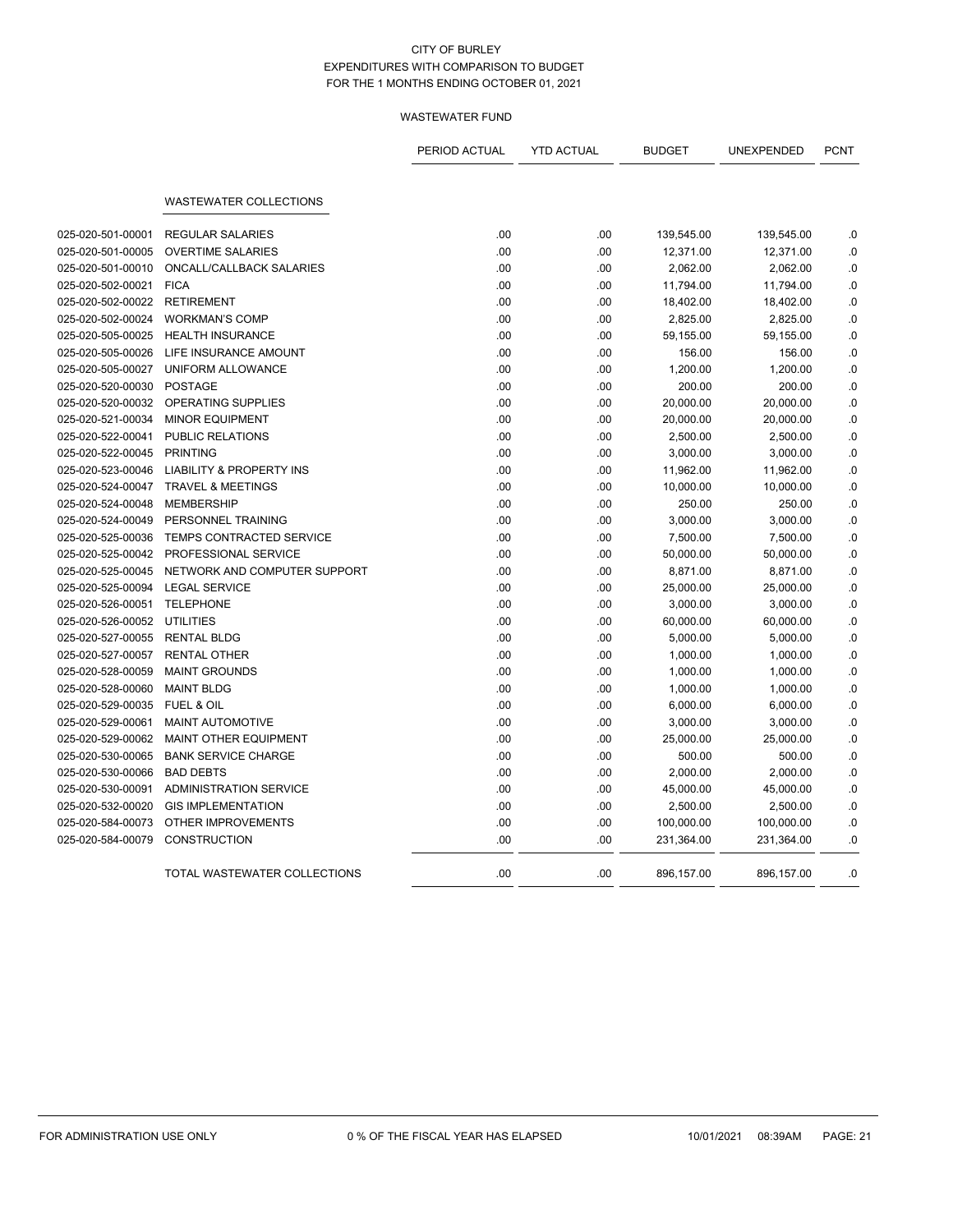|                   |                                     | PERIOD ACTUAL | <b>YTD ACTUAL</b> | <b>BUDGET</b> | UNEXPENDED   | <b>PCNT</b> |
|-------------------|-------------------------------------|---------------|-------------------|---------------|--------------|-------------|
|                   | <b>MUNICIPAL PLANT OPERATIONS</b>   |               |                   |               |              |             |
|                   |                                     |               |                   |               |              |             |
| 025-030-501-00001 | <b>REGULAR SALARIES</b>             | .00           | .00               | 407,930.00    | 407,930.00   | .0          |
| 025-030-501-00005 | <b>OVERTIME SALARIES</b>            | .00           | .00               | 8,240.00      | 8,240.00     | .0          |
| 025-030-501-00010 | ONCALL/CALLBACK                     | .00           | .00               | 4,553.00      | 4,553.00     | .0          |
| 025-030-502-00021 | <b>FICA</b>                         | .00           | .00               | 28,555.00     | 28,555.00    | .0          |
| 025-030-502-00022 | <b>RETIREMENT</b>                   | .00           | .00               | 57,110.00     | 57,110.00    | $0.$        |
| 025-030-502-00024 | <b>WORKMAN'S COMP</b>               | .00           | .00               | 9,000.00      | 9,000.00     | .0          |
| 025-030-505-00025 | <b>HEALTH INSURANCE</b>             | .00           | .00               | 138,026.00    | 138,026.00   | .0          |
| 025-030-505-00026 | <b>LIFE INSURANCE</b>               | .00           | .00               | 312.00        | 312.00       | .0          |
| 025-030-505-00027 | UNIFORM ALLOWANCE                   | .00           | .00               | 1,500.00      | 1,500.00     | $0.$        |
| 025-030-520-00030 | <b>POSTAGE</b>                      | .00           | .00               | 250.00        | 250.00       | .0          |
| 025-030-520-00031 | OFFICE SUPPLIES                     | .00           | .00               | 2,500.00      | 2,500.00     | .0          |
| 025-030-520-00032 | OPERATING SUPPLIES                  | .00           | .00               | 35,000.00     | 35,000.00    | .0          |
| 025-030-520-00033 | <b>LAB SUPPLIES</b>                 | .00           | .00               | 10,000.00     | 10,000.00    | .0          |
| 025-030-520-00035 | <b>BIO-SOLIDS DISPOSAL</b>          | .00           | .00               | 25,000.00     | 25,000.00    | .0          |
| 025-030-520-00058 | <b>MAINT OFFICE EQUIP</b>           | .00           | .00               | 500.00        | 500.00       | .0          |
| 025-030-521-00033 | <b>LAB EQUIPMENT</b>                | .00           | .00               | 3,500.00      | 3,500.00     | 0.0         |
| 025-030-521-00034 | <b>MINOR EQUIPMENT</b>              | .00           | .00               | 75,000.00     | 75,000.00    | .0          |
| 025-030-522-00041 | PUBLIC RELATIONS                    | .00           | .00               | 1,000.00      | 1,000.00     | .0          |
| 025-030-522-00045 | <b>PRINTING</b>                     | .00           | .00               | 500.00        | 500.00       | 0.0         |
| 025-030-523-00046 | <b>LIABILITY &amp; PROPERTY INS</b> | .00           | .00               | 11,962.00     | 11,962.00    | 0.          |
| 025-030-524-00047 | <b>TRAVEL &amp; MEETINGS</b>        | .00           | .00               | 4,000.00      | 4,000.00     | .0          |
| 025-030-524-00048 | <b>MEMBERSHIP</b>                   | .00           | .00               | 500.00        | 500.00       | .0          |
| 025-030-524-00049 | PERSONNEL TRAINING                  | .00           | .00               | 3,000.00      | 3,000.00     | 0.0         |
| 025-030-525-00042 | PROFESSIONAL SERVICE                | .00           | .00               | 100,000.00    | 100,000.00   | 0.          |
| 025-030-525-00045 | NETWORK AND COMPUTER SUPPORT        | .00           | .00               | 14,786.00     | 14,786.00    | .0          |
| 025-030-525-00063 | CONTRACTED LABROTORY SERVICE        | .00           | .00               | 15,000.00     | 15,000.00    | .0          |
| 025-030-525-00094 | <b>LEGAL SERVICE</b>                | .00           | .00               | 27,000.00     | 27,000.00    | 0.0         |
| 025-030-526-00051 | <b>TELEPHONE</b>                    | .00           | .00               | 3,000.00      | 3,000.00     | .0          |
| 025-030-526-00052 | <b>UTILITIES</b>                    | .00           | .00               | 200,000.00    | 200,000.00   | .0          |
| 025-030-527-00057 | <b>RENTAL OTHER</b>                 | .00           | .00               | 8,000.00      | 8,000.00     | .0          |
| 025-030-528-00059 | <b>MAINT GROUNDS</b>                | .00           | .00               | 4,200.00      | 4,200.00     | 0.0         |
| 025-030-528-00060 | <b>MAINT BLDG</b>                   | .00           | .00               | 10,000.00     | 10,000.00    | .0          |
| 025-030-529-00035 | <b>FUEL &amp; OIL</b>               | .00           | .00               | 8,000.00      | 8,000.00     | .0          |
| 025-030-529-00061 | MAINT AUTOMOTIVE                    | .00           | .00               | 4,000.00      | 4,000.00     | .0          |
| 025-030-529-00062 | MAINT OTHER EQUIPMENT               | .00           | .00               | 100,000.00    | 100,000.00   | .0          |
| 025-030-529-00064 | <b>MAINT OF BELT PRESSES</b>        | .00           | .00               | 10,000.00     | 10,000.00    | .0          |
| 025-030-529-01000 | <b>CHEMICALS</b>                    | .00           | .00               | 15,000.00     | 15,000.00    | .0          |
| 025-030-530-00091 | <b>ADMINISTRATION SERVICE</b>       | .00           | .00               | 45,000.00     | 45,000.00    | .0          |
| 025-030-580-00075 | <b>AUTOMOTIVE</b>                   | .00           | .00               | 50,000.00     | 50,000.00    | $0.$        |
| 025-030-584-00079 | <b>CONSTRUCTION</b>                 | .00           | .00               | 900,000.00    | 900,000.00   | .0          |
| 025-030-590-00001 | <b>DEBT LEASE PAYMENTS</b>          | .00           | .00               | 1,100,000.00  | 1,100,000.00 | 0.          |
|                   | TOTAL MUNICIPAL PLANT OPERATIONS    | .00           | .00               | 3,441,924.00  | 3,441,924.00 | .0          |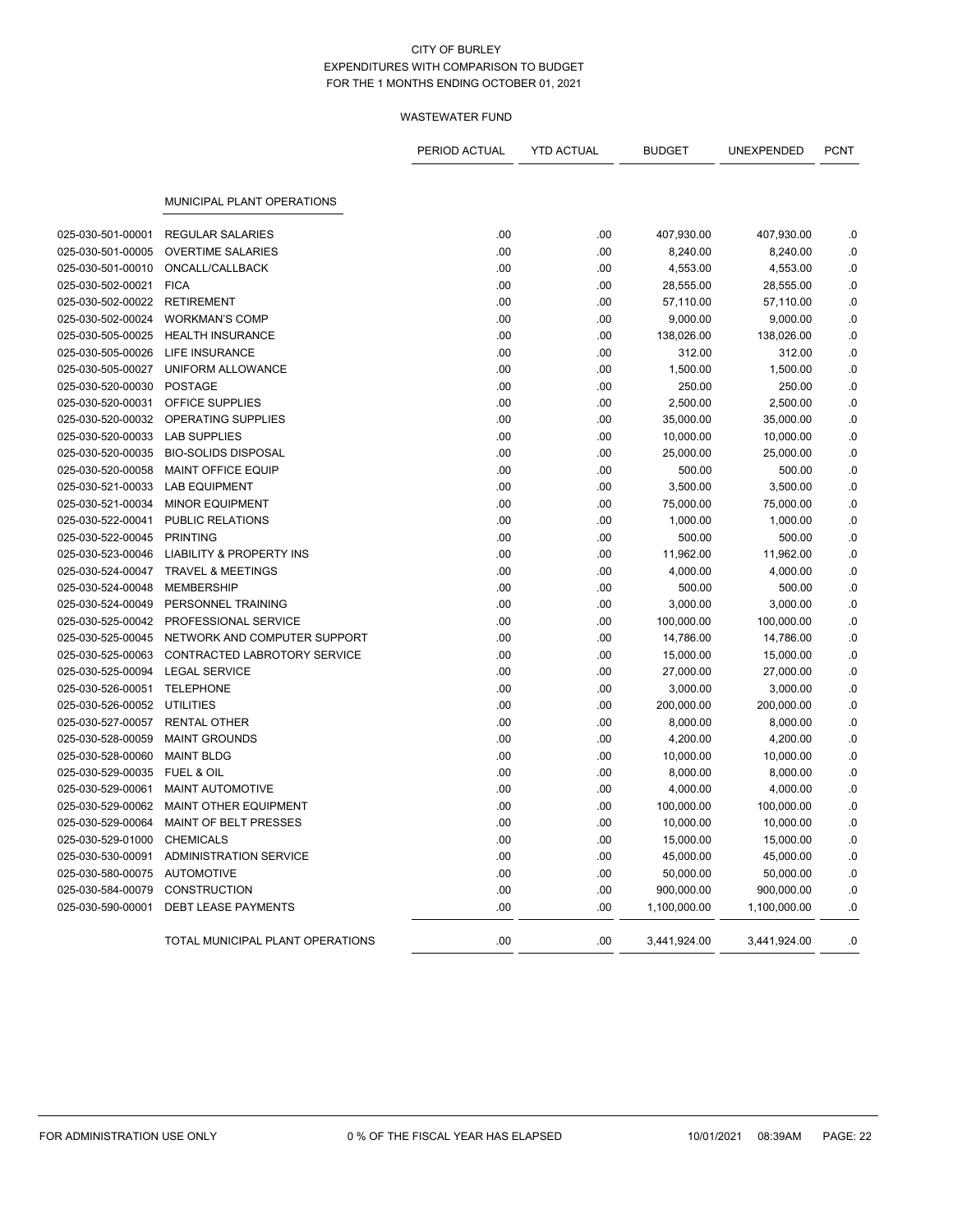|                   |                                     | PERIOD ACTUAL | <b>YTD ACTUAL</b> | <b>BUDGET</b> | UNEXPENDED   | <b>PCNT</b> |
|-------------------|-------------------------------------|---------------|-------------------|---------------|--------------|-------------|
|                   | <b>INDUSTRIAL PLANT OPERATIONS</b>  |               |                   |               |              |             |
|                   |                                     |               |                   |               |              |             |
| 025-070-501-00001 | <b>REGULAR SALARIES</b>             | .00           | .00               | 60,461.00     | 60,461.00    | .0          |
| 025-070-502-00021 | <b>FICA</b>                         | .00           | .00               | 4,500.00      | 4,500.00     | .0          |
| 025-070-502-00022 | <b>RETIREMENT</b>                   | .00           | .00               | 7,000.00      | 7,000.00     | .0          |
| 025-070-502-00024 | <b>WORKMAN'S COMP</b>               | .00           | .00               | 1,700.00      | 1,700.00     | .0          |
| 025-070-505-00025 | <b>HEALTH INSURANCE</b>             | .00           | .00               | 21,000.00     | 21,000.00    | .0          |
| 025-070-505-00026 | LIFE INSURANCE                      | .00           | .00               | 60.00         | 60.00        | .0          |
| 025-070-505-00027 | UNIFORM ALLOWANCE                   | .00           | .00               | 200.00        | 200.00       | .0          |
| 025-070-520-00031 | OFFICE SUPPLIES                     | .00           | .00               | 1,200.00      | 1,200.00     | $\cdot$ 0   |
| 025-070-520-00032 | OPERATING SUPPLIES                  | .00           | .00               | 15,000.00     | 15,000.00    | $0.$        |
| 025-070-520-00033 | <b>LAB SUPPLIES</b>                 | .00           | .00               | 2,000.00      | 2,000.00     | .0          |
| 025-070-520-00035 | <b>BIO-SOLIDS DISPOSAL</b>          | .00           | .00               | 25,000.00     | 25,000.00    | .0          |
| 025-070-521-00033 | <b>LAB EQUIPMENT</b>                | .00           | .00               | 1,000.00      | 1,000.00     | .0          |
| 025-070-521-00034 | <b>MINOR EQUIPMENT</b>              | .00           | .00               | 50,000.00     | 50,000.00    | .0          |
| 025-070-523-00046 | <b>LIABILITY &amp; PROPERTY INS</b> | .00           | .00               | 11,962.00     | 11,962.00    | .0          |
| 025-070-525-00042 | PROFESSIONAL SERVICE                | .00           | .00               | 259,350.00    | 259,350.00   | .0          |
| 025-070-525-00045 | NETWORK AND COMPUTER SUPPORT        | .00           | .00               | 8,871.00      | 8,871.00     | .0          |
| 025-070-525-00063 | CONTRACTED LABROTORY                | .00           | .00               | 5,000.00      | 5,000.00     | .0          |
| 025-070-525-00094 | <b>LEGAL SERVICE</b>                | .00           | .00               | 10,000.00     | 10,000.00    | 0.0         |
| 025-070-526-00051 | <b>TELEPHONE</b>                    | .00           | .00               | 2,000.00      | 2,000.00     | .0          |
| 025-070-526-00052 | <b>UTILITIES</b>                    | .00           | .00               | 225,000.00    | 225,000.00   | .0          |
| 025-070-527-00057 | <b>RENTAL OTHER</b>                 | .00           | .00.              | 2,000.00      | 2,000.00     | .0          |
| 025-070-528-00059 | <b>MAINT GROUNDS</b>                | .00           | .00               | 50,000.00     | 50,000.00    | .0          |
| 025-070-528-00060 | <b>MAINT BLDG</b>                   | .00           | .00               | 5,000.00      | 5,000.00     | .0          |
| 025-070-529-00035 | <b>FUEL &amp; OIL</b>               | .00           | .00.              | 2,000.00      | 2,000.00     | .0          |
| 025-070-529-00061 | <b>MAINT AUTOMOTIVE</b>             | .00           | .00               | 2,000.00      | 2,000.00     | .0          |
| 025-070-529-00062 | <b>MAINT OTHER EQUIPMENT</b>        | .00           | .00               | 25,000.00     | 25,000.00    | .0          |
| 025-070-529-01000 | <b>CHEMICALS</b>                    | .00           | .00               | 150,000.00    | 150,000.00   | .0          |
| 025-070-530-00091 | <b>ADMINISTRATION SERVICE</b>       | .00           | .00               | 45,000.00     | 45,000.00    | .0          |
| 025-070-584-00079 | <b>CONSTRUCTION</b>                 | .00           | .00               | 138,836.00    | 138,836.00   | .0          |
| 025-070-590-00007 | <b>DEBT LEASE PYMNTS</b>            | .00           | .00               | 157,561.00    | 157,561.00   | .0          |
| 025-070-590-00099 | RESERVED FOR BOND PAYMENTS          | .00           | .00               | 43,218.00     | 43,218.00    | .0          |
|                   |                                     |               |                   |               |              |             |
|                   | TOTAL INDUSTRIAL PLANT OPERATIONS   | .00           | .00               | 1,331,919.00  | 1,331,919.00 | .0          |
|                   | <b>TOTAL FUND EXPENDITURES</b>      | .00           | .00               | 5,670,000.00  | 5,670,000.00 | .0          |
|                   |                                     |               |                   |               |              |             |
|                   | NET REVENUE OVER EXPENDITURES       | .00           | .00               | .00           | .00          | .0          |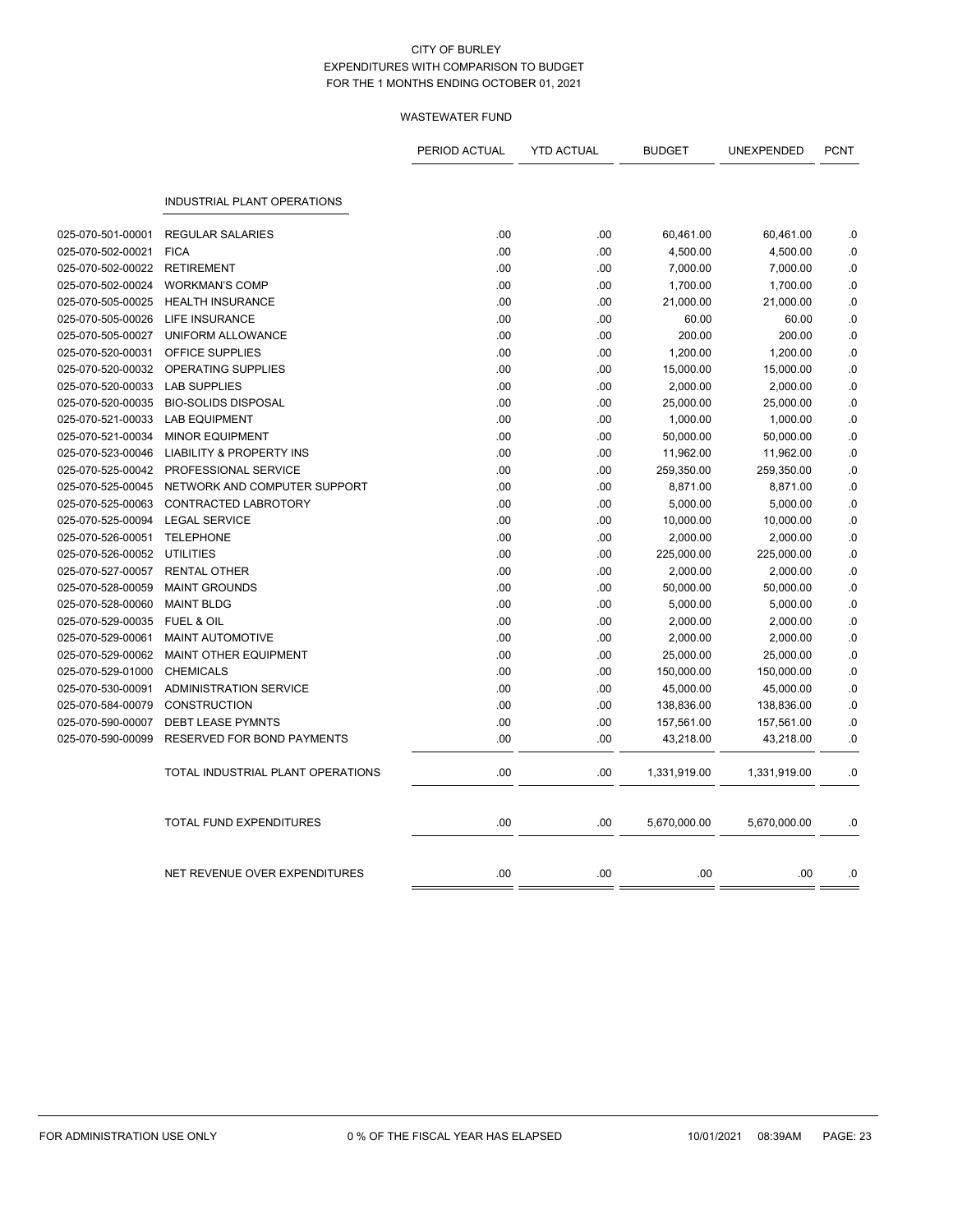# ELECTRIC FUND

|                   |                                   | PERIOD ACTUAL | <b>YTD ACTUAL</b> | <b>BUDGET</b> | <b>UNEARNED</b> | <b>PCNT</b> |
|-------------------|-----------------------------------|---------------|-------------------|---------------|-----------------|-------------|
|                   | ELECTRIC DEPARTMENT REVENUE       |               |                   |               |                 |             |
| 030-010-010-00001 | <b>ENERGY BILLED</b>              | .00           | .00.              | 9,000,000.00  | 9,000,000.00    | $.0 \,$     |
| 030-010-010-00002 | <b>CONNECT FEE</b>                | .00           | .00.              | 38,000.00     | 38,000.00       | 0.          |
| 030-010-010-00003 | ELECTRIC OTHER REVENUE            | .00           | .00.              | 12,000.00     | 12,000.00       | 0.          |
| 030-010-010-00005 | <b>ELECTRIC MISC</b>              | .00           | .00               | 2,400.00      | 2,400.00        | .0          |
| 030-010-010-00006 | <b>CONSERVATION GRANTS-BPA</b>    | .00           | .00.              | 150,000.00    | 150,000.00      | .0          |
| 030-010-010-00071 | <b>INTEREST EARNED</b>            | .00           | .00               | 20,000.00     | 20,000.00       | .0          |
| 030-010-010-00073 | CUST CONTRIBUTIONS - AID OF CO    | .00           | .00               | 200,000.00    | 200,000.00      | .0          |
| 030-010-010-00090 | <b>FROM FUND BALANCE</b>          | .00           | .00.              | 80,812.00     | 80,812.00       | .0          |
|                   | TOTAL ELECTRIC DEPARTMENT REVENUE | .00           | .00.              | 9,503,212.00  | 9,503,212.00    | .0          |
|                   | TOTAL FUND REVENUE                | .00.          | .00               | 9,503,212.00  | 9,503,212.00    | .0          |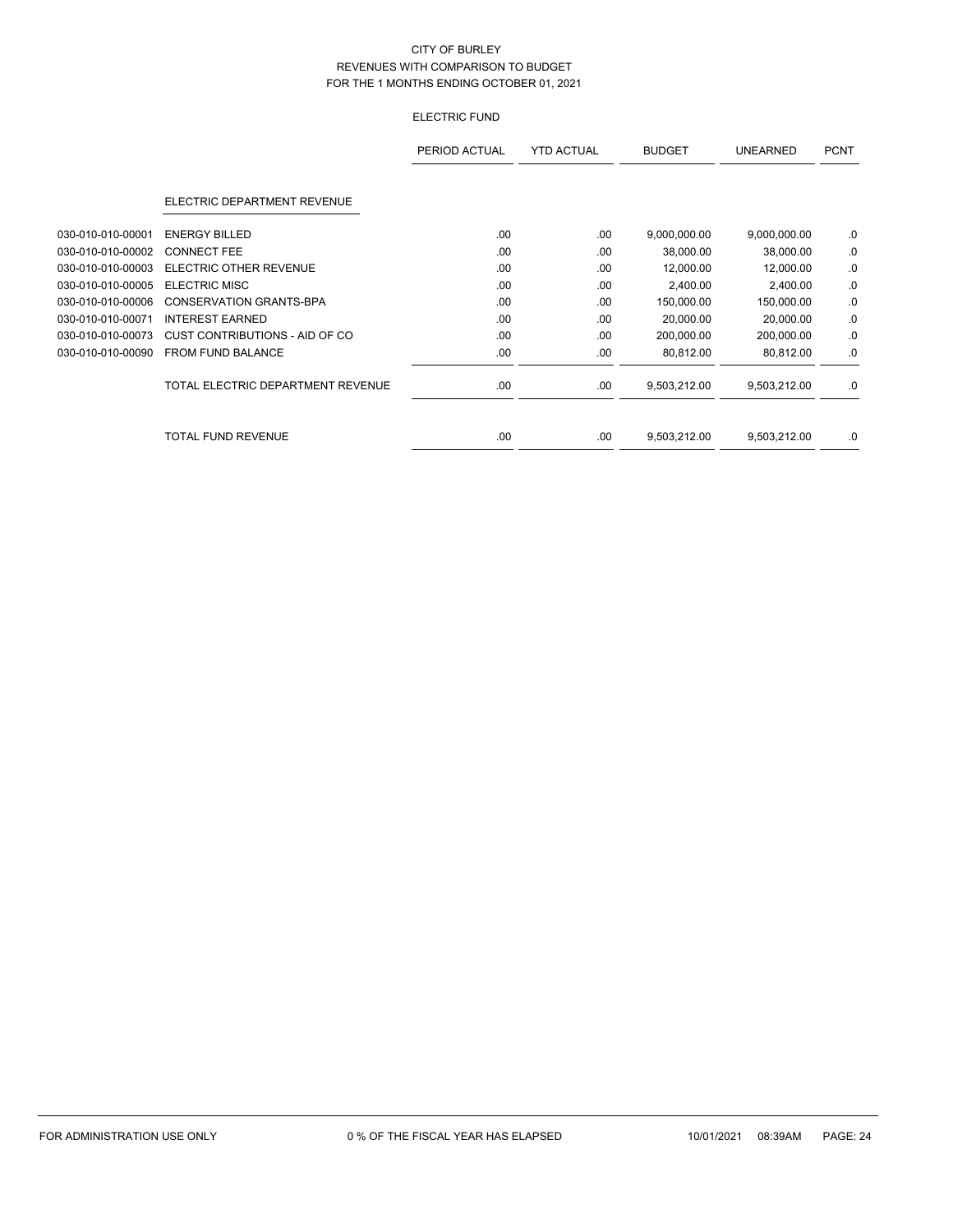#### ELECTRIC FUND

|                   |                                     | PERIOD ACTUAL | <b>YTD ACTUAL</b> | <b>BUDGET</b> | UNEXPENDED   | <b>PCNT</b> |
|-------------------|-------------------------------------|---------------|-------------------|---------------|--------------|-------------|
|                   | <b>ELECTRIC DEPARTMENT</b>          |               |                   |               |              |             |
| 030-010-501-00001 | <b>REGULAR SALARIES</b>             | .00           | .00               | 630,000.00    | 630,000.00   | .0          |
| 030-010-501-00005 | <b>OVERTIME SALARIES</b>            | .00           | .00               | 10,000.00     | 10,000.00    | .0          |
| 030-010-501-00010 | ONCALL/CALLBACK SALARIES            | .00           | .00               | 2,000.00      | 2,000.00     | .0          |
| 030-010-502-00021 | <b>FICA</b>                         | .00           | .00               | 48,195.00     | 48,195.00    | $\cdot$ 0   |
| 030-010-502-00022 | <b>RETIREMENT</b>                   | .00           | .00               | 48,907.00     | 48,907.00    | $\cdot$ 0   |
| 030-010-502-00024 | <b>WORKMAN'S COMP</b>               | .00           | .00               | 8,200.00      | 8,200.00     | .0          |
| 030-010-505-00025 | <b>HEALTH INSURANCE</b>             | .00           | .00               | 157,808.00    | 157,808.00   | .0          |
| 030-010-505-00026 | LIFE INSURANCE AMOUNT               | .00           | .00               | 430.00        | 430.00       | .0          |
| 030-010-505-00027 | UNIFORM ALLOWANCE                   | .00           | .00               | 7,500.00      | 7,500.00     | 0.          |
| 030-010-520-00030 | <b>POSTAGE</b>                      | .00           | .00               | 800.00        | 800.00       | .0          |
| 030-010-520-00031 | OFFICE SUPPLIES                     | .00           | .00               | 5,500.00      | 5,500.00     | .0          |
| 030-010-520-00032 | OPERATING SUPPLIES                  | .00           | .00               | 16,200.00     | 16,200.00    | .0          |
| 030-010-520-00058 | MAINT OFFICE EQUIP                  | .00           | .00               | 2,000.00      | 2,000.00     | .0          |
| 030-010-521-00033 | <b>ITEMS FOR RESALE</b>             | .00           | .00               | 6,086,080.00  | 6,086,080.00 | .0          |
| 030-010-521-00034 | <b>MINOR EQUIPMENT</b>              | .00           | .00               | 15,000.00     | 15,000.00    | $\cdot$ 0   |
| 030-010-522-00045 | <b>PRINTING</b>                     | .00           | .00               | 4,500.00      | 4,500.00     | .0          |
| 030-010-523-00046 | <b>LIABILITY &amp; PROPERTY INS</b> | .00           | .00               | 13,780.00     | 13,780.00    | $\cdot$ 0   |
| 030-010-524-00047 | <b>TRAVEL &amp; MEETINGS</b>        | .00           | .00               | 14,000.00     | 14,000.00    | $\cdot$ 0   |
| 030-010-524-00048 | <b>MEMBERSHIP</b>                   | .00           | .00               | 55,000.00     | 55,000.00    | .0          |
| 030-010-524-00049 | PERSONNEL TRAINING                  | .00           | .00               | 14,000.00     | 14,000.00    | $\cdot$ 0   |
| 030-010-525-00036 | <b>TEMPS CONTRACTED SERVICE</b>     | .00           | .00               | 26,000.00     | 26,000.00    | .0          |
| 030-010-525-00042 | PROFESSIONAL SERVICE                | .00           | .00               | 7,000.00      | 7,000.00     | $\cdot$     |
| 030-010-525-00045 | NETWORK AND COMPUTER SUPPORT        | .00           | .00               | 13,000.00     | 13,000.00    | .0          |
| 030-010-525-00050 | <b>CLEANING SERVICE</b>             | .00           | .00               | 2,500.00      | 2,500.00     | $\cdot$ 0   |
| 030-010-525-00067 | <b>CONTRACTED SERVICE</b>           | .00           | .00               | 5,000.00      | 5,000.00     | $\cdot$ 0   |
| 030-010-525-00094 | <b>LEGAL SERVICE</b>                | .00           | .00               | 27,500.00     | 27,500.00    | .0          |
| 030-010-526-00051 | <b>TELEPHONE</b>                    | .00           | .00               | 2,500.00      | 2,500.00     | $\cdot$ 0   |
| 030-010-526-00052 | <b>UTILITIES</b>                    | .00           | .00               | 72,000.00     | 72,000.00    | .0          |
| 030-010-527-00055 | <b>RENTAL BLDG</b>                  | .00           | .00               | 30,600.00     | 30,600.00    | 0.          |
| 030-010-527-00057 | <b>RENTAL OTHER</b>                 | .00           | .00               | 400.00        | 400.00       | .0          |
| 030-010-528-00059 | <b>MAINT GROUNDS</b>                | .00           | .00               | 2,000.00      | 2,000.00     | .0          |
| 030-010-528-00060 | <b>MAINT BLDG</b>                   | .00           | .00               | 12,000.00     | 12,000.00    | .0          |
| 030-010-528-00070 | SUBSTATION MAINTENANCE              | .00           | .00               | 70,000.00     | 70,000.00    | .0          |
| 030-010-529-00035 | FUEL & OIL                          | .00           | .00               | 12,500.00     | 12,500.00    | .0          |
| 030-010-529-00061 | <b>MAINT AUTOMOTIVE</b>             | .00           | .00               | 15,000.00     | 15,000.00    | .0          |
| 030-010-529-00062 | MAINT OTHER EQUIPMENT               | .00           | .00               | 6,200.00      | 6,200.00     | .0          |
| 030-010-530-00065 | <b>BANK SERVICE CHARGE</b>          | .00           | .00               | 7,200.00      | 7,200.00     | 0.          |
| 030-010-530-00066 | <b>BAD DEBTS</b>                    | .00           | .00               | 3,000.00      | 3,000.00     | .0          |
| 030-010-530-00067 | DEPOSIT INTEREST EXPENSE            | .00           | .00               | 3,200.00      | 3,200.00     | .0          |
| 030-010-530-00080 | <b>FRANCHISE FEE</b>                | .00           | .00               | 449,045.00    | 449,045.00   | .0          |
| 030-010-530-00091 | <b>ADMINISTRATION SERVICE</b>       | .00           | .00               | 910,667.00    | 910,667.00   | .0          |
| 030-010-532-00010 | <b>ELECTRONIC METERS</b>            | .00           | .00               | 45,000.00     | 45,000.00    | .0          |
| 030-010-532-00020 | <b>GIS IMPLEMENTATION</b>           | .00           | .00               | 12,000.00     | 12,000.00    | .0          |
| 030-010-580-00074 | OFFICE EQUIPMENT                    | .00           | .00               | 1,000.00      | 1,000.00     | .0          |
| 030-010-580-00075 | <b>AUTOMOTIVE</b>                   | .00           | .00               | 262,000.00    | 262,000.00   | .0          |
| 030-010-580-00076 | OTHER MACHINERY                     | .00           | .00               | 8,000.00      | 8,000.00     | .0          |
| 030-010-584-00073 | OTHER IMPROVEMENTS                  | .00           | .00               | 3,000.00      | 3,000.00     | .0          |
| 030-010-584-00079 | <b>CONSTRUCTION</b>                 | .00           | .00               | 320,000.00    | 320,000.00   | .0          |
| 030-010-584-00094 | <b>ENERGY CONSERVATION PROJECTS</b> | .00           | .00               | 35,000.00     | 35,000.00    | .0          |
|                   | TOTAL ELECTRIC DEPARTMENT           | .00           | .00.              | 9,503,212.00  | 9,503,212.00 | .0          |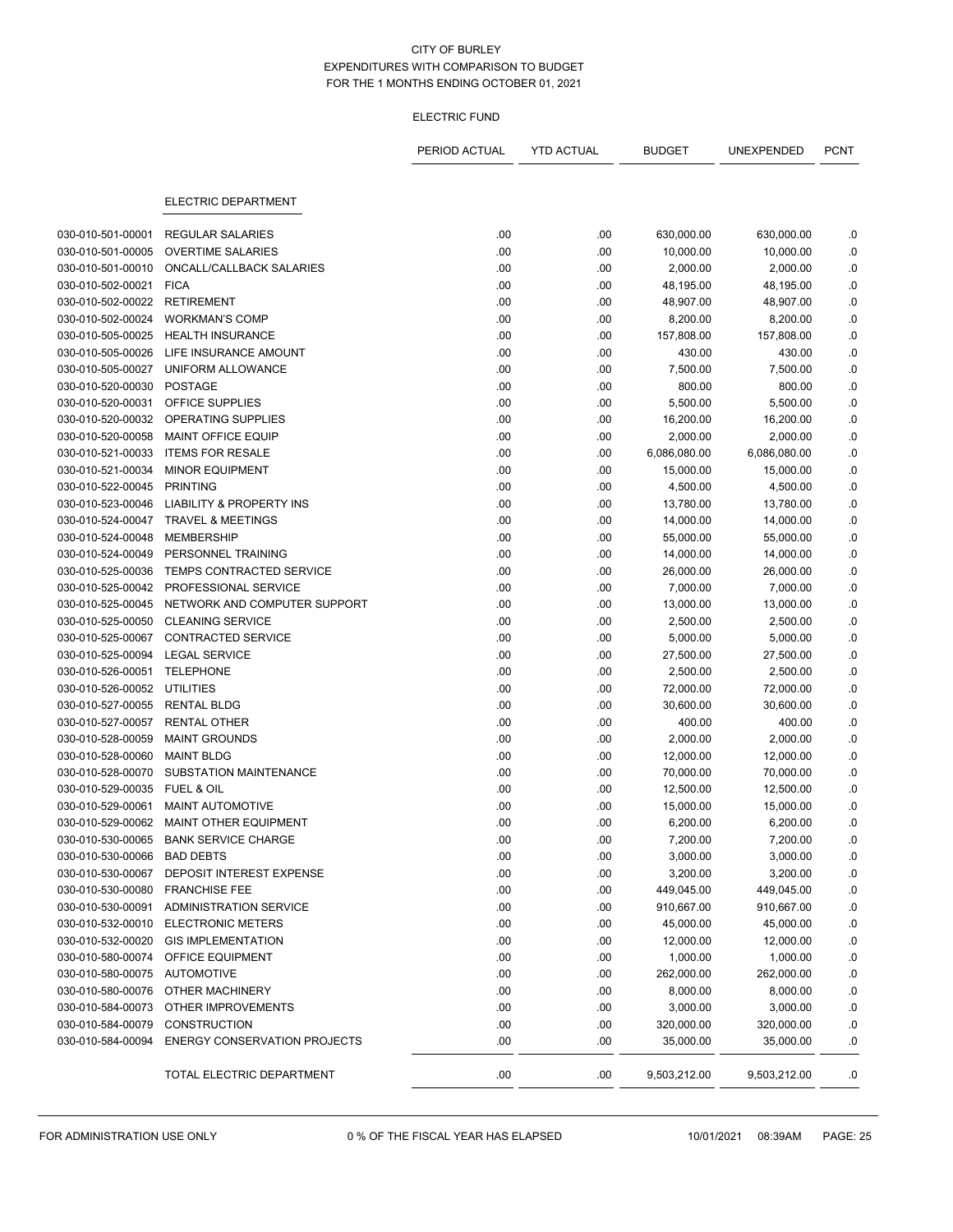## ELECTRIC FUND

|                               | PERIOD ACTUAL | <b>YTD ACTUAL</b> | <b>BUDGET</b> | <b>UNEXPENDED</b> | <b>PCNT</b> |
|-------------------------------|---------------|-------------------|---------------|-------------------|-------------|
| TOTAL FUND EXPENDITURES       | .00           | .00               | 9,503,212.00  | 9,503,212.00      | 0.          |
| NET REVENUE OVER EXPENDITURES | .00           | .00               | .00           | .00               | $.0 \,$     |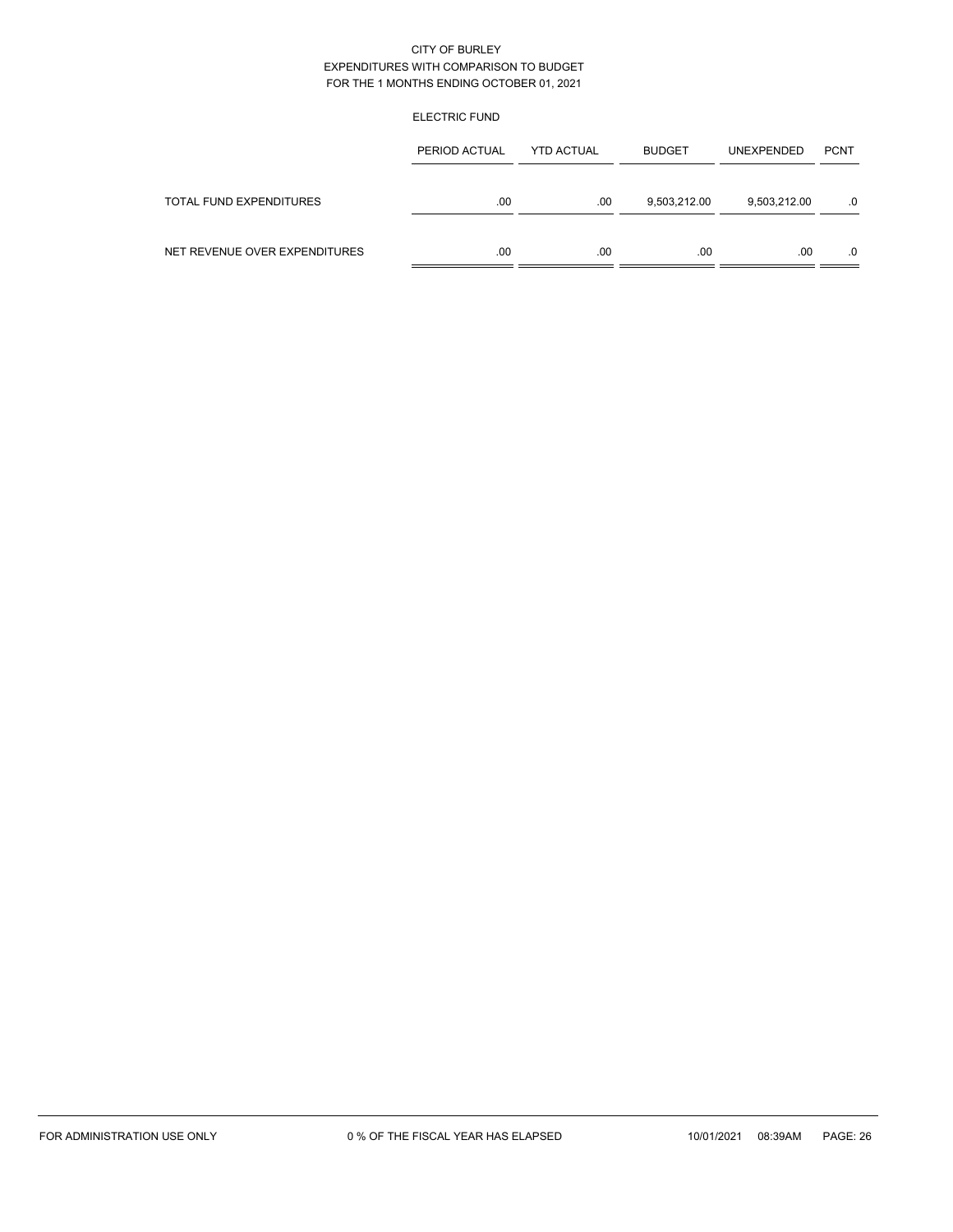# LIBRARY FUND

|                   |                               | PERIOD ACTUAL | <b>YTD ACTUAL</b> | <b>BUDGET</b> | <b>UNEARNED</b> | <b>PCNT</b> |
|-------------------|-------------------------------|---------------|-------------------|---------------|-----------------|-------------|
|                   | <b>LIBRARY REVENUE</b>        |               |                   |               |                 |             |
| 040-010-010-00001 | PROPERTY TAXES-PERMANENT LEVY | .00           | .00               | 201,307.00    | 201,307.00      | .0          |
| 040-010-010-00002 | PROPERTY TAX-OVERIDE LEVY     | .00           | .00               | 277,280.00    | 277,280.00      | .0          |
| 040-010-010-00005 | MISCELLANEOUS REVENUE         | .00           | .00               | 5,400.00      | 5,400.00        | .0          |
| 040-010-010-00010 | <b>DONATIONS</b>              | .00           | .00               | 1,300.00      | 1,300.00        | .0          |
| 040-010-010-00040 | <b>LIBRARY FINES</b>          | .00           | .00               | 6,200.00      | 6,200.00        | .0          |
| 040-010-010-00050 | NON-RESIDENT LIBRARY CARD     | .00           | .00               | 7,200.00      | 7,200.00        | .0          |
| 040-010-010-00067 | <b>LIBRARY GRANT</b>          | .00           | .00               | 30,000.00     | 30,000.00       | .0          |
| 040-010-010-00071 | <b>INTEREST EARNED</b>        | .00           | .00               | 6,000.00      | 6,000.00        | .0          |
| 040-010-010-00090 | FROM FUND BALANCE             | .00           | .00               | 36,000.00     | 36,000.00       | .0          |
|                   | <b>TOTAL LIBRARY REVENUE</b>  | .00           | .00               | 570,687.00    | 570,687.00      | .0          |
|                   | <b>TOTAL FUND REVENUE</b>     | .00           | .00               | 570,687.00    | 570,687.00      | .0          |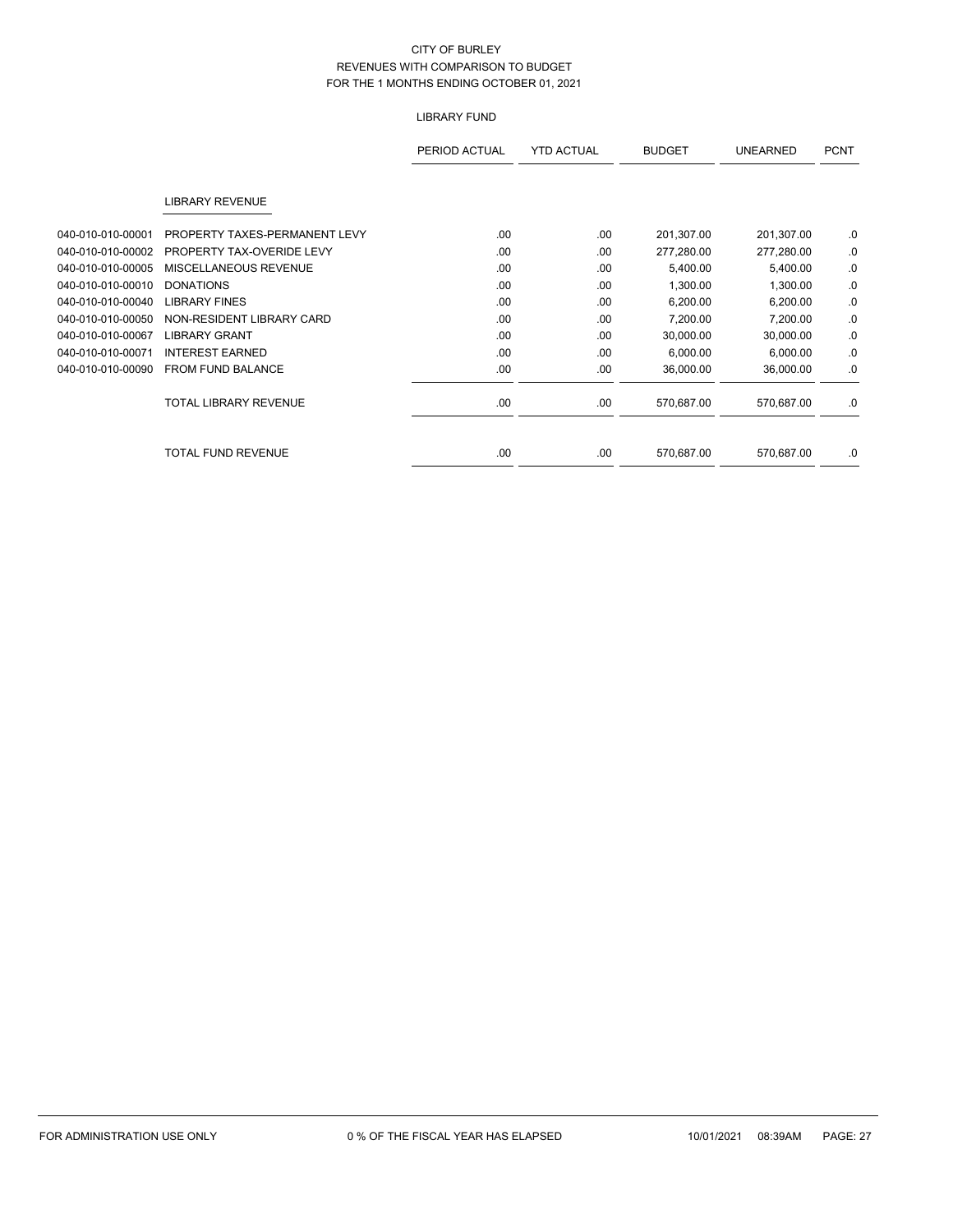### LIBRARY FUND

|                              |                                          | PERIOD ACTUAL | <b>YTD ACTUAL</b> | <b>BUDGET</b> | UNEXPENDED | <b>PCNT</b> |
|------------------------------|------------------------------------------|---------------|-------------------|---------------|------------|-------------|
|                              | <b>LIBRARY</b>                           |               |                   |               |            |             |
|                              |                                          |               |                   |               |            |             |
| 040-010-501-00001            | <b>REGULAR SALARIES</b>                  | .00           | .00               | 160,165.00    | 160,165.00 | .0          |
| 040-010-501-00002            | PART TIME SALARIES                       | .00           | .00               | 91,288.00     | 91,288.00  | .0          |
| 040-010-502-00021            | <b>FICA</b>                              | .00           | .00               | 21,456.00     | 21,456.00  | $0.$        |
| 040-010-502-00022            | <b>RETIREMENT</b>                        | .00           | .00               | 23,250.00     | 23,250.00  | .0          |
| 040-010-502-00024            | <b>WORKMAN'S COMP</b>                    | .00           | .00               | 1,200.00      | 1,200.00   | $\cdot$     |
| 040-010-505-00025            | <b>HEALTH INSURANCE</b>                  | .00           | .00               | 65,000.00     | 65,000.00  | .0          |
| 040-010-505-00026            | LIFE INSURANCE AMOUNT                    | .00           | .00               | 200.00        | 200.00     | $\cdot$ 0   |
| 040-010-520-00030            | <b>POSTAGE</b>                           | .00           | .00               | 3,000.00      | 3,000.00   | $\cdot$ 0   |
| 040-010-520-00031            | OFFICE SUPPLIES                          | .00           | .00               | 3,000.00      | 3,000.00   | .0          |
| 040-010-520-00032            | OPERATING SUPPLIES                       | .00           | .00               | 5,000.00      | 5,000.00   | $\cdot$     |
| 040-010-520-00058            | <b>MAINT OFFICE EQUIP</b>                | .00           | .00               | 750.00        | 750.00     | .0          |
| 040-010-520-00100            | NEWSPAPER SUBSCRIPTIONS                  | .00           | .00               | 1,000.00      | 1,000.00   | .0          |
| 040-010-520-00101            | <b>ADULT PERIODICALS</b>                 | .00           | .00               | 600.00        | 600.00     | $\cdot$ 0   |
| 040-010-520-00103            | <b>ADULT BOOKS</b>                       | .00           | .00               | 35,836.00     | 35,836.00  | .0          |
| 040-010-520-00112            | <b>COMPUTER SOFTWARE</b>                 | .00           | .00               | 1,000.00      | 1,000.00   | $\cdot$     |
| 040-010-520-00113            | <b>COMPUTER SUPPLIES</b>                 | .00           | .00               | 500.00        | 500.00     | .0          |
| 040-010-520-00114            | <b>COMPUTER SUPPORT</b>                  | .00           | .00               | 27,825.00     | 27,825.00  | .0          |
| 040-010-520-00115            | <b>COMPUTER REPLACEMENT</b>              | .00           | .00               | 2,000.00      | 2,000.00   | $\cdot$     |
| 040-010-521-00034            | <b>MINOR EQUIPMENT</b>                   | .00           | .00               | 1,200.00      | 1,200.00   | .0          |
| 040-010-522-00041            | <b>PUBLIC RELATIONS</b>                  | .00           | .00               | 700.00        | 700.00     | $\cdot$     |
| 040-010-522-00044            | <b>ADVERTISING</b>                       | .00           | .00               | 300.00        | 300.00     | .0          |
| 040-010-522-00045            | <b>PRINTING</b>                          | .00           | .00               | 800.00        | 800.00     | .0          |
| 040-010-523-00046            | <b>LIABILITY &amp; PROPERTY INS</b>      | .00           | .00               | 7,537.00      | 7,537.00   | $\cdot$ 0   |
| 040-010-524-00047            | <b>TRAVEL &amp; MEETINGS</b>             | .00           | .00               | 1,400.00      | 1,400.00   | .0          |
| 040-010-524-00048            | <b>MEMBERSHIP</b>                        | .00           | .00               | 500.00        | 500.00     | $\cdot$ 0   |
| 040-010-524-00049            | PERSONNEL TRAINING                       | .00           | .00               | 1,000.00      | 1,000.00   | .0          |
| 040-010-525-00042            | PROFESSIONAL SERVICE                     | .00           | .00               | 15,000.00     | 15,000.00  | .0          |
| 040-010-525-00047            | GRANT#1                                  | .00           | .00               | 30,000.00     | 30,000.00  | $\cdot$     |
| 040-010-525-00048            | <b>PROGRAMS</b>                          | .00           | .00               | 5,000.00      | 5,000.00   | .0          |
| 040-010-525-00049            | <b>CLEANING SUPPLIES</b>                 | .00           | .00               | 500.00        | 500.00     | $\cdot$ 0   |
| 040-010-525-00050            | <b>CLEANING SERVICE</b>                  | .00           | .00               | 3,000.00      | 3,000.00   | .0          |
| 040-010-525-00094            | <b>LEGAL SERVICE</b>                     | .00           | .00               | 6,000.00      | 6,000.00   | .0          |
| 040-010-526-00051            | <b>TELEPHONE</b>                         | .00           | .00               | 3,360.00      | 3,360.00   | $\cdot$ 0   |
| 040-010-526-00052            | <b>UTILITIES</b>                         | .00           | .00               | 3,500.00      | 3,500.00   | .0          |
| 040-010-527-00057            | <b>RENTAL OTHER</b>                      | .00           | .00               | 4,000.00      | 4,000.00   | .0          |
| 040-010-528-00059            | <b>MAINT GROUNDS</b>                     | .00           | .00               | 700.00        | 700.00     | .0          |
| 040-010-528-00060 MAINT BLDG |                                          | .00           | .00               | 3,000.00      | 3,000.00   | 0.          |
|                              | 040-010-530-00091 ADMINISTRATION SERVICE | .00           | .00               | 4,120.00      | 4,120.00   | .0          |
| 040-010-584-00079            | CONSTRUCTION                             | .00           | .00               | 36,000.00     | 36,000.00  | .0          |
|                              |                                          |               |                   |               |            |             |
|                              | <b>TOTAL LIBRARY</b>                     | .00.          | .00.              | 570,687.00    | 570,687.00 | .0          |
|                              | TOTAL FUND EXPENDITURES                  | .00           | .00.              | 570,687.00    | 570,687.00 | .0          |
|                              | NET REVENUE OVER EXPENDITURES            | .00           | .00               | .00           | .00        | .0          |
|                              |                                          |               |                   |               |            |             |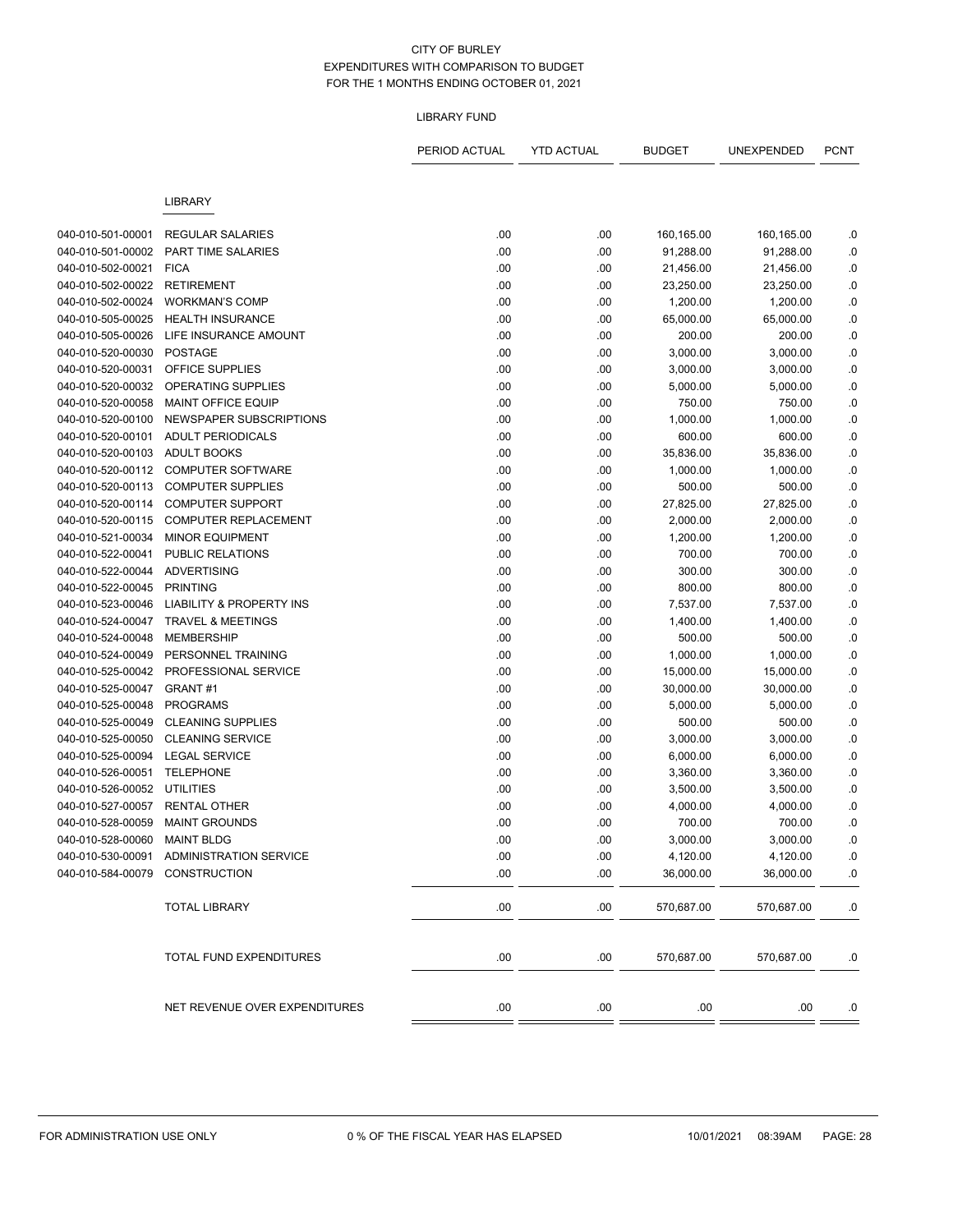# SANITATION FUND

|                   |                           | PERIOD ACTUAL | <b>YTD ACTUAL</b> | <b>BUDGET</b> | <b>UNEARNED</b> | <b>PCNT</b> |
|-------------------|---------------------------|---------------|-------------------|---------------|-----------------|-------------|
|                   |                           |               |                   |               |                 |             |
| 050-010-010-00001 | SANITATION SERVICES       | .00           | .00               | 1,454,924.00  | 1,454,924.00    | .0          |
| 050-010-010-00005 | SANITATION BILLED REVENUE | .00           | .00               | 95,000.00     | 95,000.00       | .0          |
| 050-010-010-00012 | <b>MISC REVENUE</b>       | .00           | .00               | 15,000.00     | 15,000.00       | .0          |
| 050-010-010-00015 | <b>TRANSFER FOR WEEDS</b> | .00           | .00               | 31.000.00     | 31,000.00       | .0          |
| 050-010-010-00071 | SANITATION INTEREST       | .00           | .00               | 3,000.00      | 3,000.00        | .0          |
|                   | <b>TOTAL SOURCE 010</b>   | .00           | .00               | 1,598,924.00  | 1.598.924.00    | .0          |
|                   | <b>TOTAL FUND REVENUE</b> | .00.          | .00               | 1.598.924.00  | 1.598.924.00    | .0          |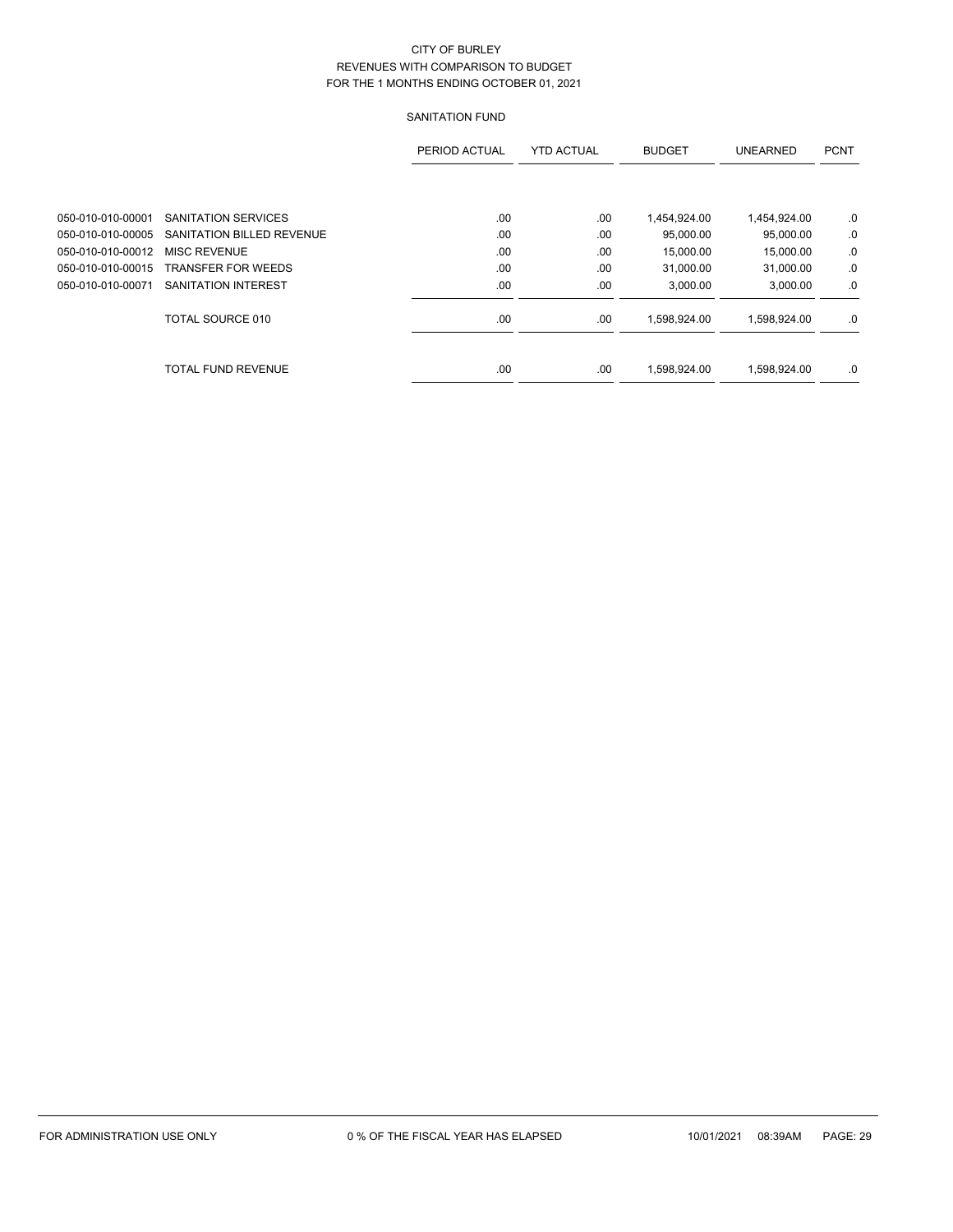# SANITATION FUND

|                             |                                     | PERIOD ACTUAL | <b>YTD ACTUAL</b> | <b>BUDGET</b> | UNEXPENDED   | <b>PCNT</b> |
|-----------------------------|-------------------------------------|---------------|-------------------|---------------|--------------|-------------|
|                             | <b>SANITATION</b>                   |               |                   |               |              |             |
|                             |                                     |               |                   |               |              |             |
| 050-010-501-00001           | <b>REGULAR SALARIES</b>             | .00           | .00               | 353,470.00    | 353,470.00   | .0          |
| 050-010-502-00021           | <b>FICA</b>                         | .00           | .00               | 27,040.00     | 27,040.00    | .0          |
| 050-010-502-00022           | <b>RETIREMENT</b>                   | .00           | .00               | 42,204.00     | 42,204.00    | $\cdot$ 0   |
| 050-010-502-00024           | <b>WORKMAN'S COMP</b>               | .00           | .00               | 27,950.00     | 27,950.00    | $0.$        |
| 050-010-505-00025           | <b>HEALTH INSURANCE</b>             | .00           | .00               | 157,750.00    | 157,750.00   | .0          |
| 050-010-505-00026           | LIFE INSURANCE AMOUNT               | .00           | .00               | 440.00        | 440.00       | .0          |
| 050-010-505-00027           | UNIFORM ALLOWANCE                   | .00           | .00               | 7,000.00      | 7,000.00     | $\cdot$ 0   |
| 050-010-520-00030           | <b>POSTAGE</b>                      | .00           | .00               | 200.00        | 200.00       | .0          |
| 050-010-520-00031           | OFFICE SUPPLIES                     | .00           | .00               | 500.00        | 500.00       | .0          |
| 050-010-520-00032           | OPERATING SUPPLIES                  | .00           | .00               | 7,500.00      | 7,500.00     | $0.$        |
| 050-010-520-00033           | LANDFILL/GREEN WASTE FEES           | .00           | .00               | 66,000.00     | 66,000.00    | .0          |
| 050-010-520-00058           | <b>MAINT OFFICE EQUIP</b>           | .00           | .00               | 500.00        | 500.00       | .0          |
| 050-010-521-00034           | <b>MINOR EQUIPMENT</b>              | .00           | .00               | 30,000.00     | 30,000.00    | $0.$        |
| 050-010-521-00035           | <b>CONTAINER MAINTENANCE</b>        | .00           | .00               | 72,871.00     | 72,871.00    | .0          |
| 050-010-522-00041           | <b>PUBLIC RELATIONS</b>             | .00           | .00               | 50.00         | 50.00        | $\cdot$ 0   |
| 050-010-522-00044           | <b>ADVERTISING</b>                  | .00           | .00               | 500.00        | 500.00       | .0          |
| 050-010-522-00045           | <b>PRINTING</b>                     | .00           | .00               | 500.00        | 500.00       | $\cdot$ 0   |
| 050-010-523-00046           | <b>LIABILITY &amp; PROPERTY INS</b> | .00           | .00               | 9,349.00      | 9,349.00     | .0          |
| 050-010-524-00047           | <b>TRAVEL &amp; MEETINGS</b>        | .00           | .00               | 500.00        | 500.00       | .0          |
| 050-010-524-00049           | PERSONNEL TRAINING                  | .00           | .00               | 300.00        | 300.00       | $0.$        |
| 050-010-525-00036           | TEMPS CONTRACTED SERVICE            | .00           | .00               | 25,000.00     | 25,000.00    | .0          |
| 050-010-525-00042           | PROFESSIONAL SERVICE                | .00           | .00               | 6,000.00      | 6,000.00     | .0          |
| 050-010-525-00045           | NETWORK AND COMPUTER SUPPORT        | .00           | .00               | 2,500.00      | 2,500.00     | .0          |
| 050-010-525-00050           | <b>CLEANING SERVICE</b>             | .00           | .00               | 1,500.00      | 1,500.00     | $0.$        |
| 050-010-525-00066           | <b>WEED ERADICATION</b>             | .00           | .00               | 50,000.00     | 50,000.00    | $\cdot$ 0   |
| 050-010-525-00067           | <b>CONTRACTED SERVICE</b>           | .00           | .00               | 25,000.00     | 25,000.00    | .0          |
| 050-010-525-00094           | <b>LEGAL SERVICE</b>                | .00           | .00               | 9,000.00      | 9,000.00     | $\cdot$ 0   |
| 050-010-526-00051           | <b>TELEPHONE</b>                    | .00           | .00               | 3,000.00      | 3,000.00     | .0          |
| 050-010-526-00052           | UTILITIES                           | .00           | .00               | 1,500.00      | 1,500.00     | .0          |
| 050-010-527-00057           | <b>RENTAL OTHER</b>                 | .00           | .00               | 1,500.00      | 1,500.00     | .0          |
| 050-010-528-00059           | <b>MAINT GROUNDS</b>                | .00           | .00               | 750.00        | 750.00       | .0          |
| 050-010-528-00060           | <b>MAINT BLDG</b>                   | .00           | .00               | 1,500.00      | 1,500.00     | .0          |
| 050-010-529-00035           | FUEL & OIL                          | .00           | .00               | 80,000.00     | 80,000.00    | .0          |
| 050-010-529-00061           | <b>MAINT AUTOMOTIVE</b>             | .00           | .00               | 75,000.00     | 75,000.00    | .0          |
| 050-010-529-00062           | <b>MAINT OTHER EQUIPMENT</b>        | .00           | .00               | 12,500.00     | 12,500.00    | .0          |
| 050-010-530-00065           | <b>BANK SERVICE CHARGE</b>          | .00           | .00               | 50.00         | 50.00        | .0          |
| 050-010-530-00066 BAD DEBTS |                                     | .00           | .00               | 2,500.00      | 2,500.00     | 0.          |
|                             | 050-010-530-00082 ROAD USE AND SHOP | .00           | .00               | 60,000.00     | 60,000.00    | .0          |
| 050-010-530-00091           | <b>ADMINISTRATION SERVICE</b>       | .00           | .00               | 25,000.00     | 25,000.00    | ${\bf .0}$  |
| 050-010-580-00074           | OFFICE EQUIPMENT                    | .00           | .00               | 1,000.00      | 1,000.00     | .0          |
| 050-010-580-00075           | <b>AUTOMOTIVE</b>                   | .00           | .00               | 397,000.00    | 397,000.00   | .0          |
| 050-010-580-00076           | OTHER MACHINERY                     | .00           | .00               | 14,000.00     | 14,000.00    | .0          |
|                             | <b>TOTAL SANITATION</b>             | .00           | .00.              | 1,598,924.00  | 1,598,924.00 | .0          |
|                             | TOTAL FUND EXPENDITURES             | .00           | .00               | 1,598,924.00  | 1,598,924.00 | .0          |
|                             | NET REVENUE OVER EXPENDITURES       | .00           | .00               | .00           | .00          | $\cdot$     |
|                             |                                     |               |                   |               |              |             |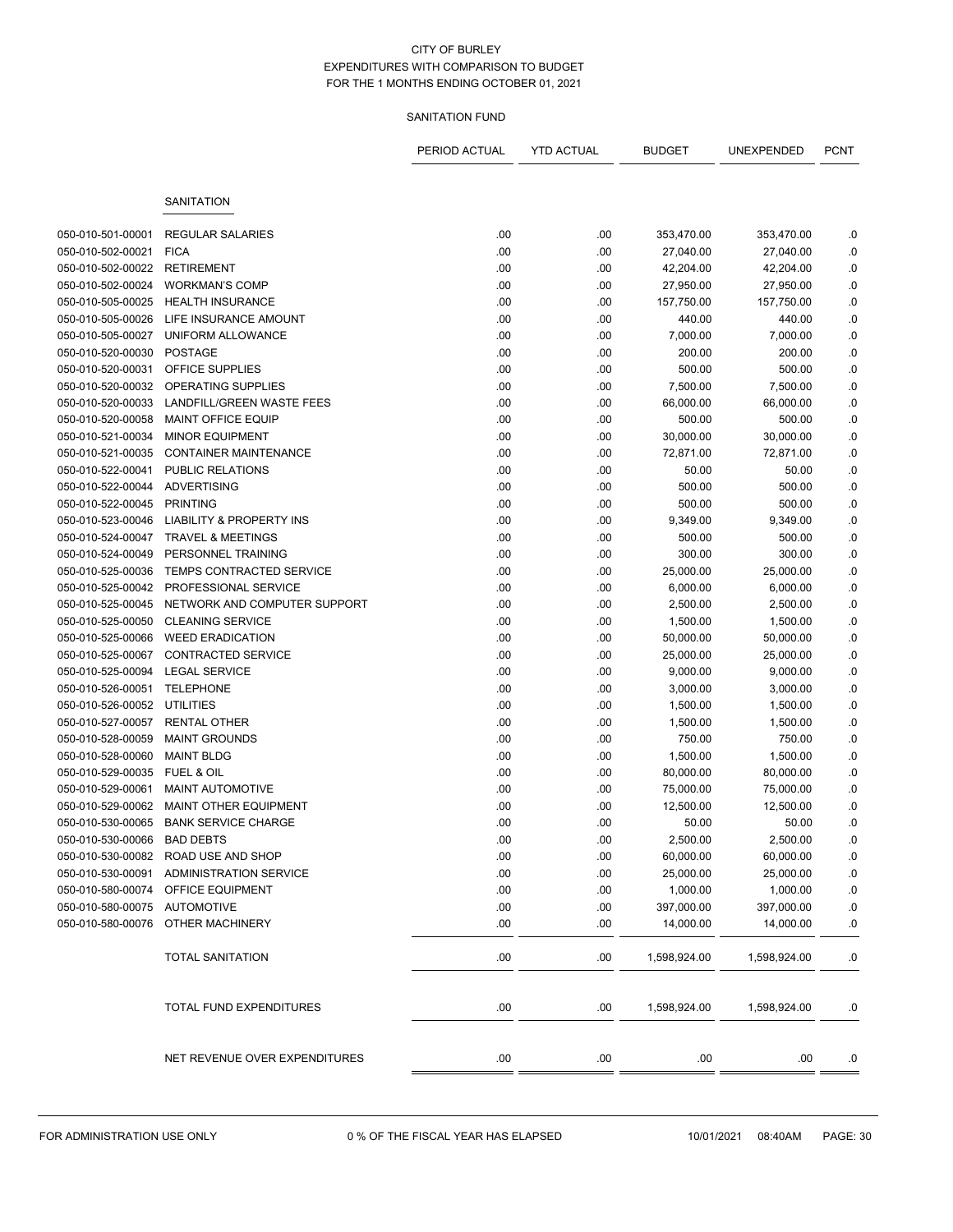# GOLF FUND

|                   |                                 | PERIOD ACTUAL | <b>YTD ACTUAL</b> | <b>BUDGET</b> | <b>UNEARNED</b> | <b>PCNT</b> |
|-------------------|---------------------------------|---------------|-------------------|---------------|-----------------|-------------|
|                   | <b>GOLF MAINTENANCE REVENUE</b> |               |                   |               |                 |             |
| 070-010-010-00001 | <b>GOLF FEE</b>                 | .00.          | .00               | 240,000.00    | 240,000.00      | .0          |
| 070-010-010-00002 | ANNUAL CART USE FEE             | .00           | .00               | 14,000.00     | 14,000.00       | .0          |
| 070-010-010-00004 | DRIVING RANGE/CLUB RENTAL       | .00           | .00               | 14,500.00     | 14,500.00       | .0          |
| 070-010-010-00006 | <b>SNACK BAR PROCEEDS</b>       | .00           | .00               | 43,000.00     | 43,000.00       | .0          |
| 070-010-010-00007 | <b>GOLF CART RENTAL FEE</b>     | .00           | .00               | 125,000.00    | 125,000.00      | .0          |
| 070-010-010-00008 | <b>CLUBHOUSE RENTAL</b>         | .00.          | .00               | 1,000.00      | 1,000.00        | .0          |
| 070-010-010-00009 | <b>PRO SHOP PROCEEDS</b>        | .00           | .00               | 70,000.00     | 70,000.00       | .0          |
| 070-010-010-00010 | <b>FROM GENERAL FUND</b>        | .00           | .00               | 150,000.00    | 150,000.00      | .0          |
| 070-010-010-00082 | <b>GOLF SALES TAX</b>           | .00           | .00               | 6,780.00      | 6,780.00        | .0          |
|                   | TOTAL GOLF MAINTENANCE REVENUE  | .00           | .00               | 664,280.00    | 664,280.00      | .0          |
|                   | <b>TOTAL FUND REVENUE</b>       | .00           | .00               | 664,280.00    | 664,280.00      | .0          |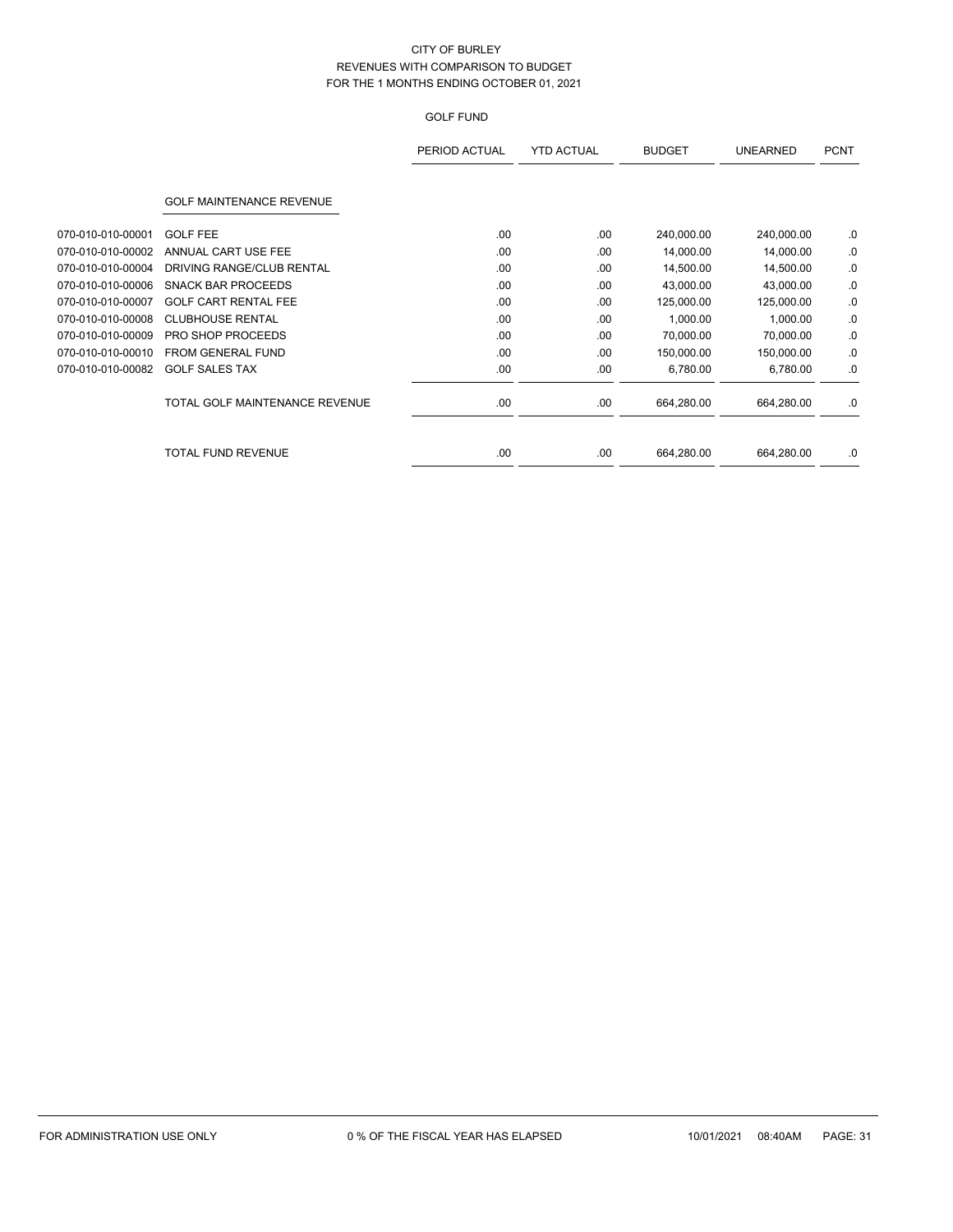## GOLF FUND

|                   |                                     | PERIOD ACTUAL | <b>YTD ACTUAL</b> | <b>BUDGET</b> | UNEXPENDED | <b>PCNT</b> |
|-------------------|-------------------------------------|---------------|-------------------|---------------|------------|-------------|
|                   | <b>GOLF MAINTENANCE</b>             |               |                   |               |            |             |
| 070-010-501-00001 | <b>REGULAR SALARIES</b>             | .00           | .00.              | 82,290.00     | 82,290.00  | .0          |
| 070-010-502-00021 | <b>FICA</b>                         | .00           | .00               | 6,295.00      | 6,295.00   | .0          |
| 070-010-502-00022 | <b>RETIREMENT</b>                   | .00           | .00               | 9,825.00      | 9,825.00   | 0.          |
| 070-010-502-00024 | <b>WORKMAN'S COMP</b>               | .00           | .00               | 8,372.00      | 8,372.00   | .0          |
| 070-010-505-00025 | <b>HEALTH INSURANCE</b>             | .00           | .00.              | 39,434.00     | 39,434.00  | .0          |
| 070-010-505-00026 | LIFE INSURANCE AMOUNT               | .00           | .00               | 100.00        | 100.00     | .0          |
| 070-010-505-00027 | UNIFORM ALLOWANCE                   | .00           | .00               | 1,200.00      | 1,200.00   | .0          |
| 070-010-520-00030 | <b>POSTAGE</b>                      | .00           | .00               | 400.00        | 400.00     | .0          |
| 070-010-520-00031 | <b>OFFICE SUPPLIES</b>              | .00           | .00.              | 100.00        | 100.00     | .0          |
| 070-010-520-00032 | OPERATING SUPPLIES                  | .00           | .00               | 1,800.00      | 1,800.00   | .0          |
| 070-010-520-00033 | LANDFILL/GREEN WASTE FEES           | .00           | .00               | 200.00        | 200.00     | .0          |
| 070-010-520-00058 | MAINT OFFICE EQUIP                  | .00           | .00               | 1,200.00      | 1,200.00   | $\cdot$ 0   |
| 070-010-521-00034 | <b>MINOR EQUIPMENT</b>              | .00           | .00               | 2,000.00      | 2,000.00   | .0          |
| 070-010-523-00046 | <b>LIABILITY &amp; PROPERTY INS</b> | .00           | .00               | 3,278.00      | 3,278.00   | .0          |
| 070-010-524-00047 | <b>TRAVEL &amp; MEETINGS</b>        | .00           | .00               | 1,100.00      | 1,100.00   | .0          |
| 070-010-524-00048 | <b>MEMBERSHIP</b>                   | .00           | .00.              | 360.00        | 360.00     | .0          |
| 070-010-525-00036 | <b>TEMPS CONTRACTED SERVICE</b>     | .00           | .00               | 80,000.00     | 80,000.00  | .0          |
| 070-010-525-00042 | PROFESSIONAL SERVICE                | .00           | .00               | 750.00        | 750.00     | .0          |
| 070-010-525-00045 | NETWORK AND COMPUTER SUPPORT        | .00           | .00               | 1,500.00      | 1,500.00   | .0          |
| 070-010-526-00051 | <b>TELEPHONE</b>                    | .00           | .00.              | 500.00        | 500.00     | .0          |
| 070-010-526-00052 | <b>UTILITIES</b>                    | .00           | .00               | 13,141.00     | 13,141.00  | .0          |
| 070-010-527-00057 | <b>RENTAL OTHER</b>                 | .00           | .00               | 300.00        | 300.00     | .0          |
| 070-010-528-00059 | <b>MAINT GROUNDS</b>                | .00           | .00               | 41,500.00     | 41,500.00  | .0          |
| 070-010-528-00060 | <b>MAINT BLDG</b>                   | .00           | .00               | 1,000.00      | 1,000.00   | .0          |
| 070-010-529-00035 | <b>FUEL &amp; OIL</b>               | .00           | .00               | 14,500.00     | 14,500.00  | .0          |
| 070-010-529-00061 | MAINT AUTOMOTIVE                    | .00           | .00               | 2,000.00      | 2,000.00   | $\cdot$ 0   |
| 070-010-529-00062 | <b>MAINT OTHER EQUIPMENT</b>        | .00           | .00               | 19,000.00     | 19,000.00  | .0          |
| 070-010-530-00091 | <b>ADMINISTRATION SERVICE</b>       | .00           | .00               | 1,100.00      | 1,100.00   | 0.          |
| 070-010-580-00076 | OTHER MACHINERY                     | .00           | .00               | 42,304.00     | 42,304.00  | .0          |
|                   | TOTAL GOLF MAINTENANCE              | .00           | .00.              | 375,549.00    | 375,549.00 | .0          |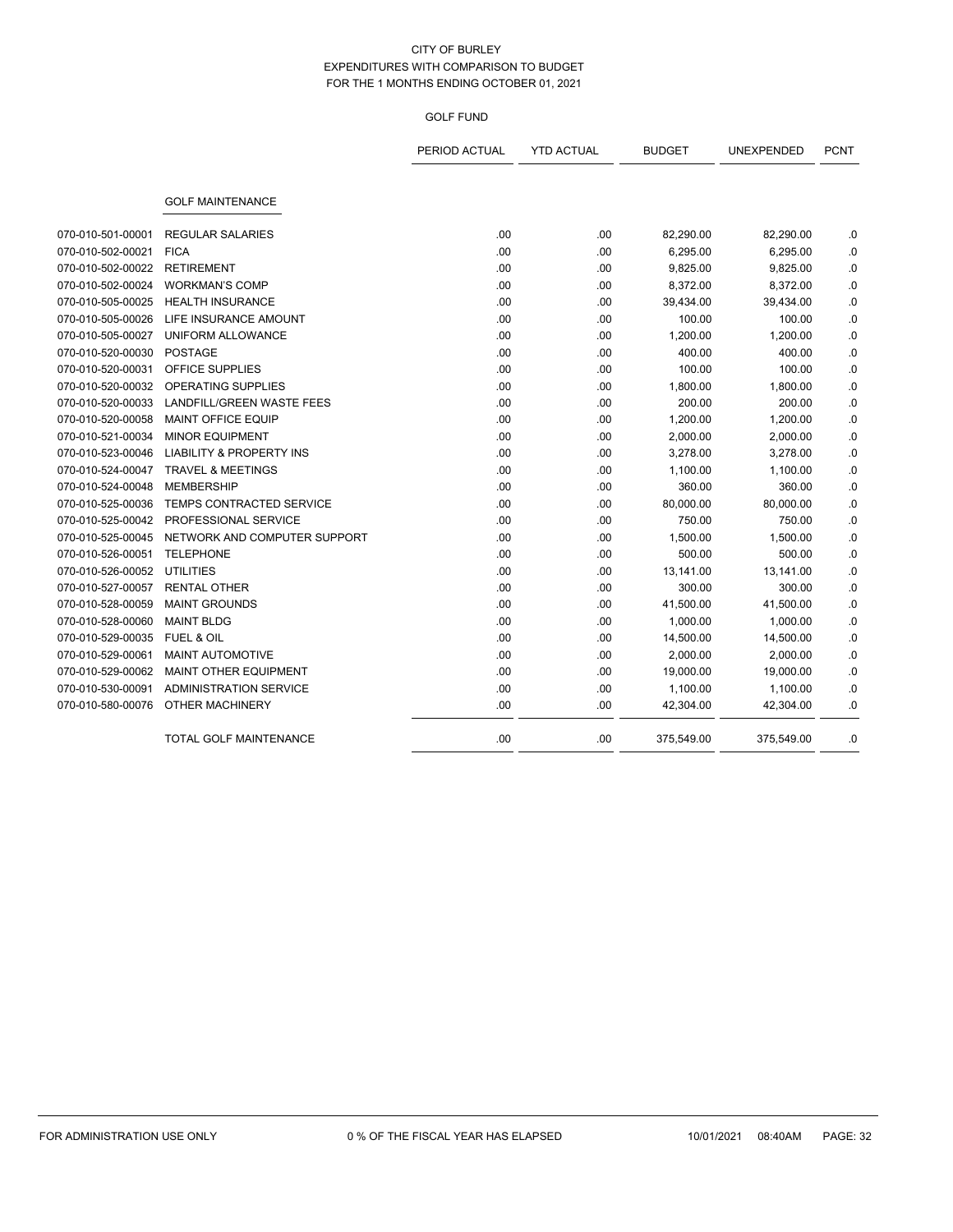## GOLF FUND

|                   |                                     | PERIOD ACTUAL | <b>YTD ACTUAL</b> | <b>BUDGET</b> | UNEXPENDED | <b>PCNT</b> |
|-------------------|-------------------------------------|---------------|-------------------|---------------|------------|-------------|
|                   | <b>GOLF PRO SHOP</b>                |               |                   |               |            |             |
| 070-020-501-00001 | <b>REGULAR SALARIES</b>             | .00           | .00               | 67,704.00     | 67,704.00  | .0          |
| 070-020-502-00021 | <b>FICA</b>                         | .00           | .00               | 5,179.00      | 5,179.00   | .0          |
| 070-020-502-00022 | <b>RETIREMENT</b>                   | .00           | .00               | 8,084.00      | 8,084.00   | .0          |
| 070-020-502-00024 | <b>WORKMAN'S COMP</b>               | .00           | .00               | 1,196.00      | 1,196.00   | .0          |
| 070-020-505-00025 | <b>HEALTH INSURANCE</b>             | .00           | .00               | 19,718.00     | 19,718.00  | $\cdot$ 0   |
| 070-020-505-00026 | LIFE INSURANCE AMOUNT               | .00           | .00               | 55.00         | 55.00      | .0          |
| 070-020-520-00030 | <b>POSTAGE</b>                      | .00           | .00               | 100.00        | 100.00     | .0          |
| 070-020-520-00031 | OFFICE SUPPLIES                     | .00           | .00               | 200.00        | 200.00     | .0          |
| 070-020-520-00032 | OPERATING SUPPLIES                  | .00           | .00               | 1,000.00      | 1,000.00   | .0          |
| 070-020-520-00036 | <b>LICENSES &amp; PERMITS</b>       | .00           | .00               | 750.00        | 750.00     | .0          |
| 070-020-520-00037 | PRO-AM & PAYOUTS                    | .00           | .00               | 2,400.00      | 2,400.00   | .0          |
| 070-020-521-00033 | <b>ITEMS FOR RESALE SNACK BAR</b>   | .00           | .00               | 25,000.00     | 25,000.00  | .0          |
| 070-020-521-00034 | <b>MINOR EQUIPMENT</b>              | .00           | .00               | 2,950.00      | 2,950.00   | .0          |
| 070-020-521-00035 | COST OF GOODS SOLD PRO SHOP         | .00           | .00               | 46,000.00     | 46,000.00  | .0          |
| 070-020-522-00044 | <b>ADVERTISING</b>                  | .00           | .00               | 4,500.00      | 4,500.00   | .0          |
| 070-020-522-00045 | <b>PRINTING</b>                     | .00           | .00               | 400.00        | 400.00     | .0          |
| 070-020-523-00046 | <b>LIABILITY &amp; PROPERTY INS</b> | .00           | .00               | 500.00        | 500.00     | .0          |
| 070-020-524-00047 | <b>TRAVEL &amp; MEETINGS</b>        | .00           | .00               | 700.00        | 700.00     | .0          |
| 070-020-524-00048 | <b>MEMBERSHIP</b>                   | .00           | .00               | 440.00        | 440.00     | .0          |
| 070-020-525-00036 | TEMPS CONTRACTED SERVICE            | .00           | .00               | 50,000.00     | 50,000.00  | .0          |
| 070-020-525-00042 | PROFESSIONAL SERVICE                | .00           | .00               | 600.00        | 600.00     | .0          |
| 070-020-525-00045 | NETWORK AND COMPUTER SUPPORT        | .00           | .00               | 1,500.00      | 1,500.00   | .0          |
| 070-020-525-00050 | <b>CLEANING SERVICE</b>             | .00           | .00               | 1,000.00      | 1,000.00   | .0          |
| 070-020-525-00063 | SOFTWARE MAINTENANCE & SUPPORT      | .00           | .00               | 3,700.00      | 3,700.00   | .0          |
| 070-020-526-00051 | <b>TELEPHONE</b>                    | .00           | .00               | 550.00        | 550.00     | .0          |
| 070-020-526-00052 | UTILITIES                           | .00           | .00               | 10,000.00     | 10,000.00  | .0          |
| 070-020-528-00060 | <b>MAINT BLDG</b>                   | .00           | .00               | 6,000.00      | 6,000.00   | $\cdot$ 0   |
| 070-020-529-00062 | <b>MAINT OTHER EQUIPMENT</b>        | .00           | .00               | 200.00        | 200.00     | .0          |
| 070-020-530-00065 | <b>BANK SERVICE CHARGE</b>          | .00           | .00               | 10,000.00     | 10,000.00  | .0          |
| 070-020-530-00089 | <b>SALES TAX</b>                    | .00           | .00               | 6,780.00      | 6,780.00   | .0          |
| 070-020-530-00091 | <b>ADMINISTRATION SERVICE</b>       | .00           | .00               | 1,400.00      | 1,400.00   | .0          |
| 070-020-590-00001 | <b>DEBT/LEASE PAYMENTS</b>          | .00           | .00               | 10,125.00     | 10,125.00  | .0          |
|                   | TOTAL GOLF PRO SHOP                 | .00           | .00               | 288,731.00    | 288,731.00 | .0          |
|                   | <b>TOTAL FUND EXPENDITURES</b>      | .00           | .00               | 664,280.00    | 664,280.00 | .0          |
|                   | NET REVENUE OVER EXPENDITURES       | .00           | .00               | .00           | .00        | .0          |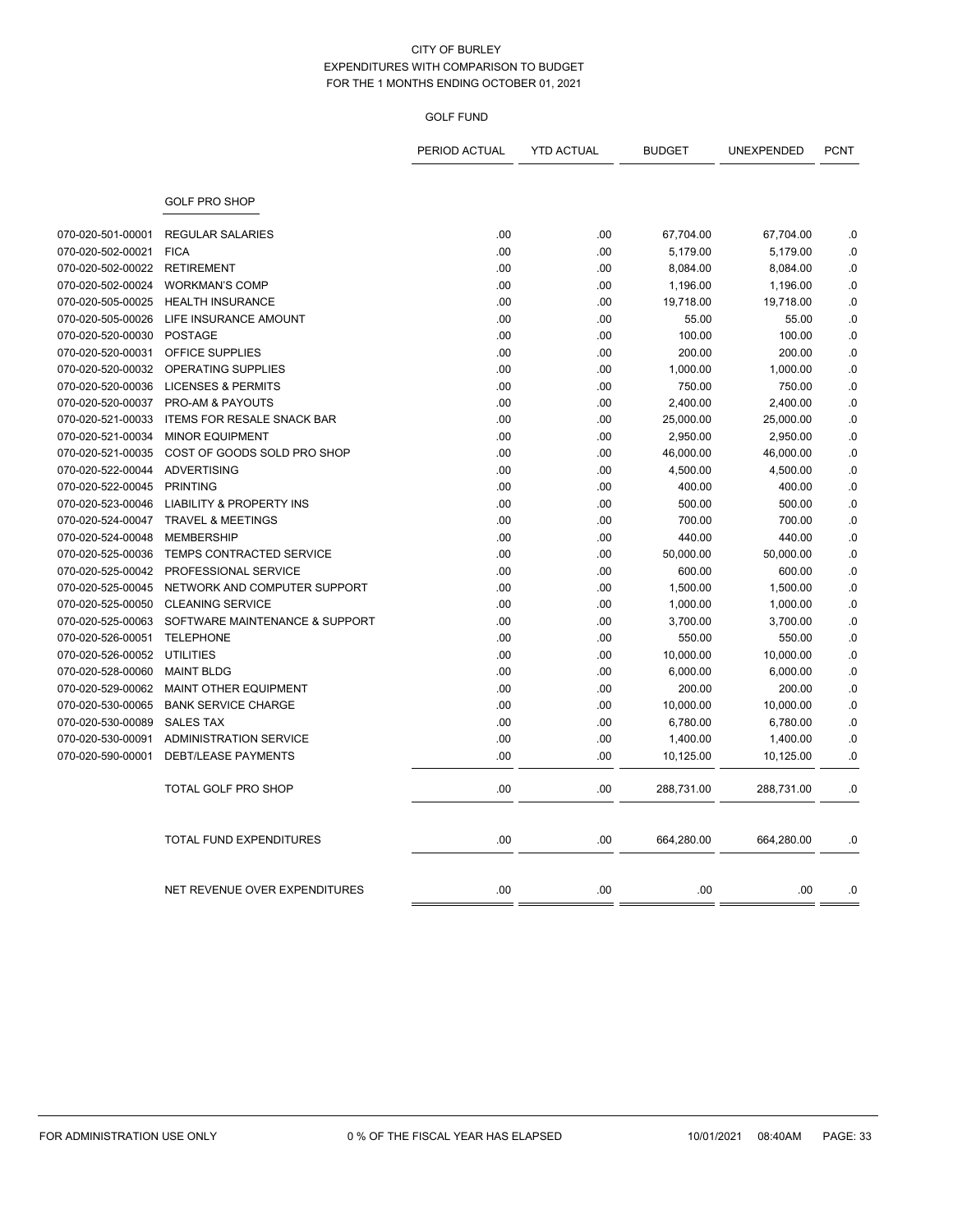# GRANT FUND

|                   |                                | PERIOD ACTUAL | <b>YTD ACTUAL</b> | <b>BUDGET</b> | <b>UNEARNED</b> | <b>PCNT</b> |
|-------------------|--------------------------------|---------------|-------------------|---------------|-----------------|-------------|
|                   | <b>GRANTS REVENUE</b>          |               |                   |               |                 |             |
| 080-010-010-00001 | COMMUNITY DEV BLOCK GRANT      | .00           | .00               | 1,000,000.00  | 1,000,000.00    | .0          |
| 080-010-010-00005 | <b>GRANT-MISC REVENUE</b>      | .00           | .00               | 50,000.00     | 50,000.00       | .0          |
| 080-010-010-00010 | <b>STATE GRANT REVENUE</b>     | .00           | .00               | 500,000.00    | 500.000.00      | .0          |
| 080-010-010-00017 | <b>TREE GRANT</b>              | .00           | .00               | 1,500.00      | 1,500.00        | .0          |
| 080-010-010-00023 | <b>SENION CENTER CDBG</b>      | .00           | .00               | 150,000.00    | 150,000.00      | .0          |
| 080-010-010-00200 | FEDERAL GRANT-HOMELAND SECURIT | .00           | .00               | 100.000.00    | 100,000.00      | .0          |
| 080-010-010-00300 | <b>RV PARK</b>                 | .00.          | .00               | 300,000.00    | 300,000.00      | .0          |
|                   | <b>TOTAL GRANTS REVENUE</b>    | .00.          | .00               | 2,101,500.00  | 2,101,500.00    | .0          |
| 080-033-010-00010 | <b>FAA GRANT</b>               | .00.          | .00               | 450,000.00    | 450,000.00      | .0          |
| 080-033-010-00014 | STATE AIRPORT GRANT            | .00           | .00               | 45,000.00     | 45,000.00       | .0          |
| 080-033-010-00015 | <b>LOCAL MATCH</b>             | .00.          | .00               | 45,000.00     | 45,000.00       | .0          |
|                   | <b>TOTAL SOURCE 010</b>        | .00.          | .00.              | 540,000.00    | 540,000.00      | .0          |
|                   | <b>TOTAL FUND REVENUE</b>      | .00.          | .00               | 2,641,500.00  | 2.641.500.00    | .0          |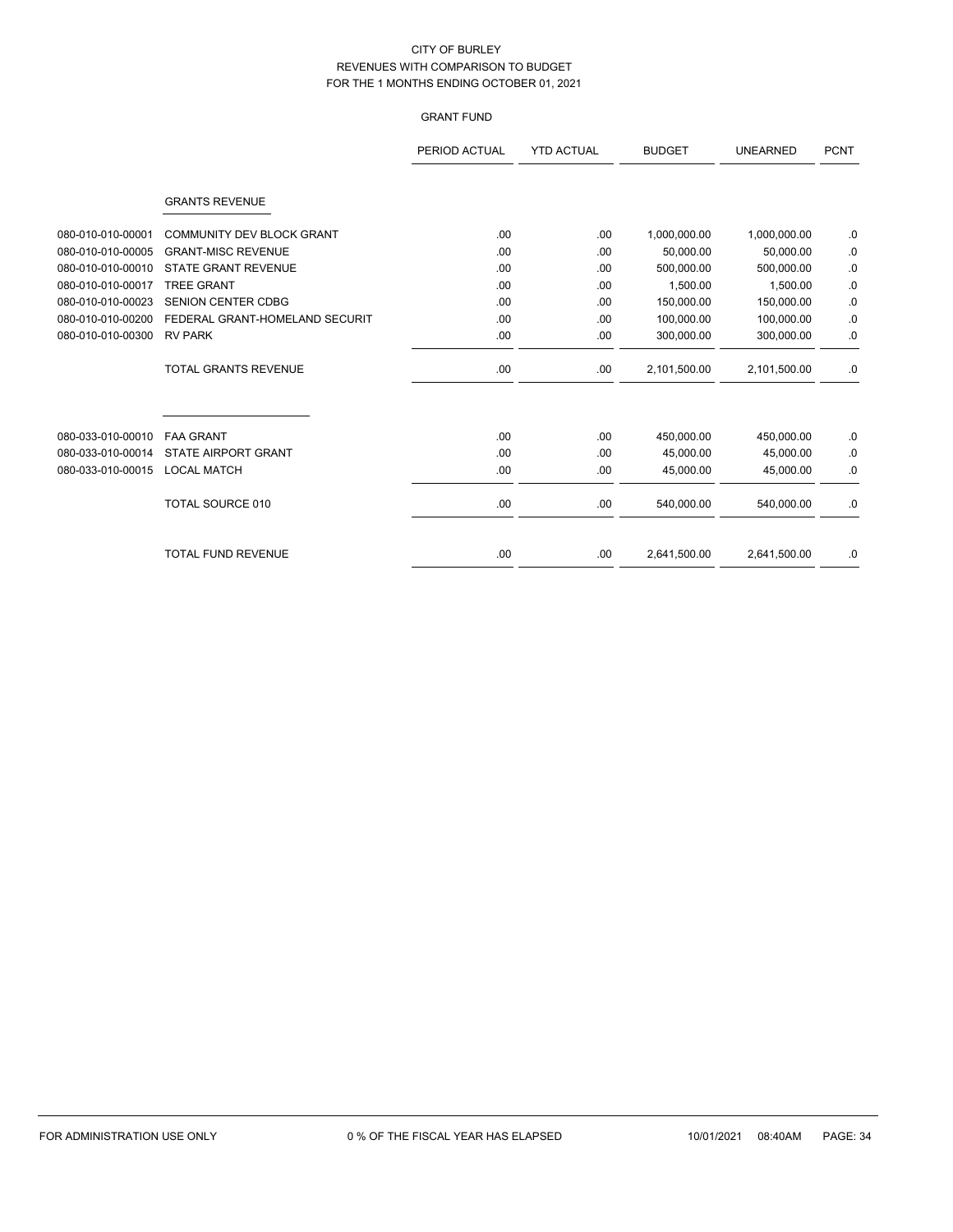# GRANT FUND

|                   |                                | PERIOD ACTUAL | <b>YTD ACTUAL</b> | <b>BUDGET</b> | <b>UNEXPENDED</b> | <b>PCNT</b> |
|-------------------|--------------------------------|---------------|-------------------|---------------|-------------------|-------------|
|                   | <b>GRANTS</b>                  |               |                   |               |                   |             |
| 080-010-525-00042 | PROFESSIONAL SERVICE           | .00           | .00               | 25,000.00     | 25,000.00         | .0          |
| 080-010-525-00043 | <b>SENIOR CENTER CDBG</b>      | .00           | .00               | 150,000.00    | 150,000.00        | .0          |
| 080-010-580-00076 | <b>RV PARK GRANT EXPENSES</b>  | .00           | .00               | 300,000.00    | 300,000.00        | .0          |
| 080-010-580-00100 | FIRE STATION GRANT EXPENSE     | .00           | .00               | 110,000.00    | 110,000.00        | 0.          |
| 080-010-584-00076 | OTHER IMPROVEMENTS-TREE GRANT  | .00           | .00               | 1,500.00      | 1,500.00          | .0          |
| 080-010-584-00079 | <b>CONSTRUCTION</b>            | .00           | .00               | 1,515,000.00  | 1,515,000.00      | .0          |
|                   | <b>TOTAL GRANTS</b>            | .00           | .00               | 2,101,500.00  | 2,101,500.00      | $.0\,$      |
| 080-330-525-00042 | PROFESSIONAL SERVICE           | .00           | .00.              | 540,000.00    | 540,000.00        | .0          |
|                   | TOTAL DEPARTMENT 330           | .00           | .00               | 540,000.00    | 540,000.00        | .0          |
|                   | <b>TOTAL FUND EXPENDITURES</b> | .00           | .00               | 2,641,500.00  | 2,641,500.00      | .0          |
|                   | NET REVENUE OVER EXPENDITURES  | .00           | .00.              | .00           | .00.              | .0          |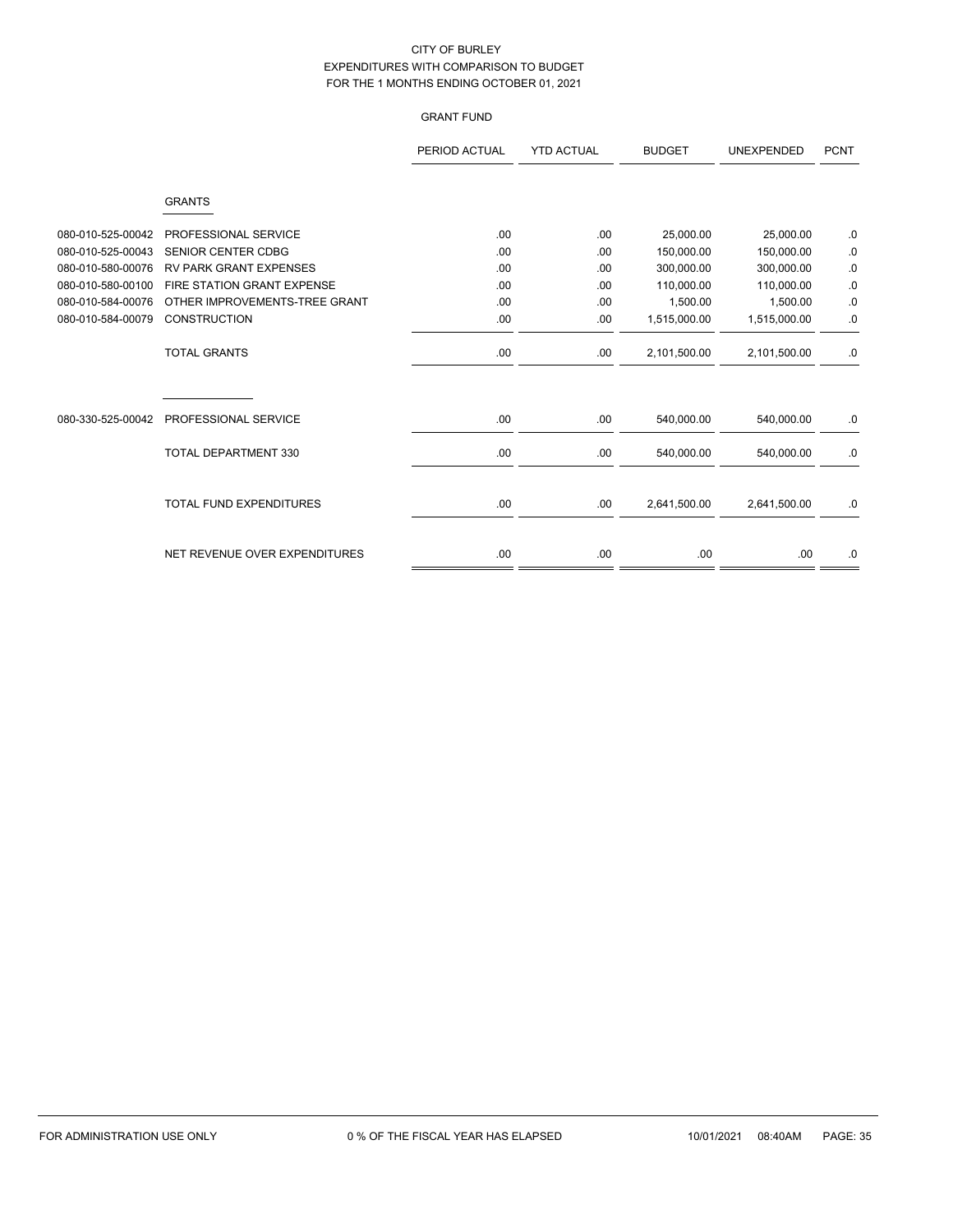## HEALTH INSURANCE INT SERV FUND

|                   |                                     | PERIOD ACTUAL | <b>YTD ACTUAL</b> | <b>BUDGET</b> | <b>UNEARNED</b> | <b>PCNT</b> |
|-------------------|-------------------------------------|---------------|-------------------|---------------|-----------------|-------------|
|                   | INSURANCE FROM OTH FND REVENUE      |               |                   |               |                 |             |
| 110-010-080-00001 | <b>HEALTH INS. FROM OTHER FUNDS</b> | .00           | .00               | 1,725,990.00  | 1,725,990.00    | .0          |
| 110-010-080-00002 | LIFE INS. PRE FROM OTHER FUND       | .00           | .00               | 4.000.00      | 4,000.00        | .0          |
| 110-010-080-00005 | MISC. REVENUE                       | .00           | .00.              | 500.00        | 500.00          | .0          |
|                   | TOTAL INSURANCE FROM OTH FND REVEN  | .00           | .00               | 1,730,490.00  | 1,730,490.00    | .0          |
|                   | <b>TOTAL FUND REVENUE</b>           | .00           | .00               | 1,730,490.00  | 1,730,490.00    | .0          |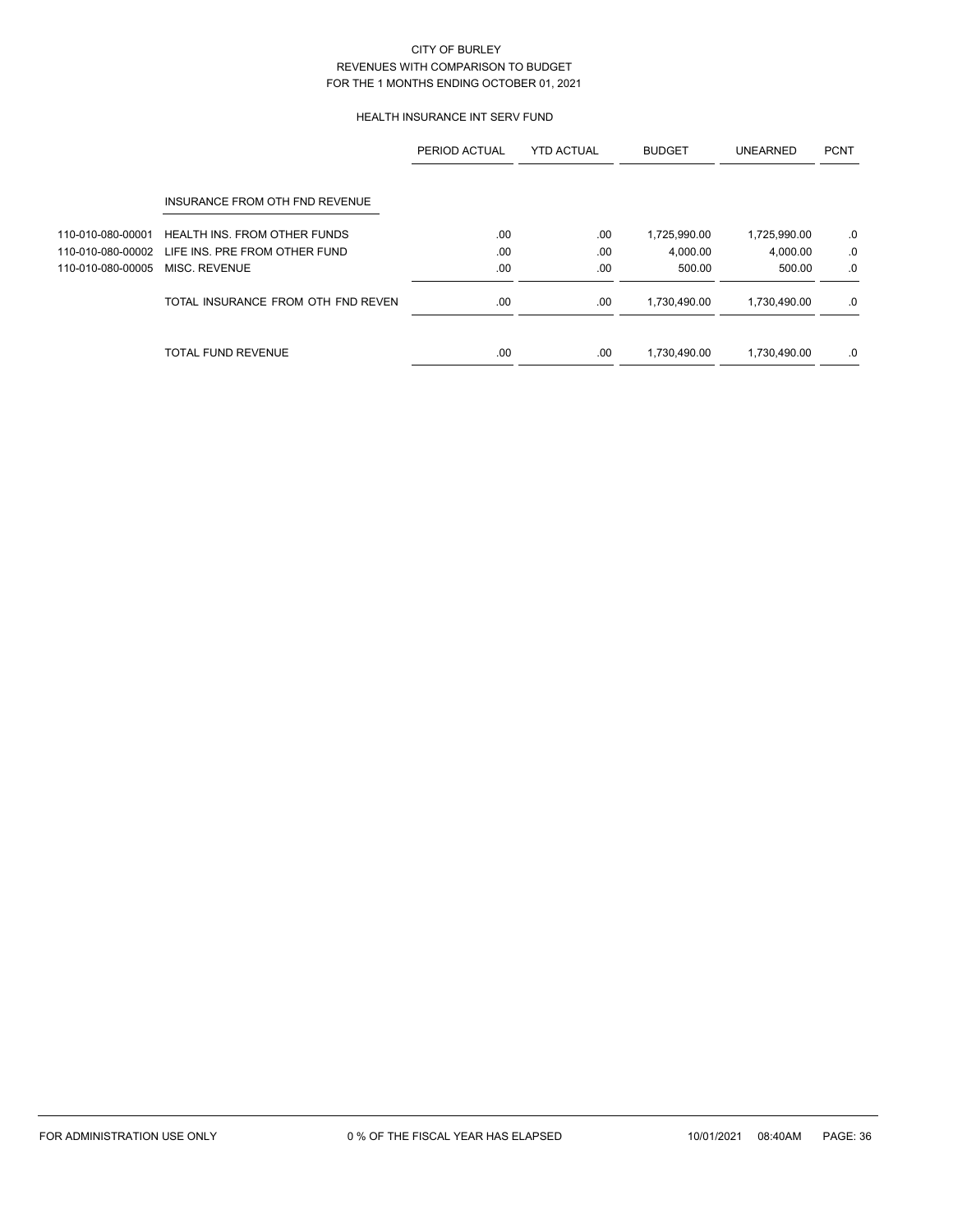# HEALTH INSURANCE INT SERV FUND

|                   |                                 | PERIOD ACTUAL | <b>YTD ACTUAL</b> | <b>BUDGET</b> | <b>UNEXPENDED</b> | <b>PCNT</b> |
|-------------------|---------------------------------|---------------|-------------------|---------------|-------------------|-------------|
|                   | HEALTH INSURANCE - ISF          |               |                   |               |                   |             |
| 110-010-523-10000 | <b>MEDICAL CLAIM COSTS</b>      | .00           | .00               | 1,680,980.00  | 1,680,980.00      | .0          |
| 110-010-523-20000 | LIFE INSURANCE PREMIUM          | .00           | .00               | 3,500.00      | 3,500.00          | .0          |
| 110-010-524-00047 | <b>TRAVEL &amp; MEETINGS</b>    | .00           | .00               | 5,000.00      | 5,000.00          | .0          |
| 110-010-524-10002 | <b>WELLNESS BENEFIT PROGRAM</b> | .00           | .00               | 41,010.00     | 41,010.00         | .0          |
|                   | TOTAL HEALTH INSURANCE - ISF    | .00.          | .00               | 1,730,490.00  | 1,730,490.00      | .0          |
|                   | <b>TOTAL FUND EXPENDITURES</b>  | .00.          | .00               | 1,730,490.00  | 1,730,490.00      | .0          |
|                   | NET REVENUE OVER EXPENDITURES   | .00.          | .00               | .00.          | .00.              | .0          |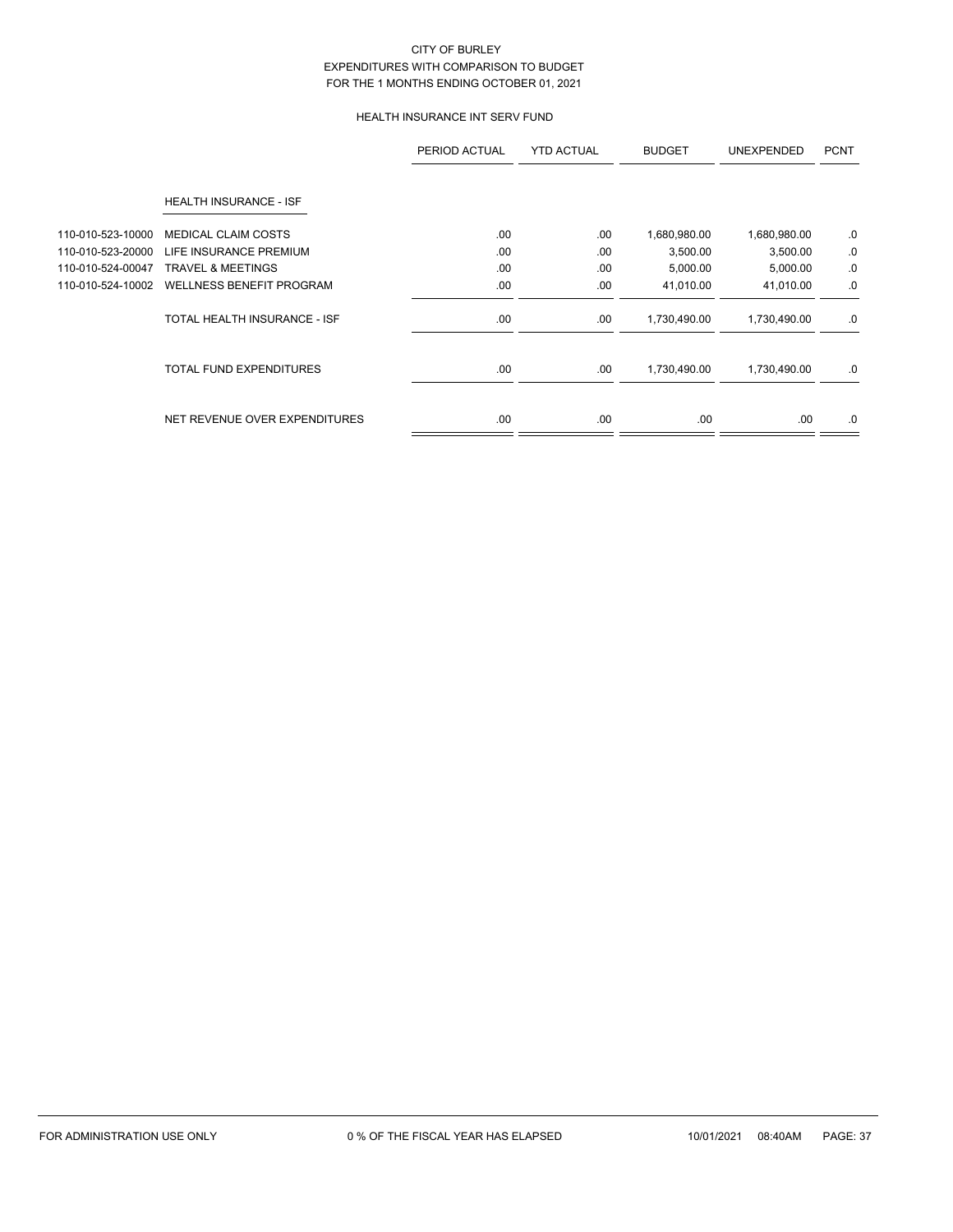## LIABILITY INTERNAL SERVICE FND

|                   |                                      | PERIOD ACTUAL | <b>YTD ACTUAL</b> | <b>BUDGET</b> | <b>UNEARNED</b> | <b>PCNT</b> |
|-------------------|--------------------------------------|---------------|-------------------|---------------|-----------------|-------------|
|                   | LIABILITY INS OTH FUND REVENUE       |               |                   |               |                 |             |
| 120-010-080-00001 | LIABILITY INS. FROM OTHER FUND       | .00.          | .00               | 163,716.00    | 163,716.00      | .0          |
| 120-010-080-00005 | MISC. REVENUE                        | .00           | .00               | 10,627.00     | 10,627.00       | .0          |
|                   | TOTAL LIABILITY INS OTH FUND REVENUE | .00           | .00               | 174,343.00    | 174,343.00      | .0          |
|                   | TOTAL FUND REVENUE                   | .00           | .00               | 174,343.00    | 174,343.00      | .0          |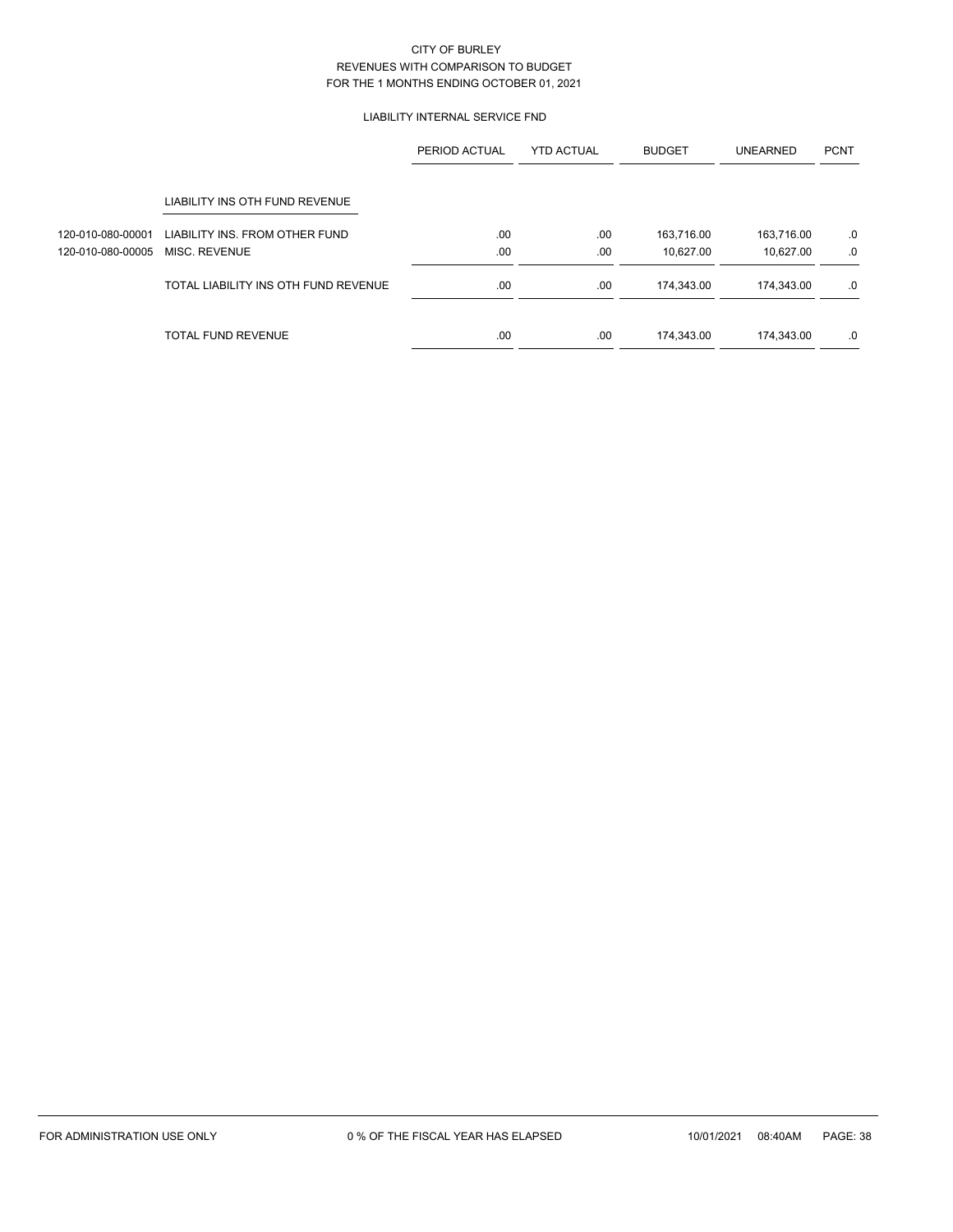# LIABILITY INTERNAL SERVICE FND

|                   |                                | PERIOD ACTUAL | <b>YTD ACTUAL</b> | <b>BUDGET</b> | <b>UNEXPENDED</b> | <b>PCNT</b> |
|-------------------|--------------------------------|---------------|-------------------|---------------|-------------------|-------------|
|                   | LIABILITY - ISF                |               |                   |               |                   |             |
| 120-010-520-00032 | OPERATING SUPPLIES             | .00           | .00               | 200.00        | 200.00            | $.0 \,$     |
| 120-010-523-00046 | <b>LIABILITY INS. PREMIUM</b>  | .00           | .00               | 159,388.00    | 159,388.00        | 0.          |
| 120-010-523-10000 | <b>LIABILITY CLAIM COSTS</b>   | .00           | .00               | 4,000.00      | 4,000.00          | 0.          |
| 120-010-524-00049 | PERSONNEL SAFETY TRAINING      | .00           | .00               | 10,755.00     | 10,755.00         | .0          |
|                   | <b>TOTAL LIABILITY - ISF</b>   | .00.          | .00               | 174,343.00    | 174,343.00        | .0          |
|                   | <b>TOTAL FUND EXPENDITURES</b> | .00           | .00               | 174,343.00    | 174,343.00        | .0          |
|                   | NET REVENUE OVER EXPENDITURES  | .00           | .00               | .00.          | .00.              | .0          |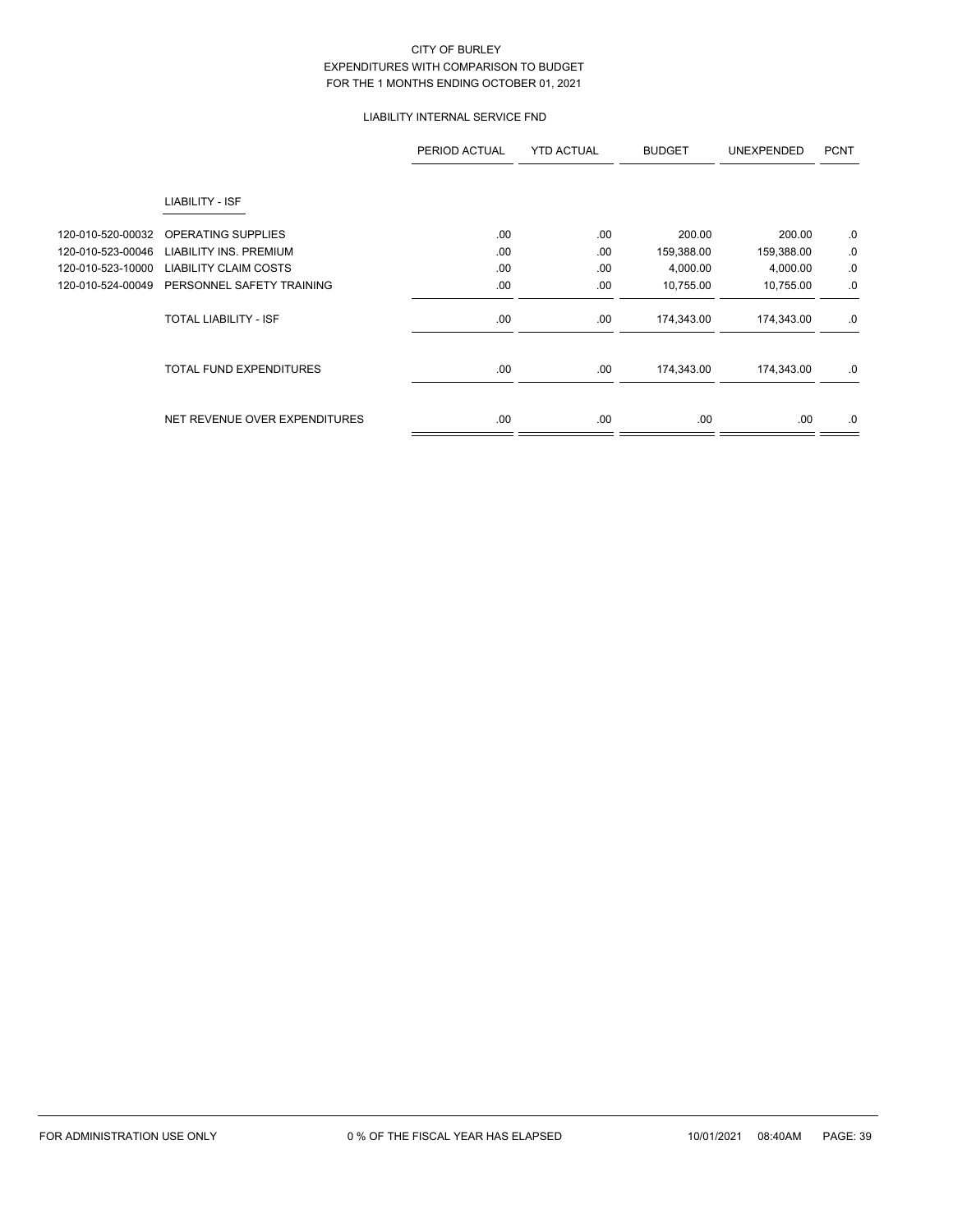## WORKERS COMPENSATION - INT SER

|                   |                                | PERIOD ACTUAL | <b>YTD ACTUAL</b> | <b>BUDGET</b> | <b>UNEARNED</b> | <b>PCNT</b> |
|-------------------|--------------------------------|---------------|-------------------|---------------|-----------------|-------------|
|                   | WORKERS COMP ISF REVENUE       |               |                   |               |                 |             |
| 130-010-010-00001 | WORKERS COMP. FROM OTHER FUNDS | .00           | .00               | 149,905.00    | 149,905.00      | .0          |
| 130-010-010-00082 | DIVIDEND RECEIVED              | .00           | .00               | 8.000.00      | 8,000.00        | .0          |
|                   | TOTAL WORKERS COMP ISF REVENUE | .00           | .00               | 157,905.00    | 157,905.00      | .0          |
|                   | TOTAL FUND REVENUE             | .00           | .00               | 157,905.00    | 157,905.00      | .0          |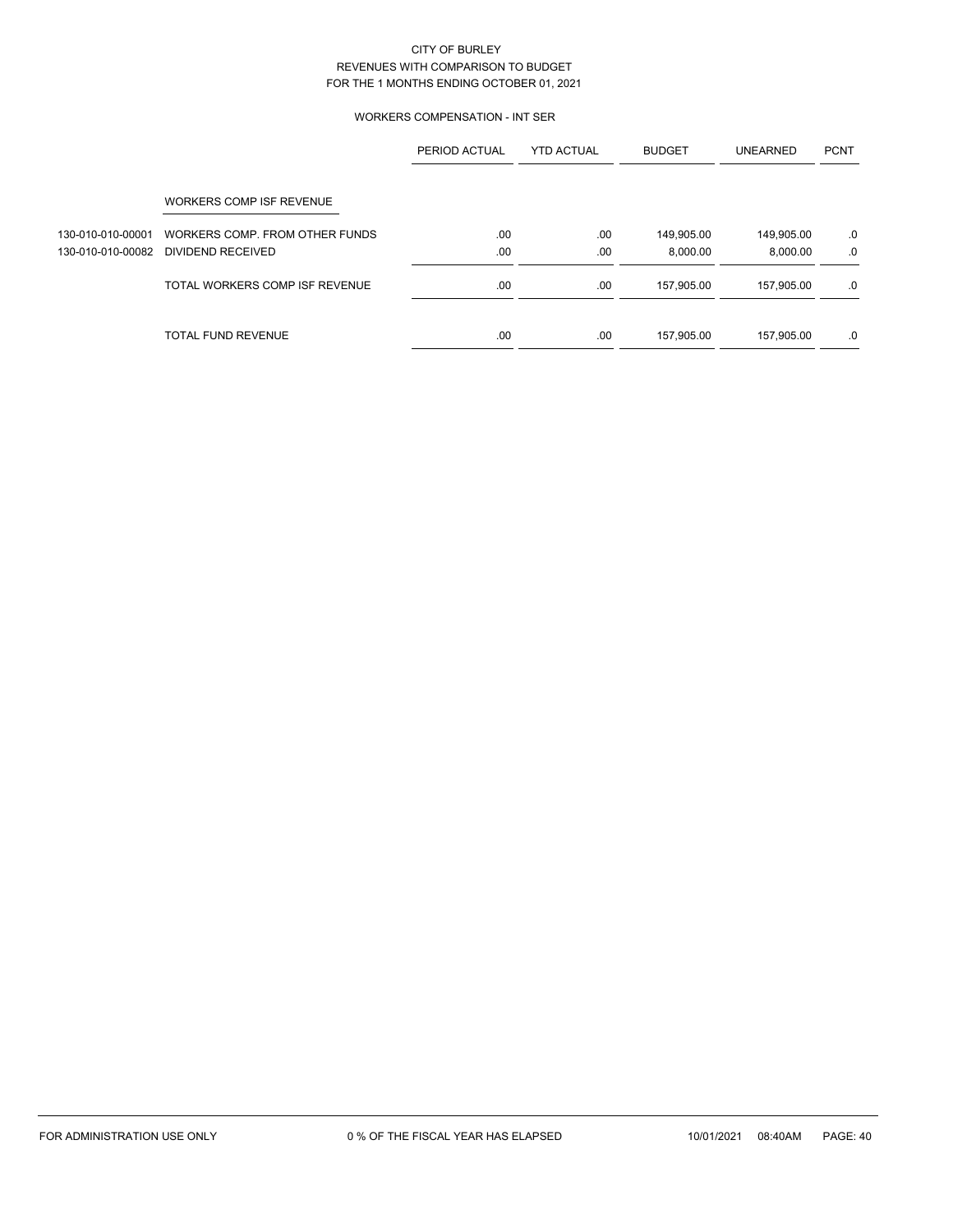# WORKERS COMPENSATION - INT SER

|                   |                                   | PERIOD ACTUAL | <b>YTD ACTUAL</b> | <b>BUDGET</b> | <b>UNEXPENDED</b> | <b>PCNT</b> |
|-------------------|-----------------------------------|---------------|-------------------|---------------|-------------------|-------------|
|                   | <b>WORKERS COMPENSATION - ISF</b> |               |                   |               |                   |             |
| 130-010-524-00047 | <b>TRAVEL &amp; MEETINGS</b>      | .00           | .00               | 1,000.00      | 1,000.00          | .0          |
| 130-010-524-00049 | PERSONNEL TRAINING                | .00           | .00               | 5,000.00      | 5,000.00          | .0          |
| 130-010-524-00050 | <b>SAFETY EQUIPMENT</b>           | .00           | .00               | 2,000.00      | 2,000.00          | 0.          |
| 130-010-532-10000 | <b>WORKERS COMP PREMIUM</b>       | .00           | .00               | 149,905.00    | 149,905.00        | .0          |
|                   | TOTAL WORKERS COMPENSATION - ISF  | .00.          | .00               | 157,905.00    | 157,905.00        | .0          |
|                   | <b>TOTAL FUND EXPENDITURES</b>    | .00           | .00               | 157,905.00    | 157,905.00        | .0          |
|                   | NET REVENUE OVER EXPENDITURES     | .00.          | .00               | .00.          | .00.              | .0          |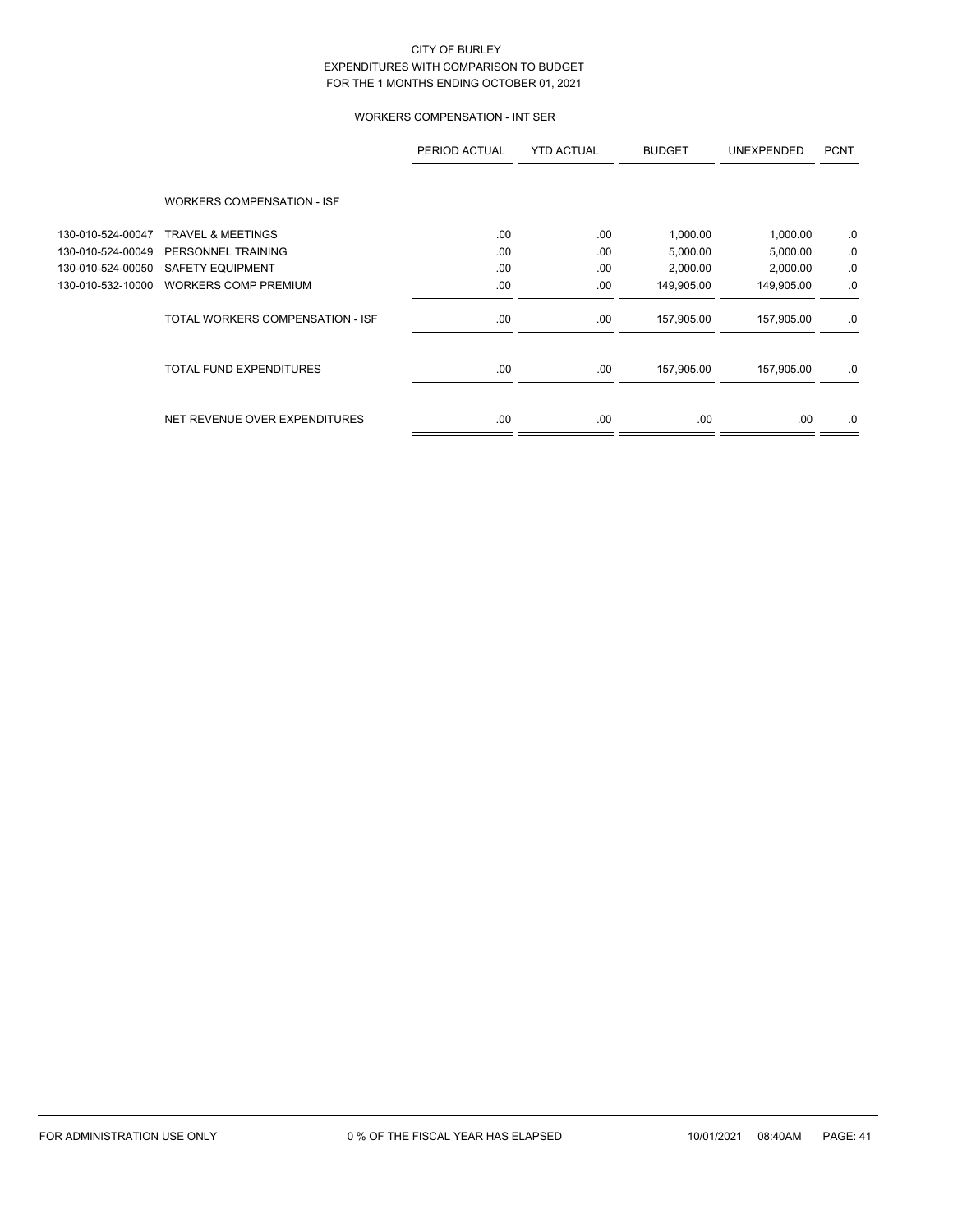### AUTOMATION & COMMUNICATION

|                   |                           | PERIOD ACTUAL | <b>YTD ACTUAL</b> | <b>BUDGET</b> | <b>UNEARNED</b> | <b>PCNT</b> |
|-------------------|---------------------------|---------------|-------------------|---------------|-----------------|-------------|
|                   |                           |               |                   |               |                 |             |
| 140-010-010-00001 | INTERDEPARTMENTAL CHARGES | .00           | .00               | 135,000.00    | 135,000.00      | .0          |
| 140-010-010-00006 | <b>HEYBURN IT PAYMENT</b> | .00           | .00               | 10,800.00     | 10,800.00       | .0          |
|                   | TOTAL SOURCE 010          | .00           | .00               | 145,800.00    | 145,800.00      | .0          |
|                   | <b>TOTAL FUND REVENUE</b> | .00           | .00               | 145,800.00    | 145,800.00      | .0          |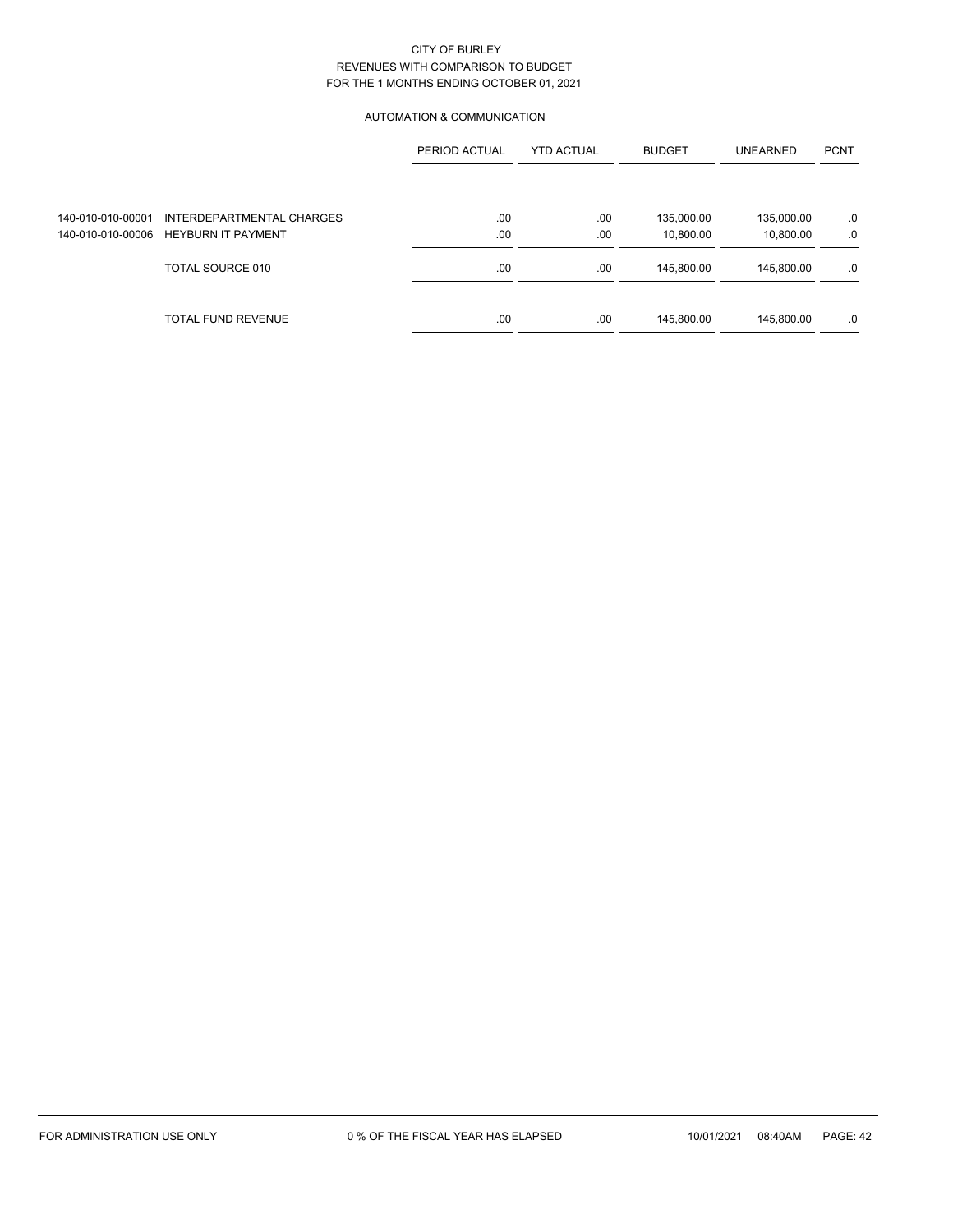# AUTOMATION & COMMUNICATION

|                   |                               | PERIOD ACTUAL | <b>YTD ACTUAL</b> | <b>BUDGET</b> | <b>UNEXPENDED</b> | <b>PCNT</b> |
|-------------------|-------------------------------|---------------|-------------------|---------------|-------------------|-------------|
|                   |                               |               |                   |               |                   |             |
| 140-010-520-00032 | <b>OPERATING SUPPLIES</b>     | .00           | .00               | 5,000.00      | 5,000.00          | .0          |
| 140-010-520-00035 | <b>INTERNET SERVICE</b>       | .00           | .00               | 25,000.00     | 25,000.00         | .0          |
| 140-010-520-00040 | OFFICE SOFTWARE SUBSCRIPTIONS | .00           | .00               | 5,000.00      | 5,000.00          | .0          |
| 140-010-521-00034 | <b>MINOR EQUIPMENT</b>        | .00           | .00               | 2,500.00      | 2,500.00          | .0          |
| 140-010-525-00042 | PROFESSIONAL SERVICE          | .00           | .00               | 36,000.00     | 36,000.00         | .0          |
| 140-010-525-00045 | PHONE SERVICE                 | .00           | .00               | 13,000.00     | 13,000.00         | .0          |
| 140-010-528-00060 | DOORS AND CAMERAS MAINTENANCE | .00           | .00               | 22,680.00     | 22,680.00         | .0          |
| 140-010-530-00098 | <b>DEPRECIATION</b>           | .00           | .00               | 36,620.00     | 36,620.00         | .0          |
|                   | TOTAL DEPARTMENT 010          | .00           | .00               | 145,800.00    | 145,800.00        | .0          |
|                   | TOTAL FUND EXPENDITURES       | .00           | .00               | 145,800.00    | 145,800.00        | .0          |
|                   | NET REVENUE OVER EXPENDITURES | .00           | .00               | .00           | .00               | .0          |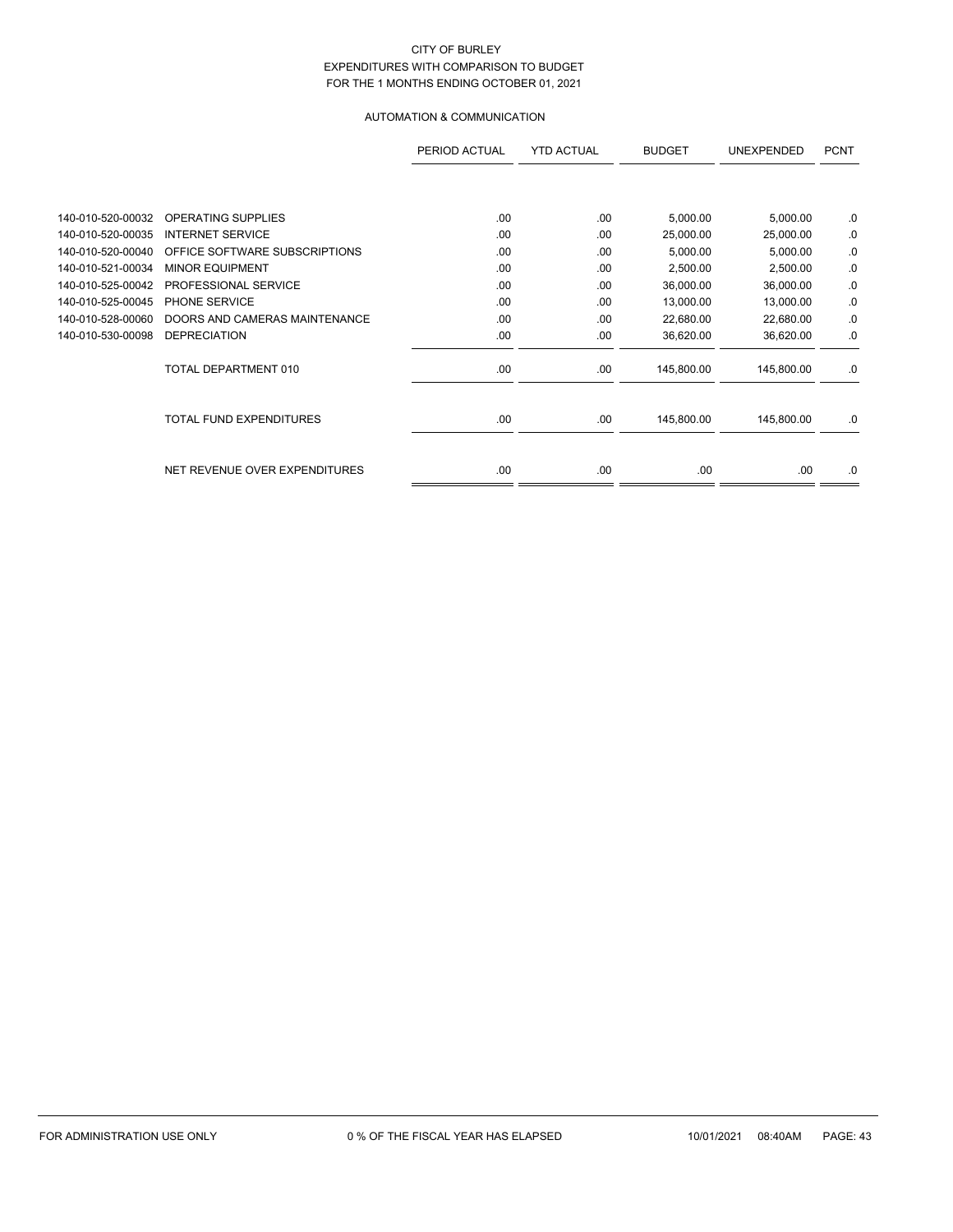|                   |                           | <b>FUND 150</b> |                   |               |                 |             |
|-------------------|---------------------------|-----------------|-------------------|---------------|-----------------|-------------|
|                   |                           | PERIOD ACTUAL   | <b>YTD ACTUAL</b> | <b>BUDGET</b> | <b>UNEARNED</b> | <b>PCNT</b> |
| 150-010-010-00001 | INTERNAL FUEL CHARGES     | .00             | .00.              | 210,000.00    | 210,000.00      | .0          |
|                   | TOTAL SOURCE 010          | .00.            | .00               | 210,000.00    | 210,000.00      | .0          |
|                   | <b>TOTAL FUND REVENUE</b> | .00             | .00               | 210,000.00    | 210,000.00      | .0          |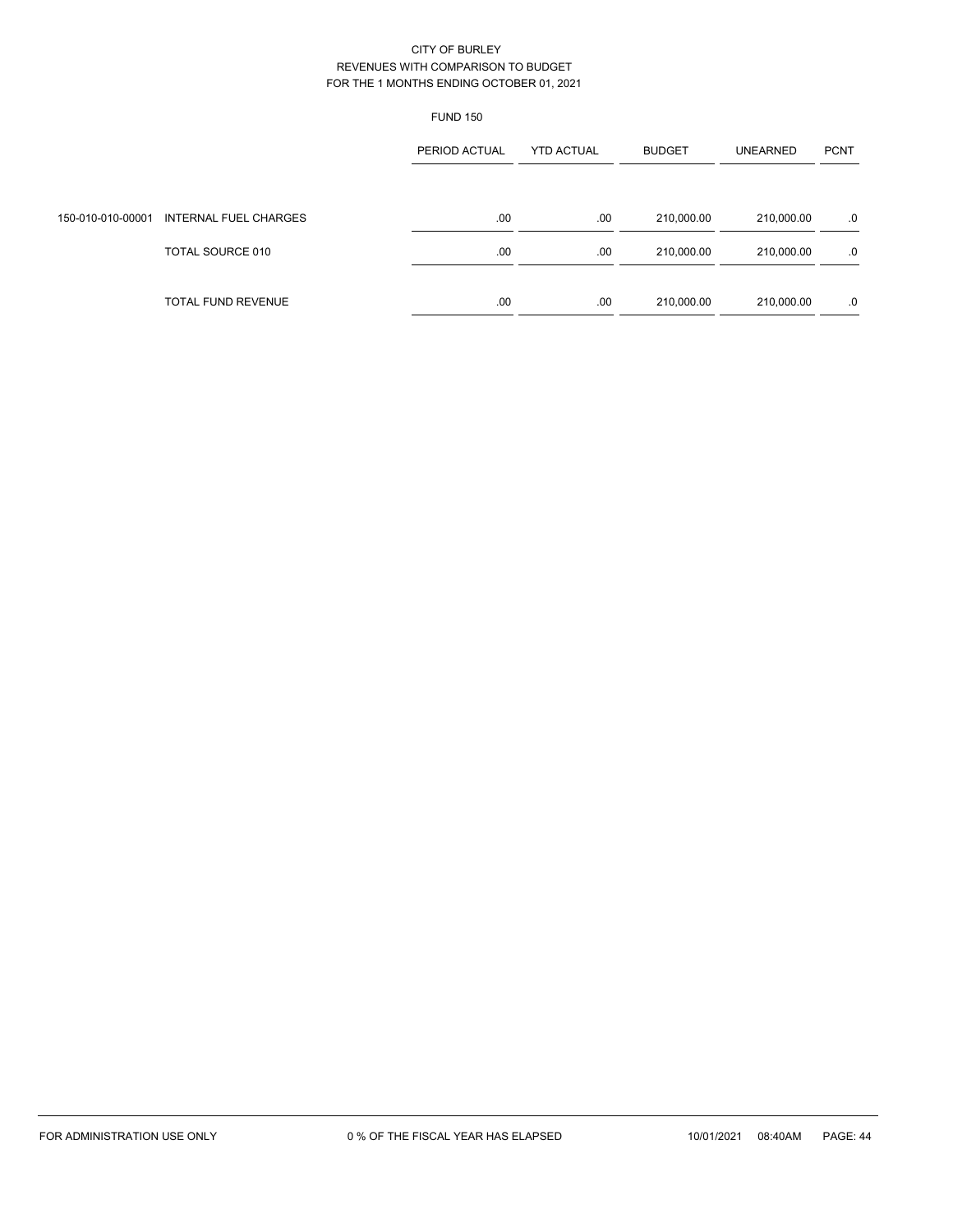# FUND 150

|                   |                                 | PERIOD ACTUAL | <b>YTD ACTUAL</b> | <b>BUDGET</b> | <b>UNEXPENDED</b> | <b>PCNT</b> |
|-------------------|---------------------------------|---------------|-------------------|---------------|-------------------|-------------|
|                   |                                 |               |                   |               |                   |             |
| 150-010-525-00045 | SOFTWARE MAINTENANCE & SUPPORT  | .00           | .00               | 3,000.00      | 3,000.00          | .0          |
| 150-010-528-00061 | <b>FUEL STATION MAINTENANCE</b> | .00           | .00               | 5,000.00      | 5,000.00          | .0          |
| 150-010-529-00035 | FUEL AND OIL PURCHASE           | .00           | .00               | 202,000.00    | 202,000.00        | .0          |
|                   | TOTAL DEPARTMENT 010            | .00           | .00               | 210,000.00    | 210,000.00        | .0          |
|                   | <b>TOTAL FUND EXPENDITURES</b>  | .00           | .00               | 210,000.00    | 210,000.00        | .0          |
|                   | NET REVENUE OVER EXPENDITURES   | .00           | .00               | .00           | .00               | .0          |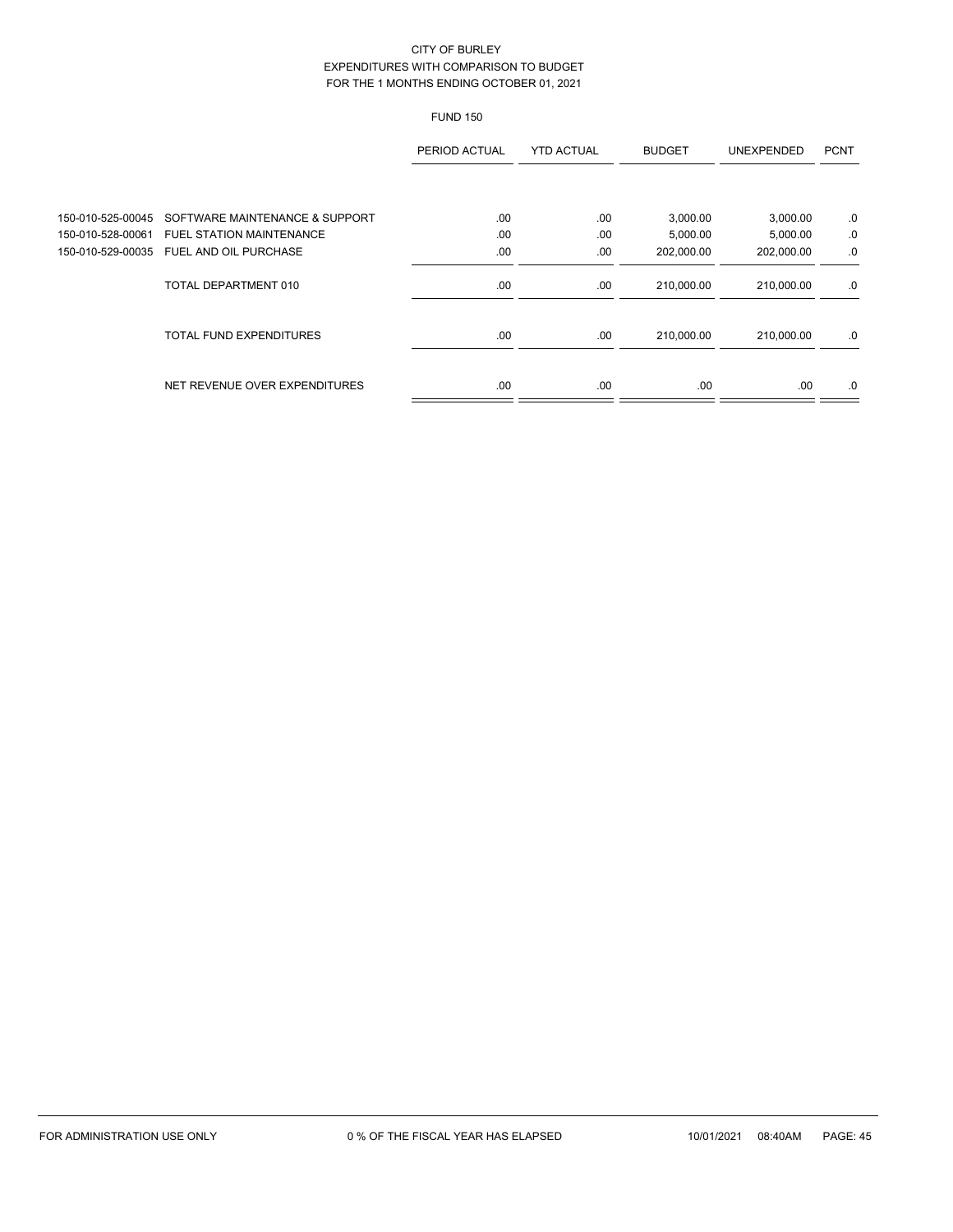# LOCAL IMPROVEMENT DISTRICTS

|                   |                            | PERIOD ACTUAL | <b>YTD ACTUAL</b> | <b>BUDGET</b> | <b>UNEARNED</b> | <b>PCNT</b> |
|-------------------|----------------------------|---------------|-------------------|---------------|-----------------|-------------|
|                   | L.I.D. REVENUES            |               |                   |               |                 |             |
| 200-010-010-00001 | <b>LID-ASSESSMENTS</b>     | .00           | .00               | 50,000.00     | 50,000.00       | .0          |
| 200-010-010-00090 | <b>LOAN /BOND PROCEEDS</b> | .00           | .00               | 50,000.00     | 50,000.00       | .0          |
|                   | TOTAL L.I.D. REVENUES      | .00           | .00               | 100,000.00    | 100,000.00      | .0          |
|                   | <b>TOTAL FUND REVENUE</b>  | .00           | .00.              | 100,000.00    | 100,000.00      | .0          |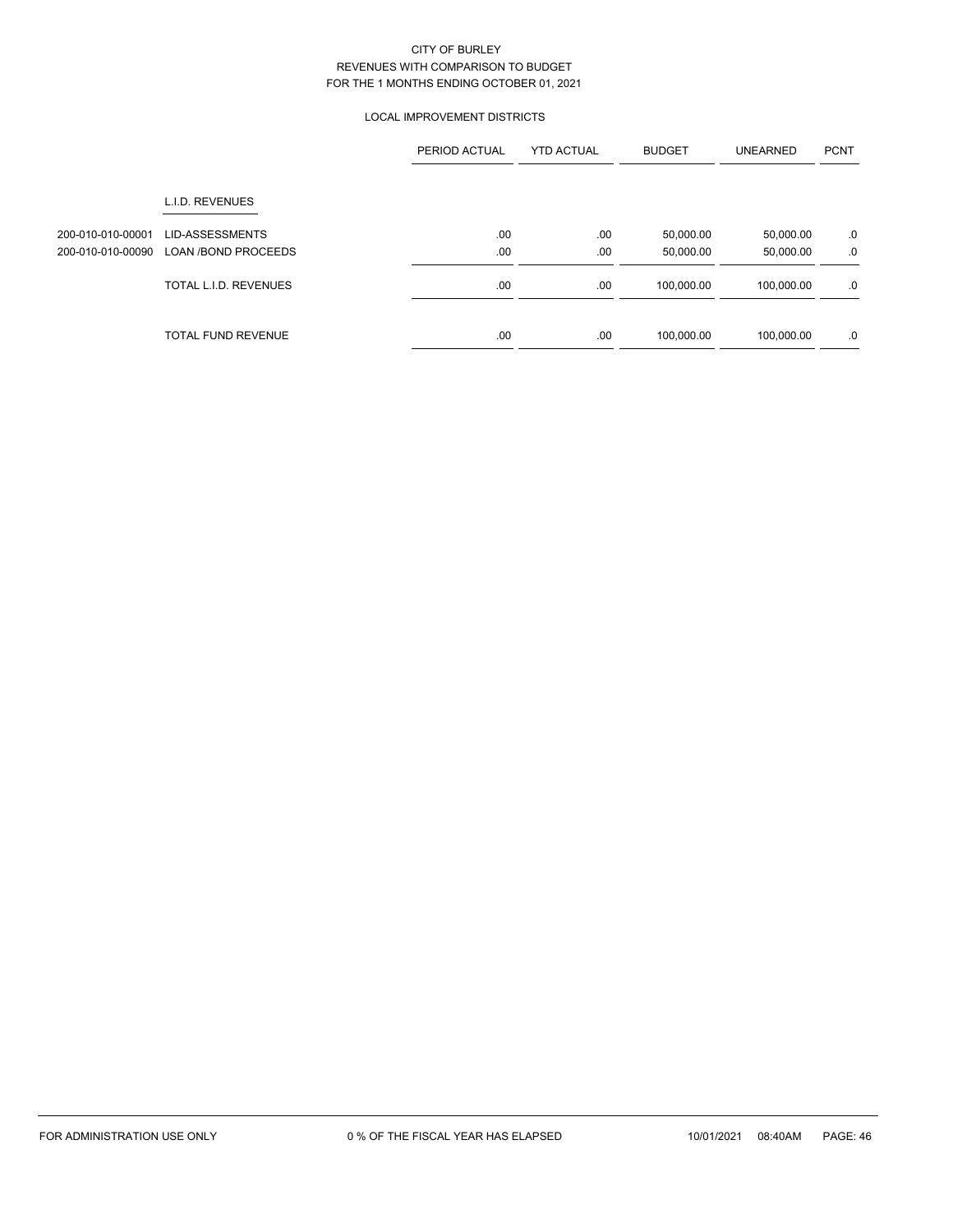## LOCAL IMPROVEMENT DISTRICTS

|                   |                                   | PERIOD ACTUAL | <b>YTD ACTUAL</b> | <b>BUDGET</b> | <b>UNEXPENDED</b> | <b>PCNT</b> |
|-------------------|-----------------------------------|---------------|-------------------|---------------|-------------------|-------------|
|                   | STEVEN'S PLACE EXPENDITURES       |               |                   |               |                   |             |
| 200-010-584-00079 | <b>CONSTRUCTION</b>               | .00           | .00               | 50,000.00     | 50,000.00         | .0          |
| 200-010-590-00001 | <b>DEBT &amp; LEASE PAYMENTS</b>  | .00           | .00               | 50,000.00     | 50,000.00         | .0          |
|                   | TOTAL STEVEN'S PLACE EXPENDITURES | .00           | .00               | 100,000.00    | 100,000.00        | .0          |
|                   | <b>TOTAL FUND EXPENDITURES</b>    | .00           | .00               | 100,000.00    | 100,000.00        | .0          |
|                   | NET REVENUE OVER EXPENDITURES     | .00.          | .00               | .00.          | .00               | .0          |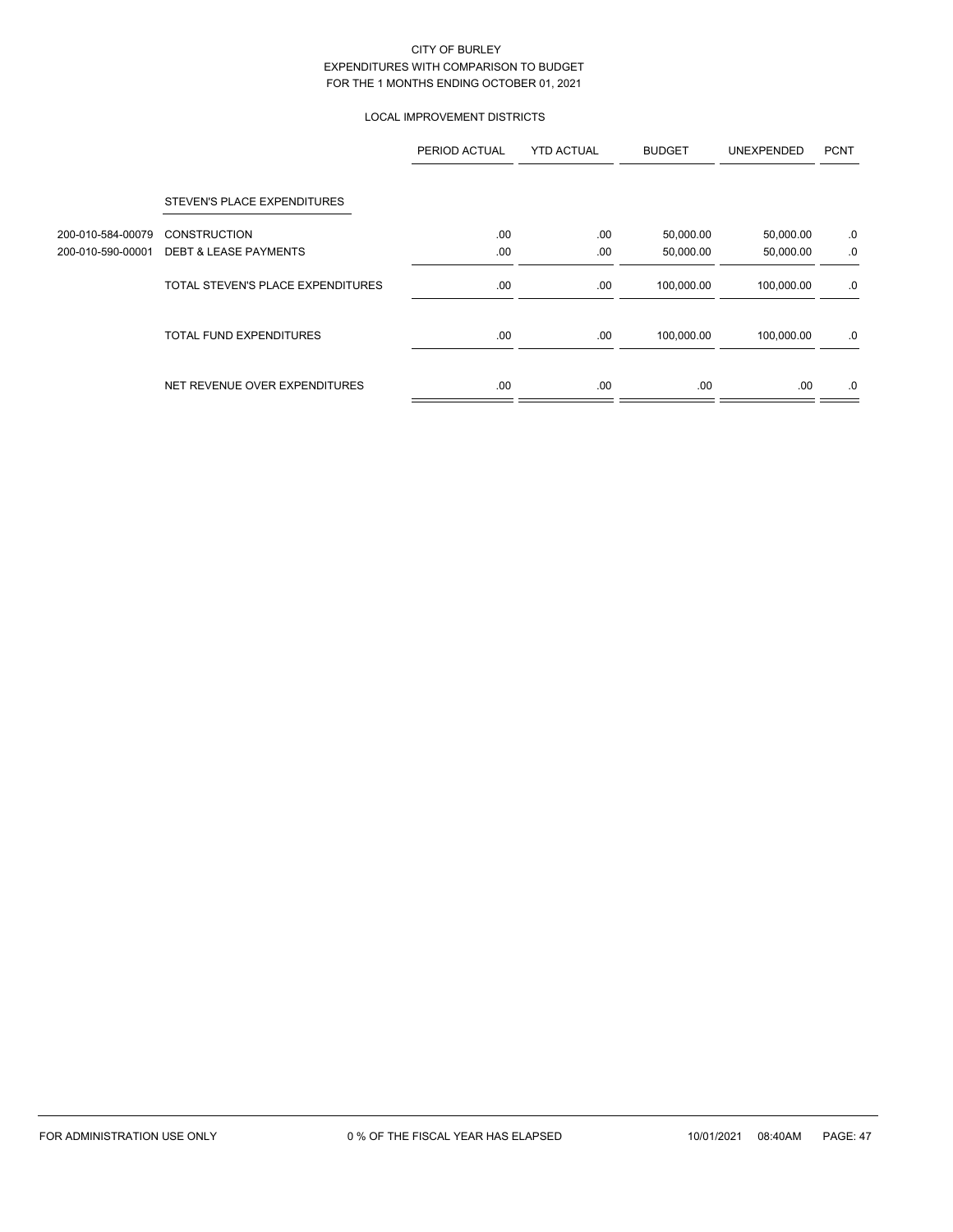# TRUST & AGENCY

|                   |                               | PERIOD ACTUAL | <b>YTD ACTUAL</b> | <b>BUDGET</b> | <b>UNEARNED</b> | <b>PCNT</b> |
|-------------------|-------------------------------|---------------|-------------------|---------------|-----------------|-------------|
|                   |                               |               |                   |               |                 |             |
| 900-010-020-00006 | DONATIONS - KIDS FISHING POND | .00           | .00               | 20,000.00     | 20,000.00       | .0          |
| 900-010-020-00013 | DONATIONS-ANIMAL SHELTER      | .00           | .00               | 35,000.00     | 35,000.00       | .0          |
|                   | TOTAL SOURCE 020              | .00           | .00               | 55,000.00     | 55.000.00       | .0          |
|                   | TOTAL FUND REVENUE            | .00           | .00               | 55,000.00     | 55,000.00       | .0          |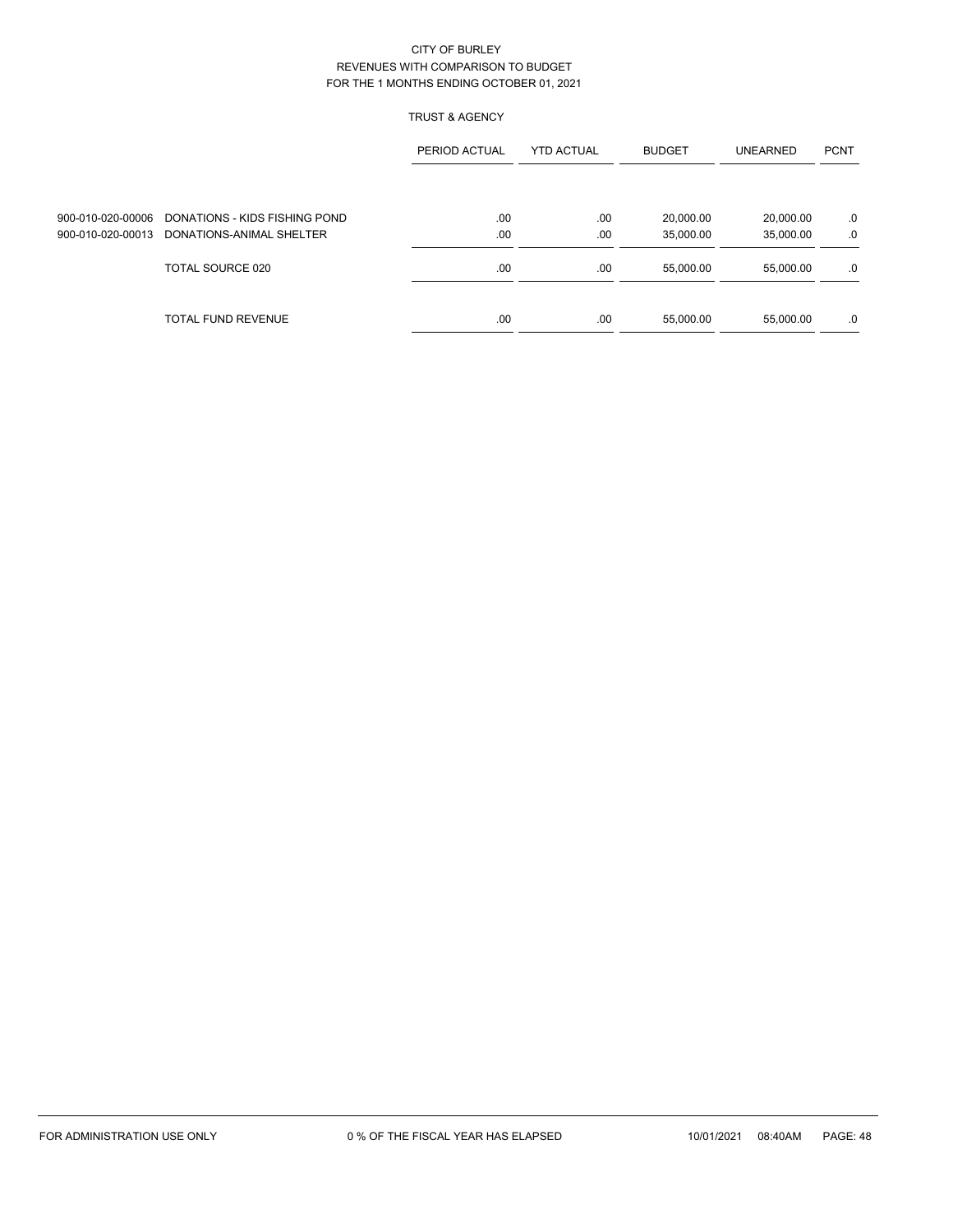## TRUST & AGENCY

|                                      | PERIOD ACTUAL | <b>YTD ACTUAL</b> | <b>BUDGET</b> | UNEXPENDED | <b>PCNT</b> |
|--------------------------------------|---------------|-------------------|---------------|------------|-------------|
|                                      |               |                   |               |            |             |
| 900-010-584-00073 OTHER IMPROVEMENTS | .00           | .00               | 55,000.00     | 55,000.00  | .0          |
| TOTAL DEPARTMENT 010                 | .00           | .00               | 55,000.00     | 55,000.00  | .0          |
| <b>TOTAL FUND EXPENDITURES</b>       | .00           | .00               | 55,000.00     | 55,000.00  | .0          |
| NET REVENUE OVER EXPENDITURES        | .00           | .00               | .00.          | .00        | .0          |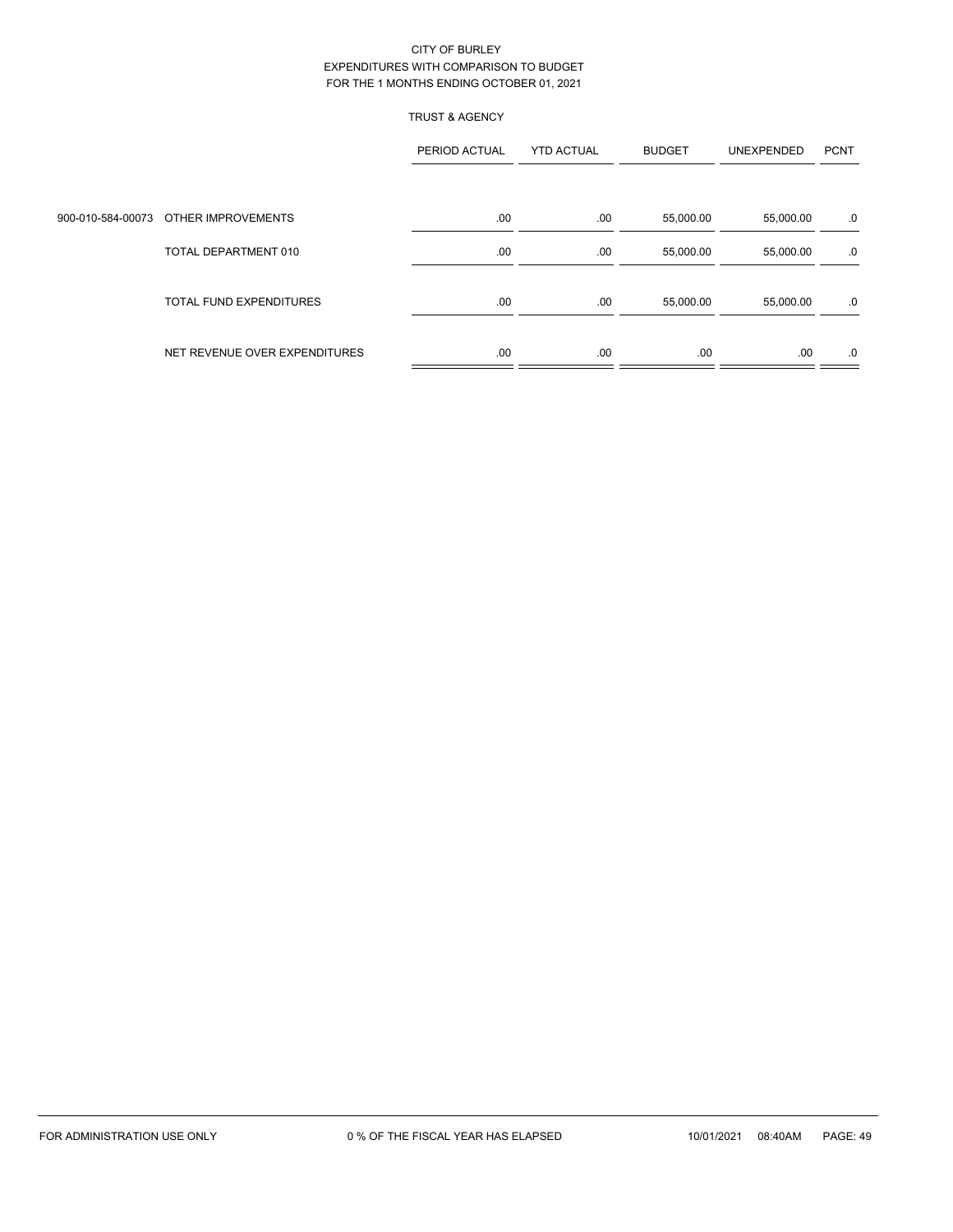# BURLEY DEVELOPMENT AUTHORITY

|                   |                               | PERIOD ACTUAL | <b>YTD ACTUAL</b> | <b>BUDGET</b> | <b>UNEARNED</b> | <b>PCNT</b> |
|-------------------|-------------------------------|---------------|-------------------|---------------|-----------------|-------------|
|                   | <b>BDA REVENUES</b>           |               |                   |               |                 |             |
| 910-010-010-00001 | TAX INCREMENT-CASSIA COUNTY   | .00           | .00               | 4,001,000.00  | 4,001,000.00    | .0          |
| 910-010-010-00002 | TAX INCREMENT-MINIDOKA COUNTY | .00           | .00               | 65,000.00     | 65,000.00       | .0          |
| 910-010-010-00005 | MISC. REVENUE                 | .00.          | .00               | 15,000.00     | 15,000.00       | .0          |
| 910-010-010-00006 | LIFE FLIGHT LEASE PAYMENT     | .00           | .00               | 32,000.00     | 32,000.00       | .0          |
| 910-010-010-00007 | HIGH DESERT LEASE PAYMENTS    | .00           | .00               | 404,005.00    | 404,005.00      | .0          |
| 910-010-010-00071 | <b>INTEREST EARNED</b>        | .00.          | .00               | 6,000.00      | 6,000.00        | .0          |
| 910-010-010-00090 | PROCEEDS FROM BONDS/LOANS     | .00           | .00               | 24,000,000.00 | 24,000,000.00   | .0          |
|                   | <b>TOTAL BDA REVENUES</b>     | .00           | .00               | 28,523,005.00 | 28,523,005.00   | .0          |
|                   | TOTAL FUND REVENUE            | .00.          | .00               | 28,523,005.00 | 28,523,005.00   | .0          |